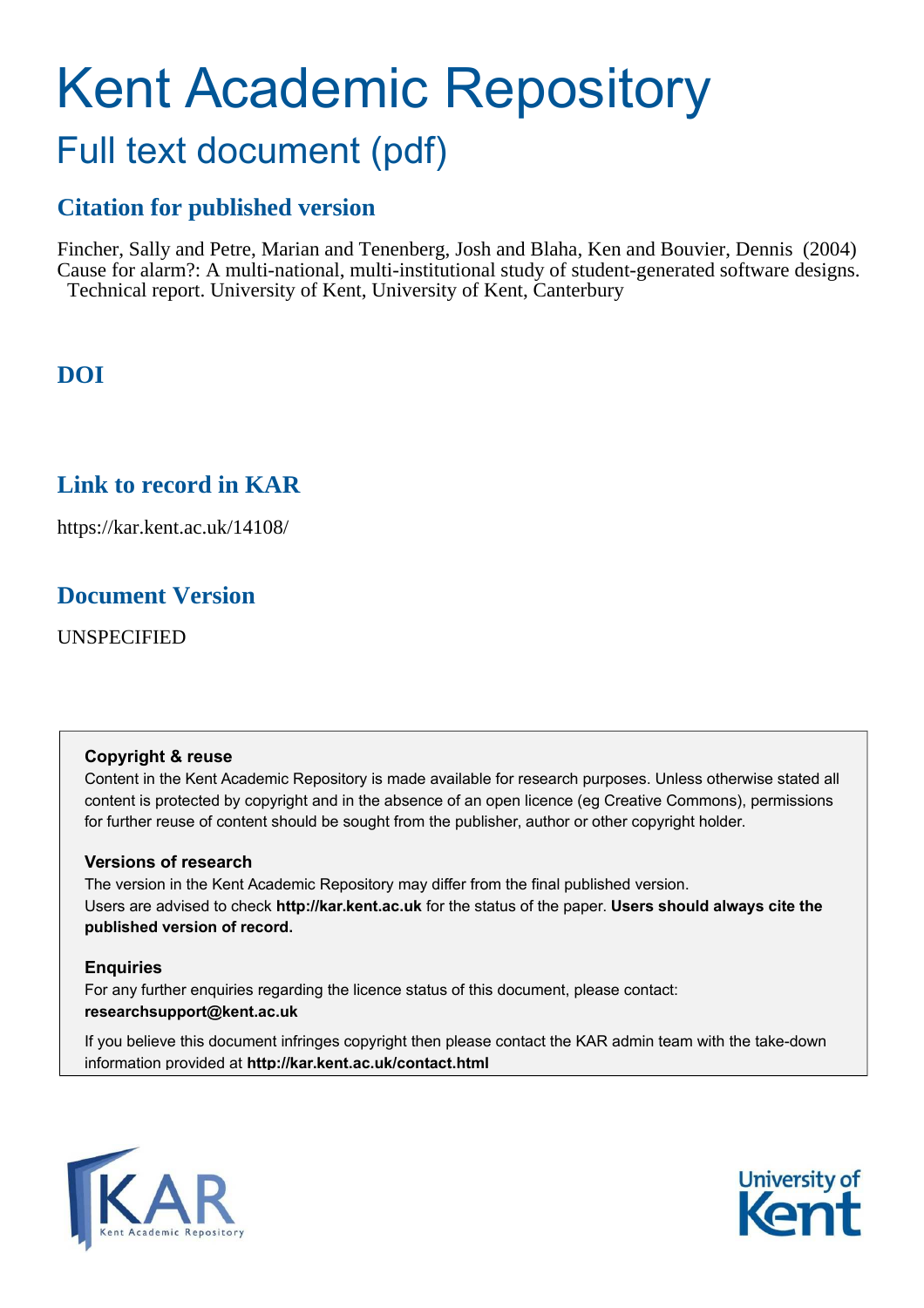# **Computer Science at Kent**

# **Cause for alarm?: A multi-national, multi-institutional study of studentgenerated software designs**

Technical Report No. 16-04 September 2004

Copyright  $\odot$  2004 University of Kent Published by the Computing Laboratory, University of Kent, Canterbury, Kent CT2 7NF, UK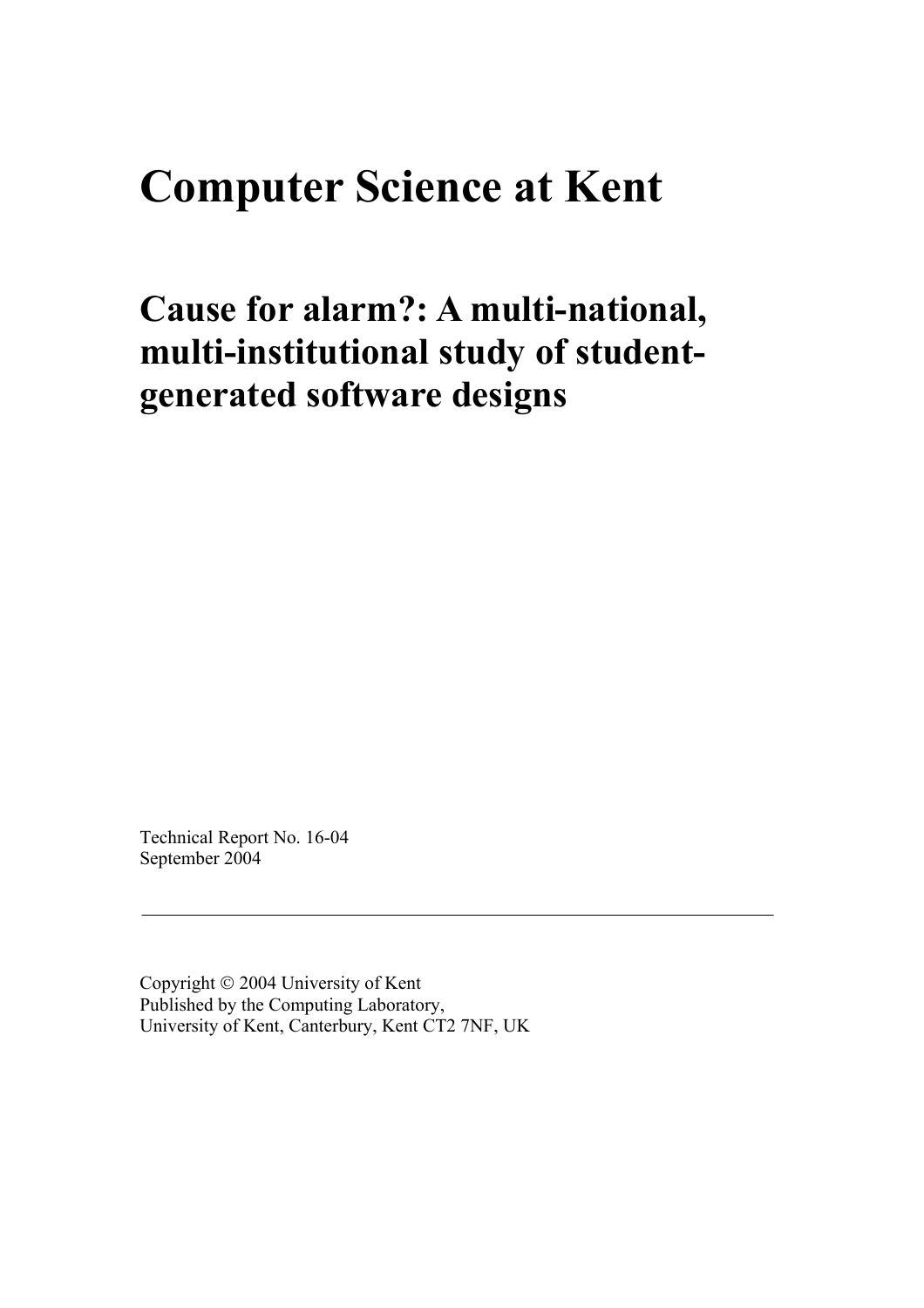#### **Cause for alarm?: A multi-national, multi-institutional study of student-generated software designs**

**Sally Fincher<sup>1</sup> , Marian Petre<sup>2</sup> , Josh Tenenberg<sup>3</sup> , Ken Blaha<sup>4</sup> , Dennis Bouvier21, Tzu-Yi Chen<sup>5</sup> , Donald Chinn<sup>3</sup> , Stephen Cooper<sup>6</sup> , Anna Eckerdal<sup>7</sup> , Hubert Johnson<sup>8</sup> , Robert McCartney<sup>9</sup> , Alvaro Monge<sup>10</sup>, Jan**  Erik Moström<sup>11</sup>, Kris Powers<sup>12</sup>, Mark Ratcliffe<sup>13</sup>, Anthony Robins<sup>14</sup> **Dean Sanders<sup>15</sup>, Leslie Schwartzman<sup>16</sup>, Beth Simon<sup>17</sup>, Carol Stoker<sup>18</sup> , Allison Elliott Tew<sup>19</sup>, Tammy VanDeGrift<sup>20</sup>**

1 Computing Laboratory, University of Kent, UK, 2 Dept. of Maths and Computing, Open University, UK, 3 Computing and Software Systems, Institute of Technology, University of Washington, Tacoma, USA, 4 Department of Computer Science, Pacific Lutheran University, USA, 5 Department of Maths and Computer Science, Pomona College, USA, 6 Department of Mathematics and Computer Science, Saint Joseph's University, USA, 7 Uppsala University, Sweden, 8 Computer Science Department, Montclair State University, USA, 9 Computer Science and Engineering, University of Connecticut, USA, 10 Computer Engineering and Computer Science, California State University Long Beach, USA, 11 Dept. of Computing Science, Umeå University, Sweden, 12 Department of Computer Science, Tufts University, USA, 13 Department of Computer Science, University of Wales Aberystwyth, UK, 14 Computer Science Department, University of Otago, New Zealand, 15 Department of Computer Science/Information Systems, Northwest Missouri State University, USA, 16 School of Computer Science and Telecommunication, Roosevelt University, USA, 17 Mathematics and Computer Science Department, University of San Diego, USA, 18 Department of Computer Science, Azusa Pacific University, USA, 19 College of Computing, Georgia Institute of Technology, USA, 20 Computer Science and Engineering Department, University of Washington, Seattle, USA, 21 Parks College of Engineering and Aviation, Saint Louis University, USA

# **Abstract**

This paper reports a multi-national, multi-institutional study to investigate Computer Science students' understanding of software design and software design criteria. Students were recruited at two levels: those termed 'first competency' programmers, and those completing their Bachelor degrees. The study, including participants from 21 institutions over the academic year 2003/4, aimed to examine students' ability to generate software designs, to elicit students' understanding and valuation of key design activities, and to examine whether students at different stages in their undergraduate education display different understanding of software design. Differences were found in particpants' recognition of ambiguity in requirements; in their use of formal (and semi-formal) design representation and in their prioritisation of design criteria.

# **1. Background**

Software design requires a variety of skills and knowledge: within the domain, in software and computing (Soloway & Ehrlich, 1984), and in design (McCracken, 2004). It requires the ability to map both between problems and solutions, and between domain and software/computation.

Software design is difficult: dealing with ill-defined and ill-structured problems; having complex and often conflicting constraints; producing large, complex, dynamic, intangible artefacts; and being deeply embedded in a domain (cf. Goel and Pirolli's characteristics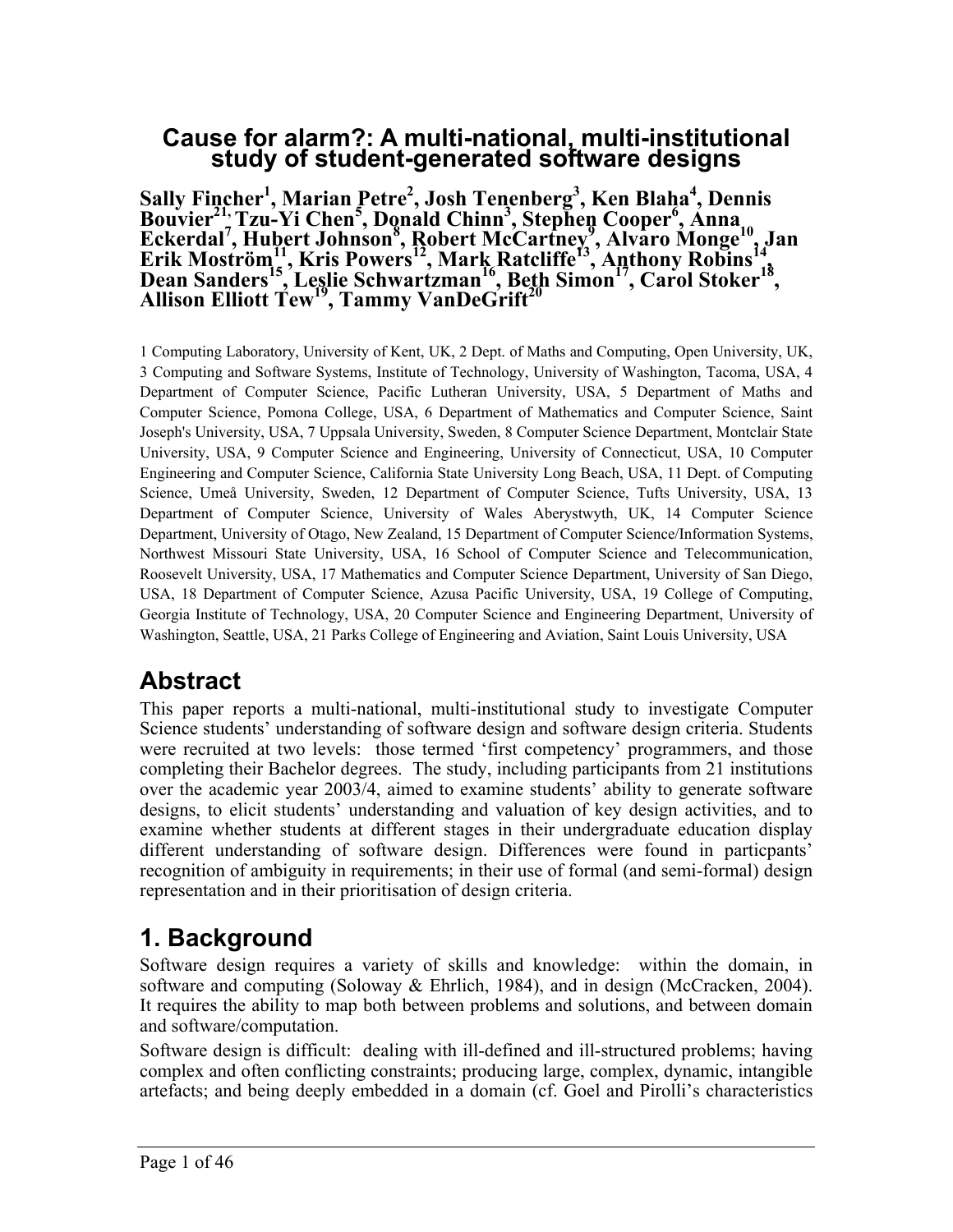of the design task, (Goel & Pirolli, 1992)). Marshalling resources, applying knowledge, prioritising sub-tasks, managing constraints, evaluating proposed solutions, and managing the design process are constituent and interacting skills—and potential sources of breakdown even in professional design behaviour (Guindon, Krasner, & Curtis, 1987) (Curtis, 1990). These characteristics make software design elusive to characterise and difficult to teach.

Models of software design involve decomposition and management of the design process (DÈtienne, 2001). This management includes tracking the relationships among subproblems, and integrating sub-problems into a coherent structure. Jeffries et al. noted that novices differ from experts in their ability to decompose a problem effectively, to solve sub-problems, and to integrate solutions (e.g., (Jeffries, Turner, Polson, & Atwood 1981)). Experts organise information differently from novices, producing different and larger "chunks" (summarised in (Kaplan, Gruppen, Levanthal,  $\&$  Board, 1986)). Examining how software designers decompose problems has the potential to provide insight into the cognitive process of "chunking" and hence into how software designers structure their solutions.

# **2. Research Questions**

Many of the studies cited above have examined the processes that software designers, whether novice or expert, employ in producing software. Few studies, however, have examined and characterised design artefacts, especially those of novices. Many open questions remain: Do novice designs exhibit characteristics associated with software design expertise, such as loose coupling and tight cohesion (Yourdon & Constantine, 1978)? How do novices conceptualise what constitutes a software component and how components interrelate? Will their conceptualisation reflect the initial programming language paradigm to which they have been exposed? Do novices generate software designs using standard design representations such as UML (Rumbaugh, Jacobson, & Booch, 1998), or natural language descriptions, code, and ad-hoc representations?

What criteria do novice designers employ when doing software design? Have novices internalised any heuristics or principles that expert designers have codified ((Mayer, 1997), (Riel, 1996))? Do they view their design criteria as relatively task- and contextinvariant, or do they use different criteria in different situations?

The study has an enveloping framework that compares data from first-competency and completing students (Atman, Chimka, Bursic, & Nachtmann, 1999) and from educators. This supports comparative questions. Do students' problem decompositions, and their ability to describe and represent a solution change during the course of their education? Are students' decompositions and descriptions significantly different from educators'? Do students' relative prioritisation of design criteria alter over time, and how closely does their prioritisation approximate educators' prioritisation at each stage?

# **3. The Study**

This study used two tasks to explore students' understanding of the software design process:

• *a decomposition task*, to examine students' ability to analyse a problem and then design an appropriate solution structure, and to elicit students' understanding-in-action of fundamental software design concepts, and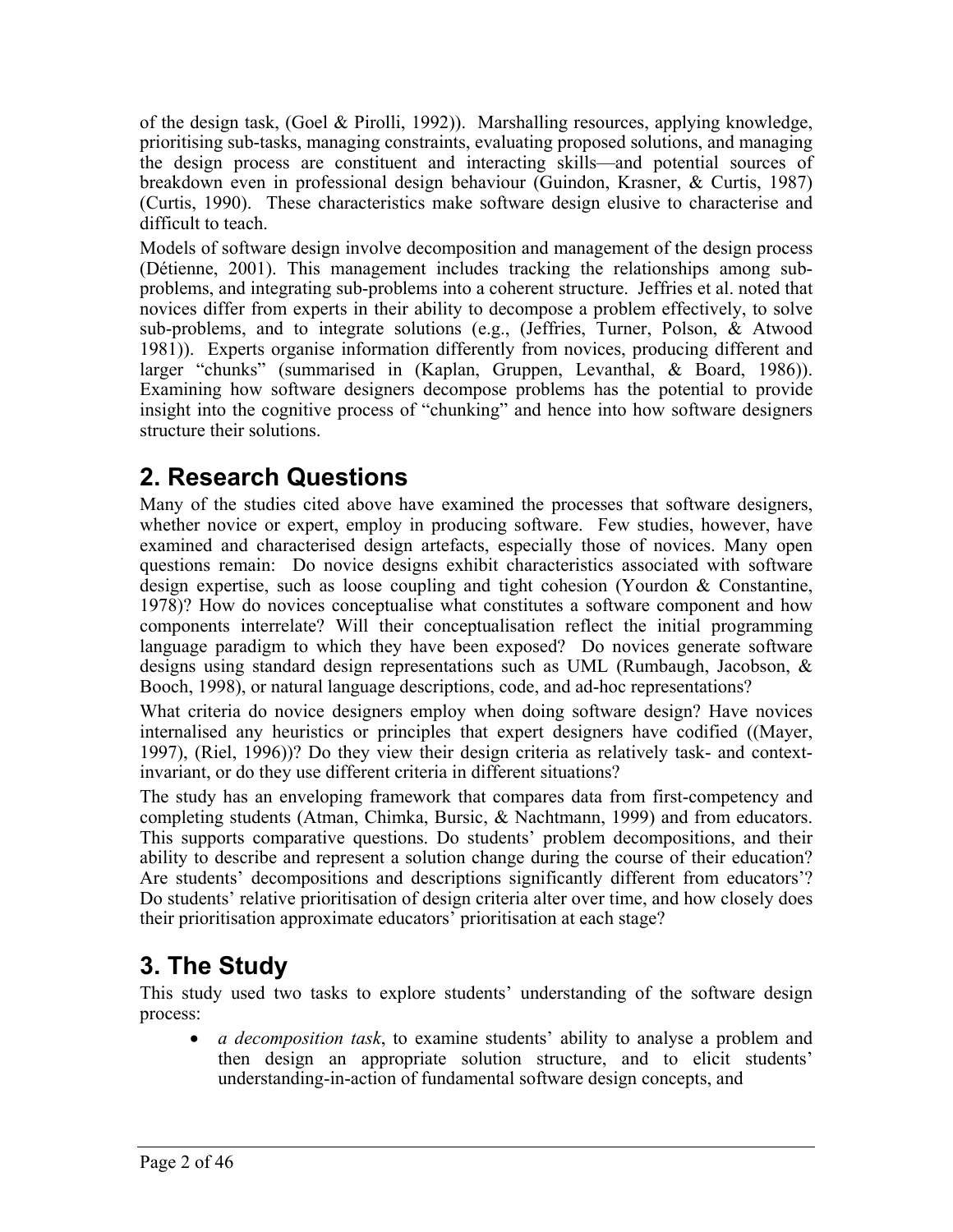• *a design criteria prioritisation task*, to elicit which criteria students consider most and least important for different design scenarios.

## *Decomposition Task*

Participants were given a design brief, specifying a "super alarm clock" to help students manage their sleep patterns (see the Design Brief in Appendix A). The design brief stated:

In doing this you should (1) produce an initial solution that someone (not necessarily you) could work from (2) divide your solution into not less than two and not more than ten parts, giving each a name and adding a short description of what it is and what it does  $-$  in short, why it is a part. If important to your design, you may indicate an order to the parts, or add some additional detail as to how the parts fit together.

Participants were prompted with generic language (e.g., *part* rather than *object* or *function*), to elicit their concept of what constitutes a part, and how to describe and represent parts. On completion of their designs, participants were asked to "talk through" their design, and to name and describe the function of each part.

#### *Design Criteria Prioritisation Task*

After completing the decomposition task, participants were given 16 cards, each describing a single design criterion. Participants were asked to indicate the five most important and the five least important criteria for each of four scenarios:

- for the design they had just completed (current task),
- for the current task, but in a team (task in team),
- for the current task—on their own—but delivering a fully-functional result at the same time tomorrow (extreme time pressure), and
- for the current task, but designing the system as the basis of a product line that would have a 5-year lifespan (longevity).

The sixteen criteria are further described and included in Appendix B.

## *Participants*

Participants recruited from 21 institutions of post-secondary education from the USA, UK, Sweden and New Zealand completed the same tasks. Three types of participant were represented from each institution:

- *First competency students*. (FC) To ensure comparability across institutions, students were selected at the point in their education where they could be expected to program at least one problem from the set proposed by McCracken ((McCracken et al., 2001)). These problems involve the simulation of a simple calculator for arithmetic expressions. The McCracken problem set was used because it references levels of competence, irrespective of curriculum and was devised for use in one of the first multi-national, multi-institutional CS Education Research studies. Not all of the FC participants were Computer Science majors, but all had taken, or were taking, a Computer Science course.
- *Graduating students*. (GS) Graduating students were defined as being those within the last eighth of a Bachelor degree program, or equivalent (e.g., the last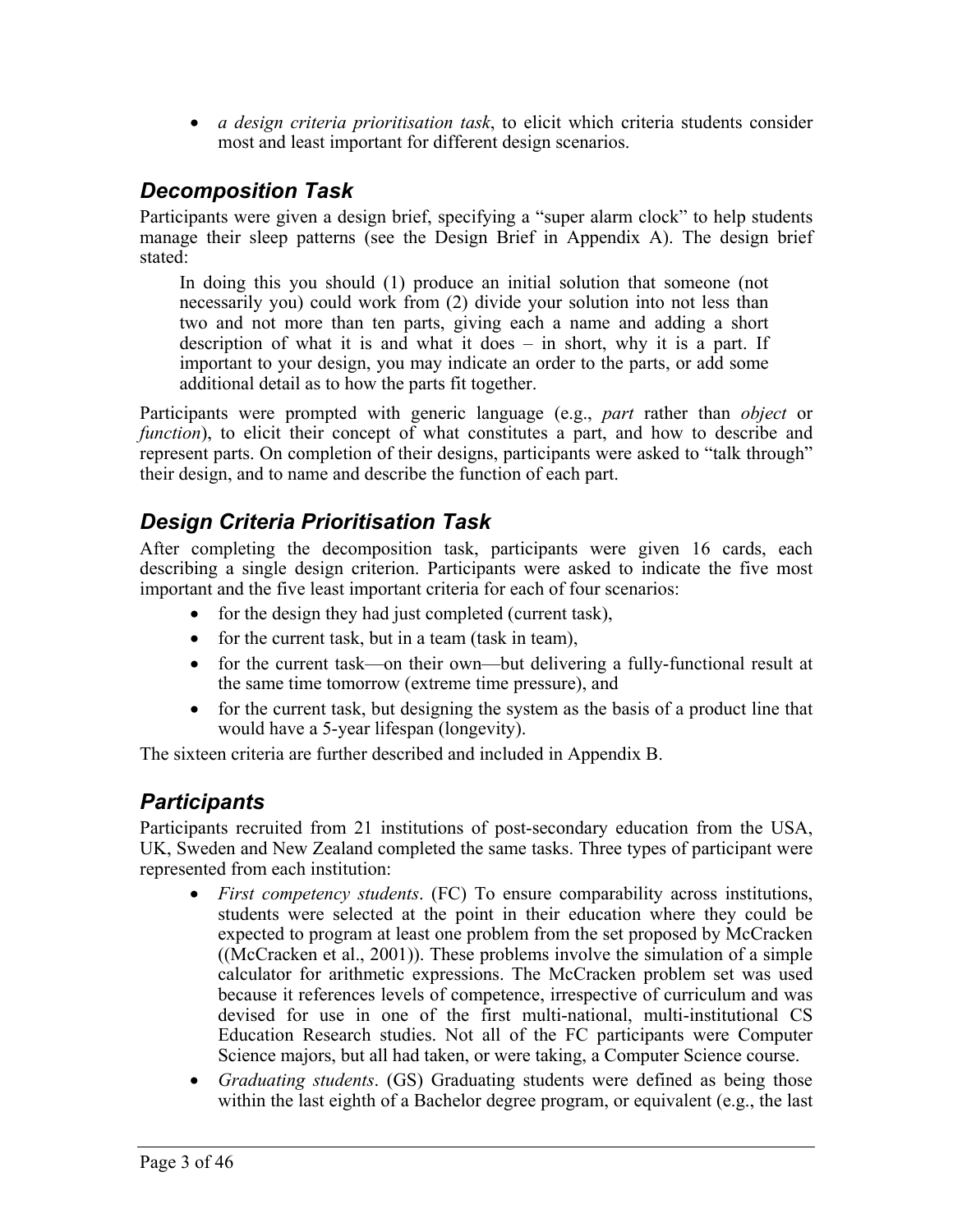6 months of a four-year, full-time program) in Computer Science or a software-intensive degree.

• *Educators*. (E) Educators were defined to be those holding faculty positions, and teaching in the undergraduate program.

The total cohort consisted of 314 participants from 21 institutions representing 28 educators, 136 first-competency and 150 graduating students.

For each participant the following material was collected: their representation of the design (i.e. the marks they made on paper), the time they took to make it, and a record of their prioritisation of the design criteria. Full transcriptions of verbalisation during the task were made for a proportion of the students; researcher notes were made for all. For analysis purposes, student participants were allocated to one of five "performance" buckets". In the same way as the study employed the McCracken problem set as a discriminator, allowing selection of participants with similar aptitude from different institutions, "performance buckets" were devised to help group students meaningfully across institutions without having to consider, for example, whether an "A" grade in the US means the same thing, for example, as a  $\degree 90\%$ " in the UK. The five categories appear in table 1.

| <b>Identifier</b> | <b>Descriptor</b>                                                                                             |
|-------------------|---------------------------------------------------------------------------------------------------------------|
| 1. Picasso        | Exceptional students. You would only expect to see one or two per<br>year                                     |
| 2. Top            | Excellent students.                                                                                           |
| 3. High Side      | Students who have done everything they should, but who did not,<br>perhaps, do it as well as they could have. |
| 4. Low Side       | These students have passed the course, but on minimum criteria                                                |
| 5. Fail           | Below the pass mark.                                                                                          |

#### **Table 1: Identification and Description of "performance buckets"**

The categories were accompanied by a protocol, determining allocation of students. On a four point (4.0) scale (used in the USA), the divisions would occur at: 4, 3.7, 2.7, 1.7 and 0 where these numbers represent the bottom of the category in question. A *Picasso* has a 4.0; a 3.7 or higher falls into the *Top* category. In terms of percentages, these would mean:  $100\%$ ,  $93\%$ ,  $67\%$ ,  $42\%$  and 0. In terms of letter grades, this roughly maps to: A+, A, B-, C- and F. Here, a "D" was considered to be synonymous with failure (although this is considered a pass in some contexts).

Excluding educators and six FC students for whom no grade data was available, the cohort divided between the performance buckets are shown in table 2.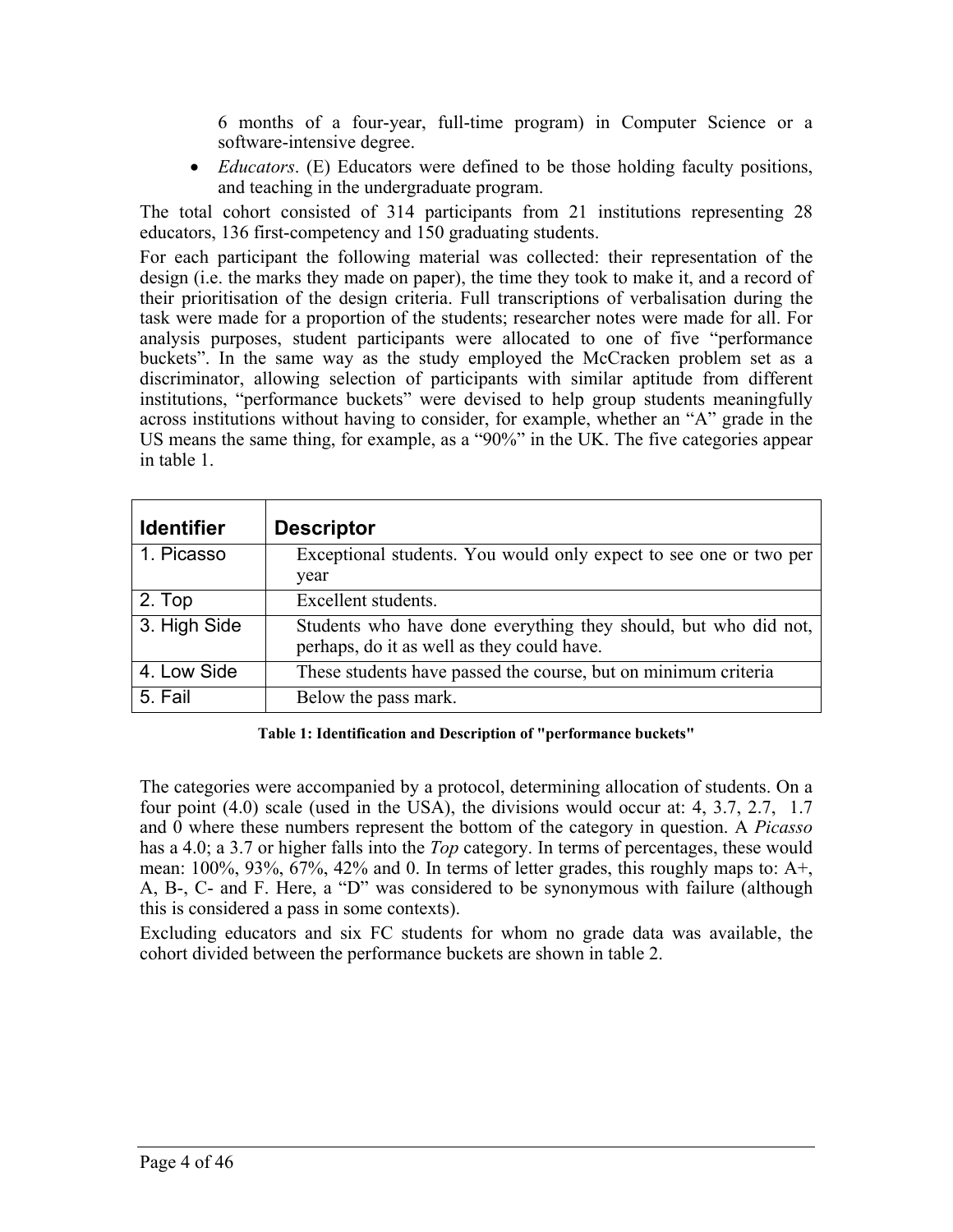|    |    | 1 (Picasso)   2 (Top)   3 (High Side)   4 (Low Side)   5 (Fail) |    |  |
|----|----|-----------------------------------------------------------------|----|--|
|    |    |                                                                 |    |  |
| FC | 24 |                                                                 | 26 |  |
|    |    |                                                                 |    |  |
| GS | 34 |                                                                 |    |  |
|    |    |                                                                 |    |  |

Table 2: Division of the cohort between "performance buckets"

# **4. Results**

Analysis was conducted on three aspects of the data: participants' recognition of ambiguity in requirements, how the design artefacts are characterised in terms of such things as the grouping structures and interactions between parts, and how subjects value different design criteria in different design contexts.

# *4.1 Recognizing Ambiguity in Requirements*

## **4.1.1. Question**

This analysis was conducted to investigate participants' recognition of ambiguous aspects of the design brief requirements. A related interest was a comparison of participants who recognize ambiguity to those participants who don't with respect to how fully the requirements were addressed. Recognition of ambiguity was defined by these observable events within the study: asking a question about ambiguities or omissions in the specification, or making explicit assumptions in writing or in speech.

## **4.1.2. Motivation**

In comparing the design processes of freshman and senior engineering students, Atman *et al*. found that seniors made more requests for additional information and made more than three times as many assumptions (Atman et al., 1999). It is suggested in *Are Your Lights On?* that a designer's "lights aren't on" if he fails to raise several questions when understanding a problem specification (Gause & Weinberg, 1982). Christiaans and Dorst (Christiaans & Dorst, 1992) found that novice industrial design engineers tend to scope out a problem less and seek less information than experienced designers. Similarly, Bogusch *et al.* also found that freshmen engineers tend to define problems narrowly while more experienced seniors tend to define problems more broadly (Bogush, Turns,  $\&$ Atman, 2000). Rowland found that novices made few requests for clarifications relative to a design problem (Rowland, 1992).

Recognizing and addressing ambiguity is important because ambiguities in requirements can propagate to errors in the design solution. It is cheaper to recognize and resolve ambiguities early, rather than after the design is completed (Boehm, 1981). Thus, recognizing ambiguity in the design phase is less costly in terms of time completion and number of bugs. Observed differences between participant groups and patterns among other participant characteristics can give insight into the maturity of software designers. Understanding patterns of these subpopulations with regard to ambiguity could provide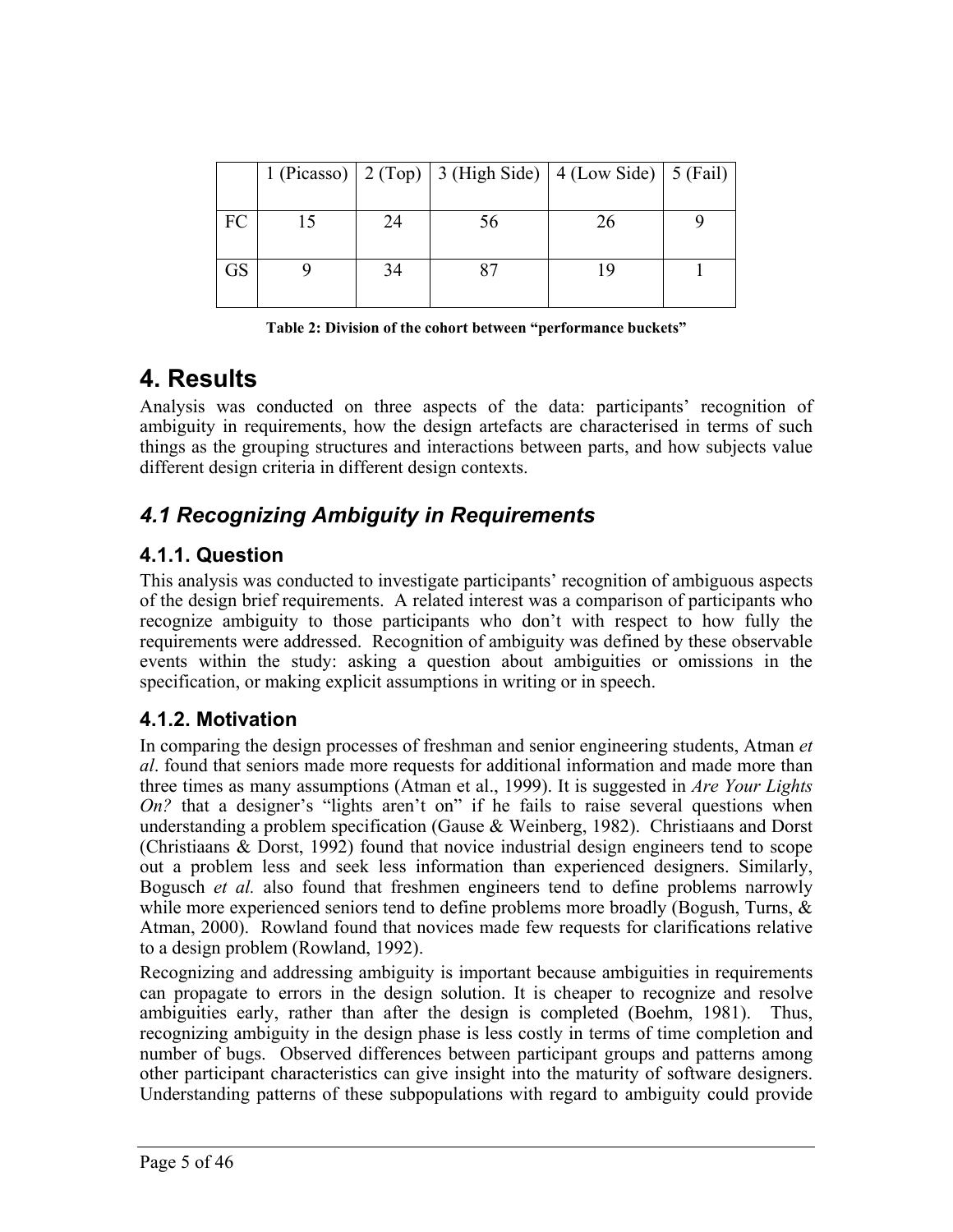clues for ways to enhance the education of future software designers. For example, if ambiguity is not commonly part of homework assignment specifications, then students may not have practice in recognizing it.

#### **4.1.3. Data Analysis**

To study the question regarding participants' recognition of ambiguity and the level to which they address requirements the following questions are asked of the corpus:

- 1. Did the participant ask questions about ambiguities and omissions in the specification (as distinct from questions about word meanings or procedural questions)? (Yes or No)
- 2. Did the participant make explicit assumptions in the description, representation or other recorded responses about ambiguities and/or omissions in the specification)? (Yes or No)
- 3. Did the subject attempt to address the requirements of the specification? (Yes, Partially, Hardly, No)

A list of nine requirements was generated to assist in answering question 3. They are detailed in Appendix C.

Each participant was then categorized (see Table 3) on whether they addressed each of these requirements *at all,* with no valuation of the quality of the result.

| Categories | Number of Requirements Addressed |
|------------|----------------------------------|
| Yes        | $9(100\%)$                       |
| Partially  | $5-8$ ( $\geq 50\%$ )            |
| Hardly     | $1-4 \leq 50\%$                  |
| No         | $0(0\%)$                         |

Table 3: Categorisation of participants' addressing of requirements

In this survey of the corpus there is data from all study institutions and the counts of each participant grouping are as follows:  $FC = 136$ ,  $GS = 150$  and  $E = 28$ . The data for the separate analyses excludes participants for which the question associated with the analysis could not be answered based on observable behaviour.

## **Recognizers and Non-Recognizers of Ambiguity**

A participant *recognizes ambiguity* if they are observed doing one or both of the following: asking a question or making an assumption. The observed question or assumption could be made in the written representation or verbally during the decomposition task or interview. The participants who recognize ambiguity define a new subpopulation termed **recognizers**. Those who did not recognize ambiguity are termed **non-recognizers**.

The recognizers and non-recognizers were analyzed with respect to participant group, performance bucket, time taken to perform the decomposition task, and institution.

Additionally, the prioritization task data of recognizers and non-recognizers are analyzed to determine if any particular design criteria is more often identified as important to either subpopulation.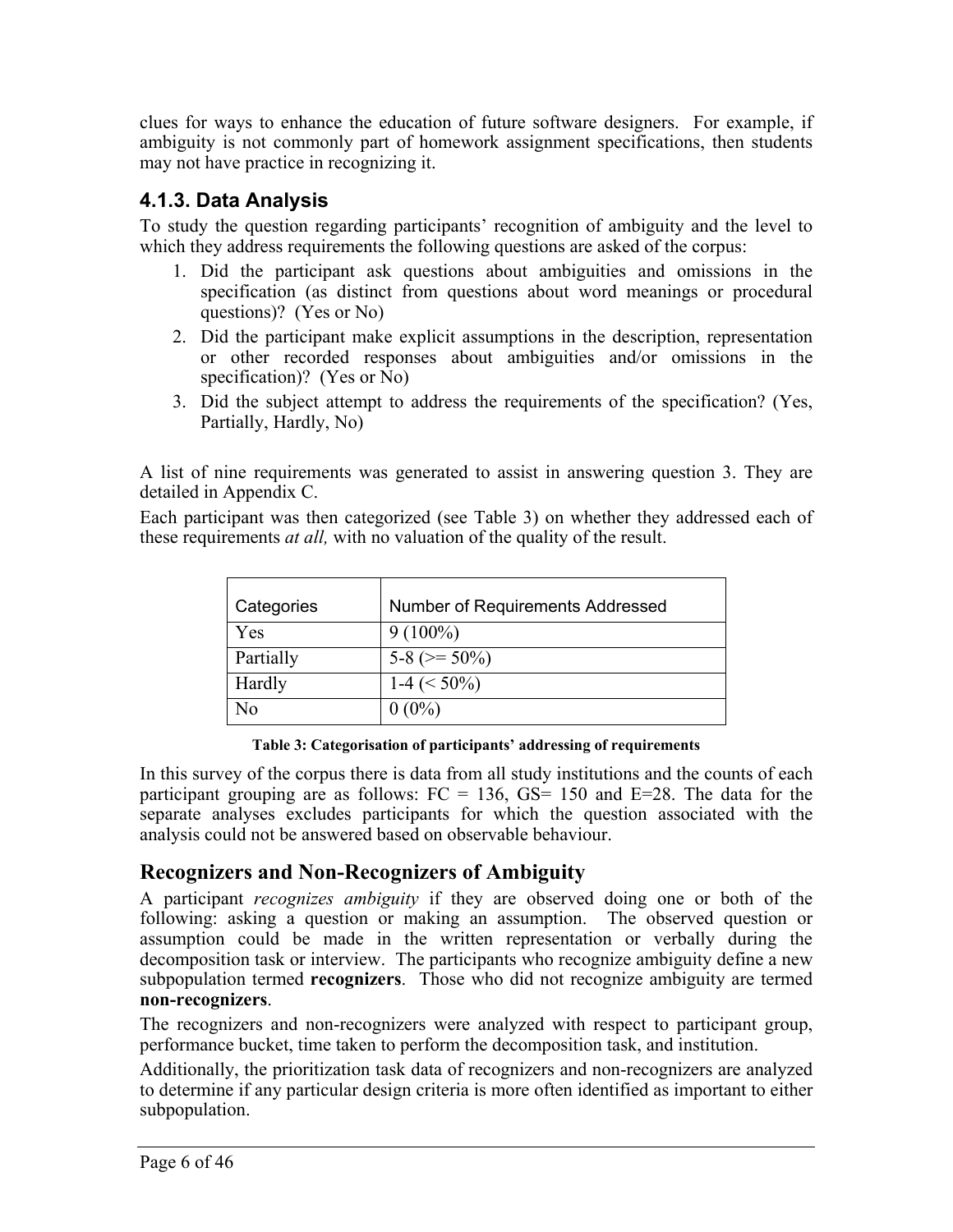#### **Information Gatherers**

As noted above, information gathering about an under-specified task is a characteristic of more experienced designers. The **information gatherer** subpopulation represents a subset of the recognizers. This subpopulation asks questions, and may or may not make observable assumptions.

Analysis of information gatherers includes looking for patterns among participant groups and comparing those to similar patterns for recognizers. Additional comparisons between information gatherers and recognizers are made with regards to performance bucket, time to complete the decomposition task, and institution.



#### **Studying Thoroughness of Addressing Requirements**

Additionally, data regarding how thoroughly each participant addressed the requirements listed in the specification is used for analyzing differences between recognizers and nonrecognizers. An analysis to compare design criteria chosen during the prioritization task between recognizers and non-recognizers is also performed.

#### **Introduction of Bias**

One introduction of bias occurs in the creation of definitions for recognizer, nonrecognizer, information gatherer, and non information gatherer. These definitions are based on observable behavior (asking questions and making explicit assumptions). Participants could have made assumptions about the specifications without externalizing these assumptions in written or verbal form. These participants are coded as not making assumptions in our analysis. The number of participants making assumptions could be larger than the number created in our analysis.

A second source of bias is introduced when answering the questions about participants asking questions about ambiguities/omissions in the specification, making explicit assumptions, and addressing requirements. In a few cases, it is difficult to tell if a participant makes an explicit assumption. For these cases, the participant is coded as "Don't Know" in terms of making assumptions. The answer to the question involving the level to which the requirements are addressed was operationalized into four categories: Yes, Partially, Hardly, No. The small number of answer choices helps to increase consistency across coders and reliability within coders.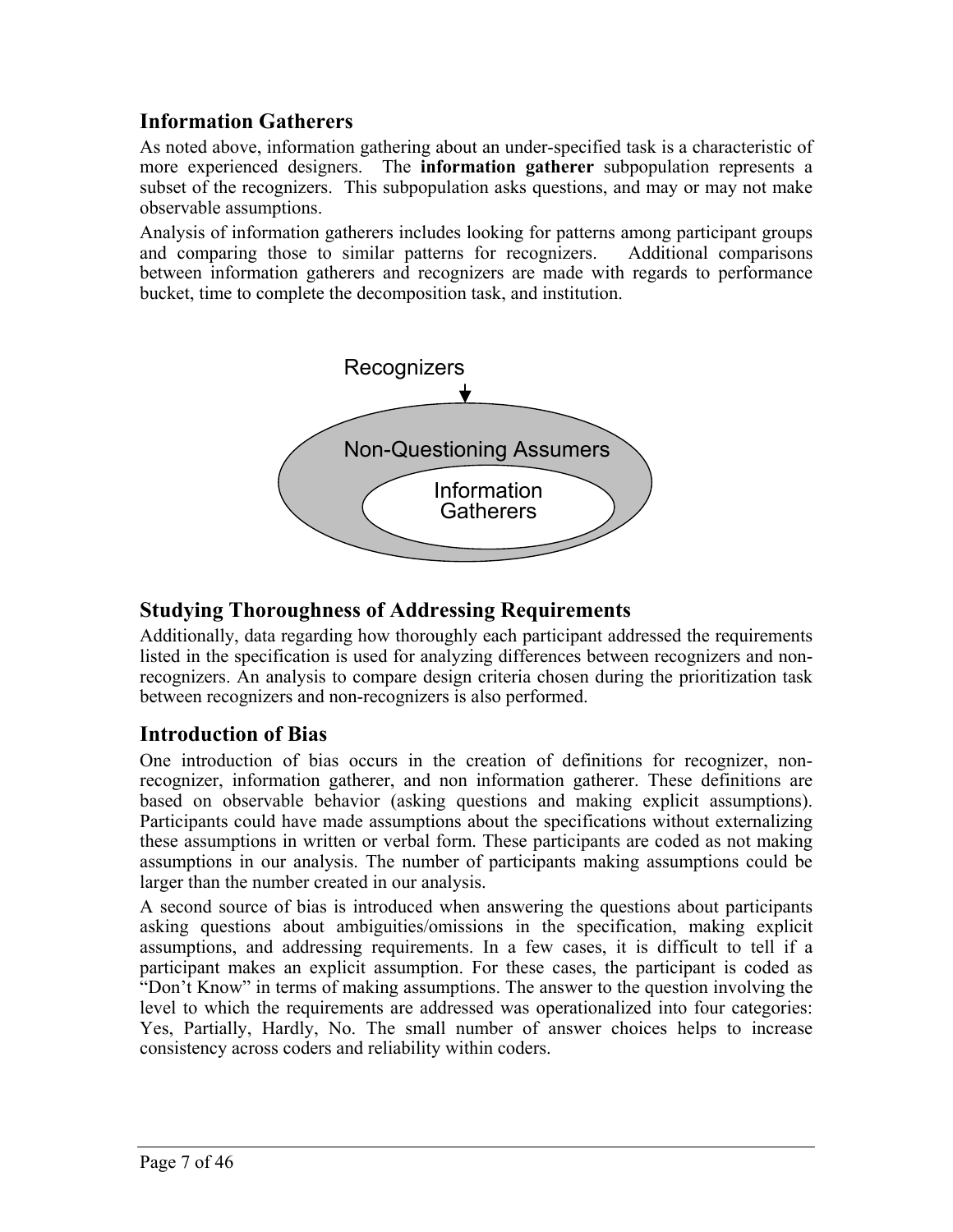## **4.1.4. Results**

#### *How many participants recognized ambiguity?*

Figure 1 indicates the percentage of participants who recognized ambiguity versus those who did not recognize ambiguity with respect to participant group. The figure shows that of the first competency students, 63% (82 of 131) recognized ambiguity. 76% (110 of 145) of graduating seniors and 89% (24 of 27) of educators recognized ambiguity. 216 participants are recognizers and 87 are non-recognizers. 11 participants could not be classified as recognizers or not recognizers, for a total of 303 participants included in the analysis.



#### **Figure 1**

#### *How many participants gathered information?*

Figure 2 shows the breakdown of information gatherers by participant group. 33% (43 of 131) of first competency students, 50% (73 of 145) of graduating seniors, and 81% (22 of 27) of educators gathered information during the decomposition task. Of the participants recognizing ambiguity, 48% (39 of 82) of first competency students, 34% (34 of 110) of graduating seniors, and 8% (2 of 24) of educators made assumptions without requesting information. There are 138 information gatherers and 165 non information gatherers, with no data for 11 participants.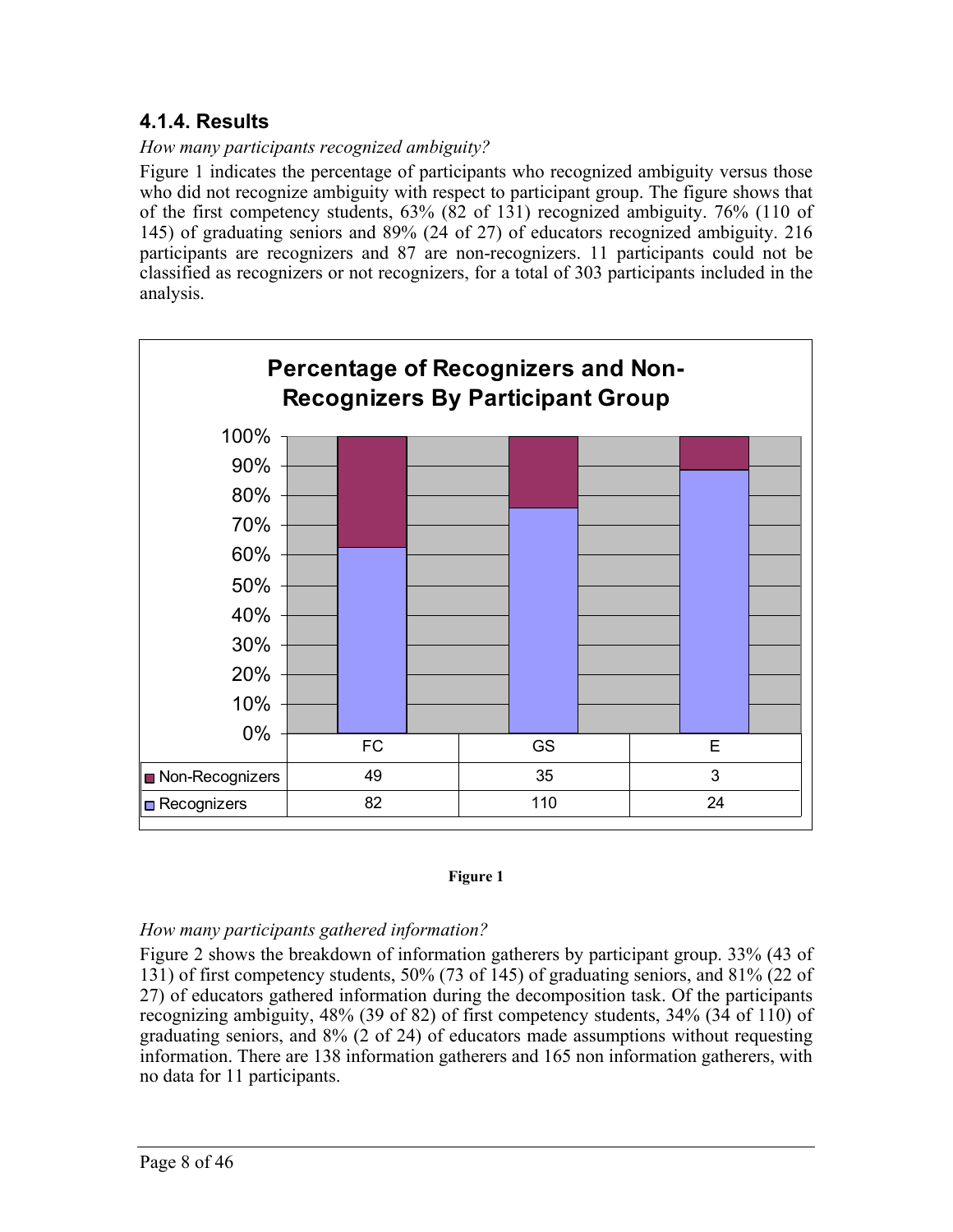



*What is the breakdown of recognizers versus non-recognizers with respect to how many requirements were addressed?* 

Figures 3 and 4 show the relationship between recognizers/non-recognizers and requirements groups. The requirement groups include *Yes*, *Partially*, *Hardly*, and *No*. The general trend is that as the number of requirements addressed decreases, the percentage of recognizers decreases. *Yes* includes 120 participants, *Partially* has 151 participants, *Hardly* has 26, and *No* has 4. Of the participants classified as recognizers and nonrecognizers, 2 did not have data pertaining to the requirements addressed.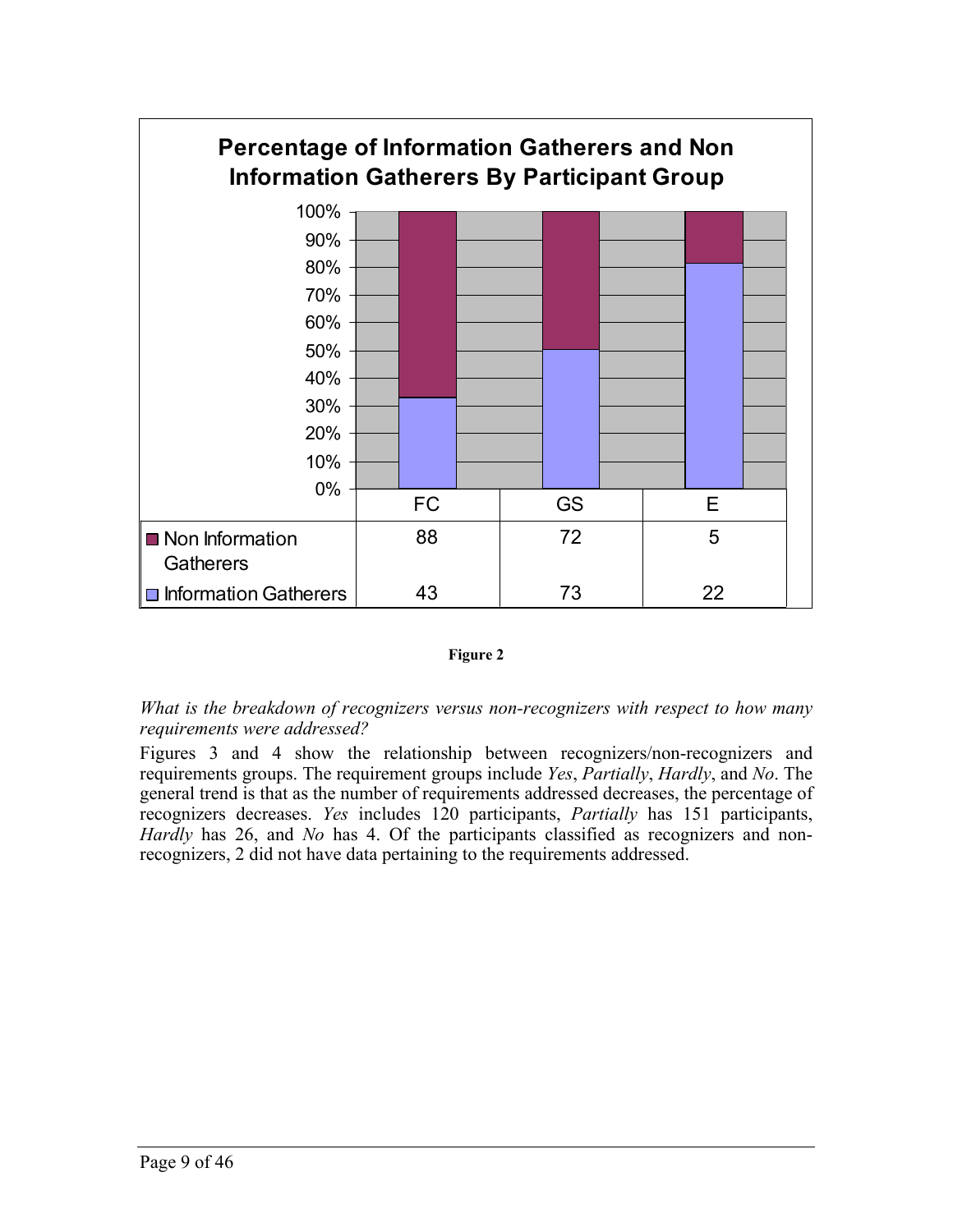

**Figure 3**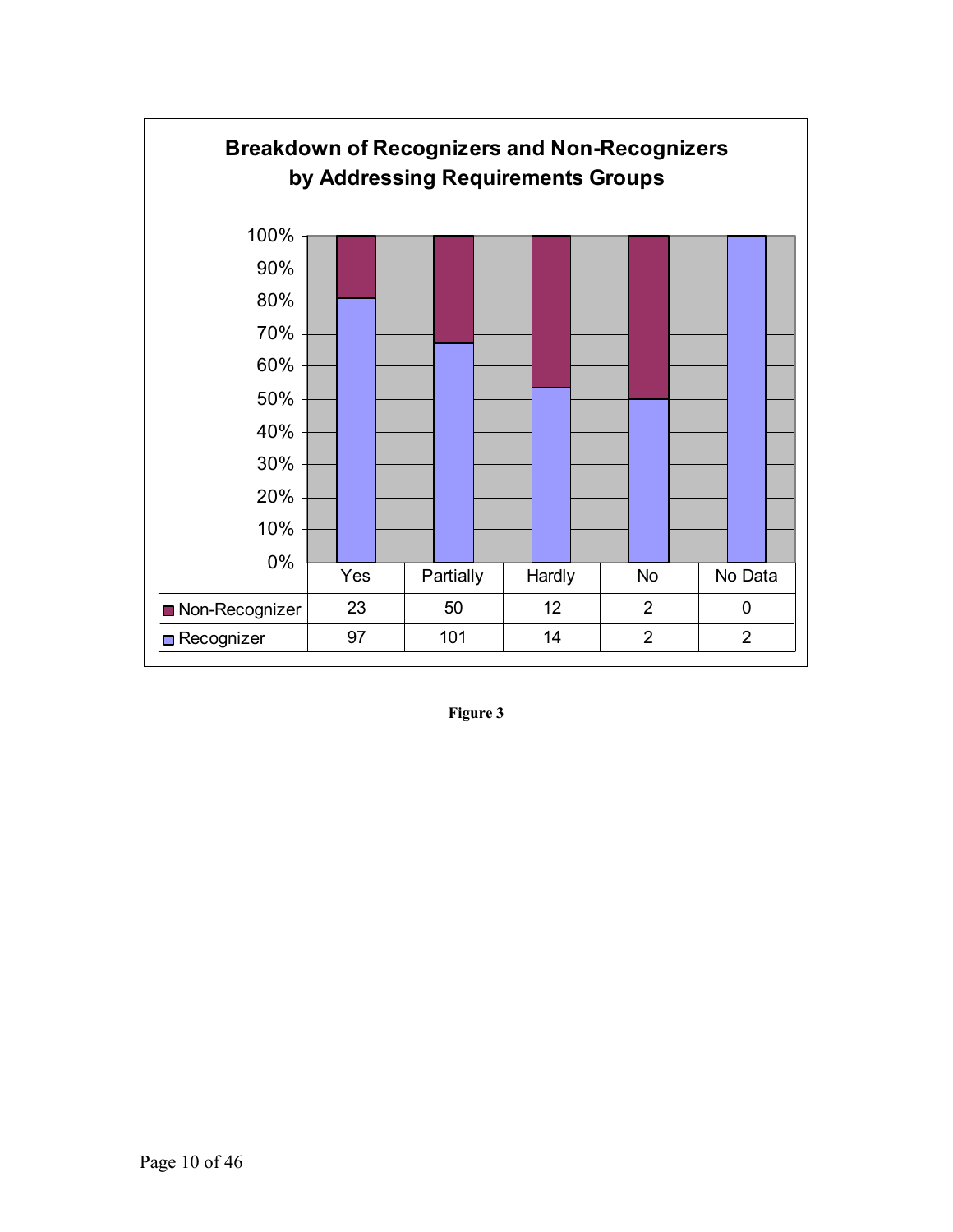

#### **Figure 4**

*What is the breakdown of information gatherers versus non information gatherers with respect to how many requirements were addressed?*

Figures 5 and 6 show the relationship between information gatherers/non information gatherers and requirements groups. The general trend is that as the requirement groups go from Yes to No, the percentage of information gatherers decreases.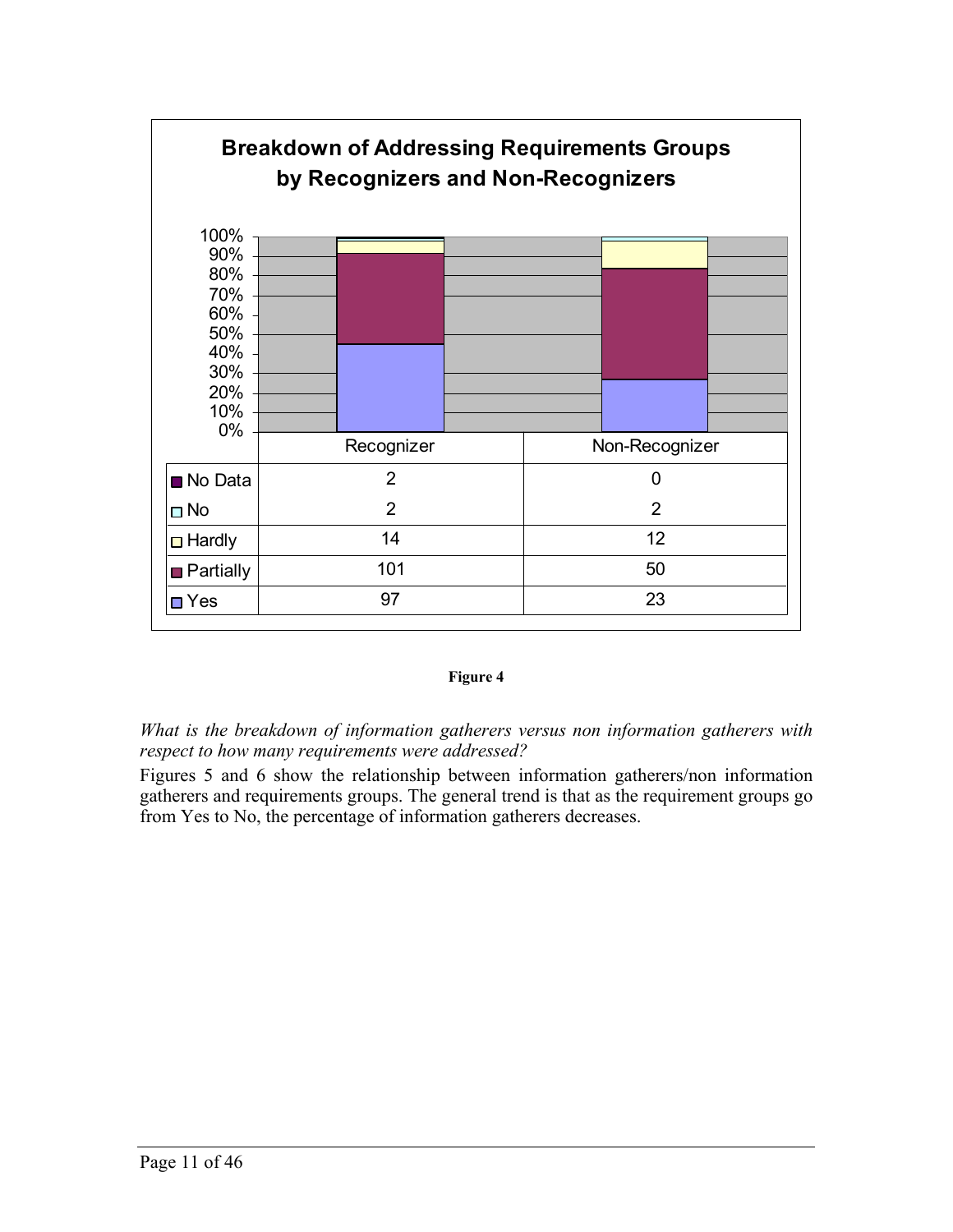

**Figure 5**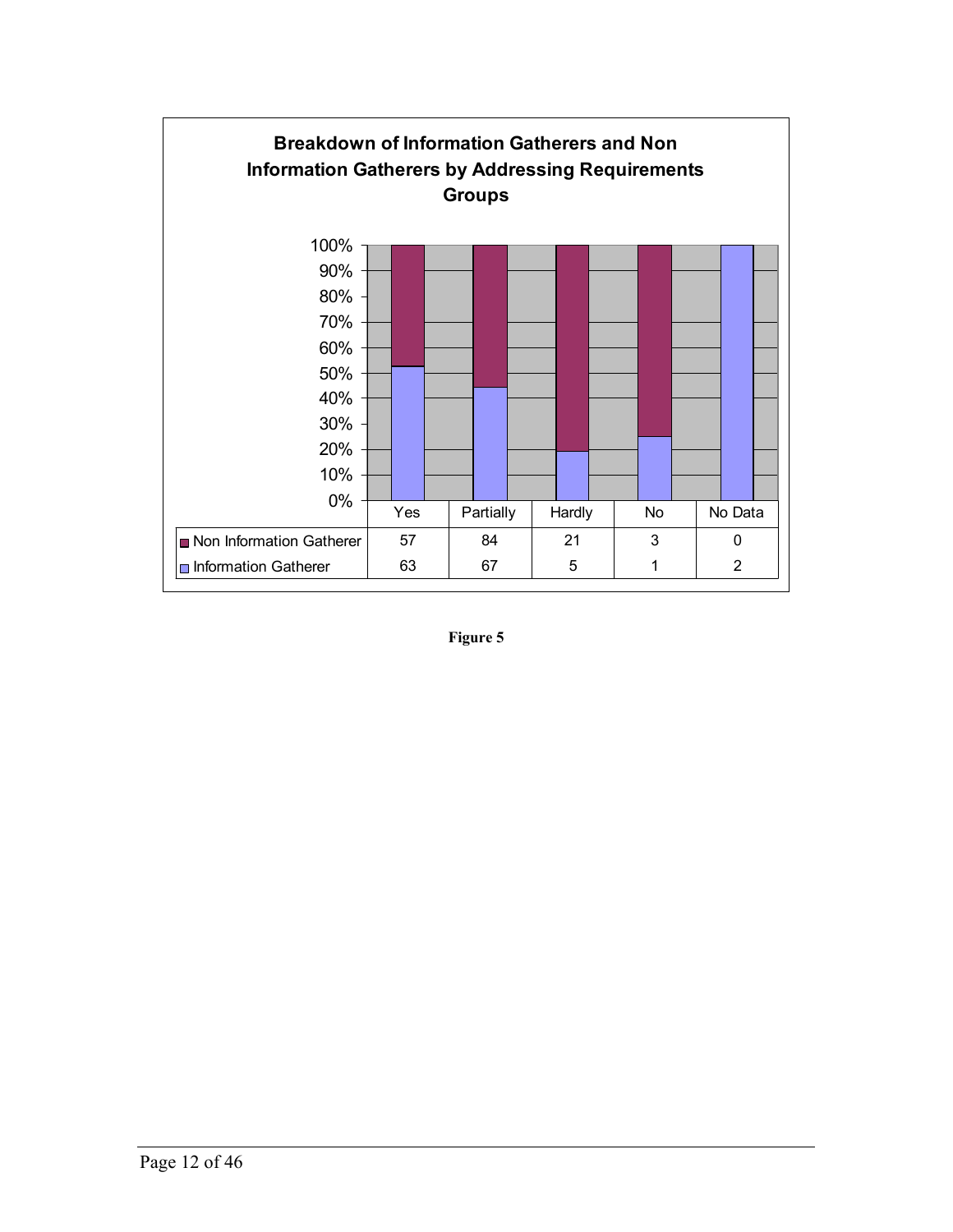

#### **Figure 6**

*What is the relationship between recognizers and non-recognizers and information gatherers and non information gatherers with respect to performance bucket?* 

Figures 7 and 8 show the FC and GS student populations and performance buckets with respect to recognition of ambiguity and information gathering behaviour, respectively. Of the FC recognizers and non-recognizers, 15 were in bucket 1, 24 were in bucket 2, 54 were in bucket 3, 24 were in bucket 4, 8 were in bucket 5, and 6 had no performance bucket data. Of the GS recognizers and non-recognizers, 9 were in bucket 1, 34 were in bucket 2, 85 were in bucket 3, 17 were in bucket 4, and 1 was in bucket 5. One might expect that participants in bucket 1 would tend to recognize ambiguity. The trend indicates that in the GS group, as performance bucket decreases, the percentage of recognizers decreases and then increases. For the FC group, as performance bucket decreases, the percentage of recognizers increases and then decreases. About half of the GS participants in buckets 1 through 4 gathered information. None of the GS participants in bucket 5 gathered information. The highest percentage of information gatherers in the FC group were in bucket 2, at 46%.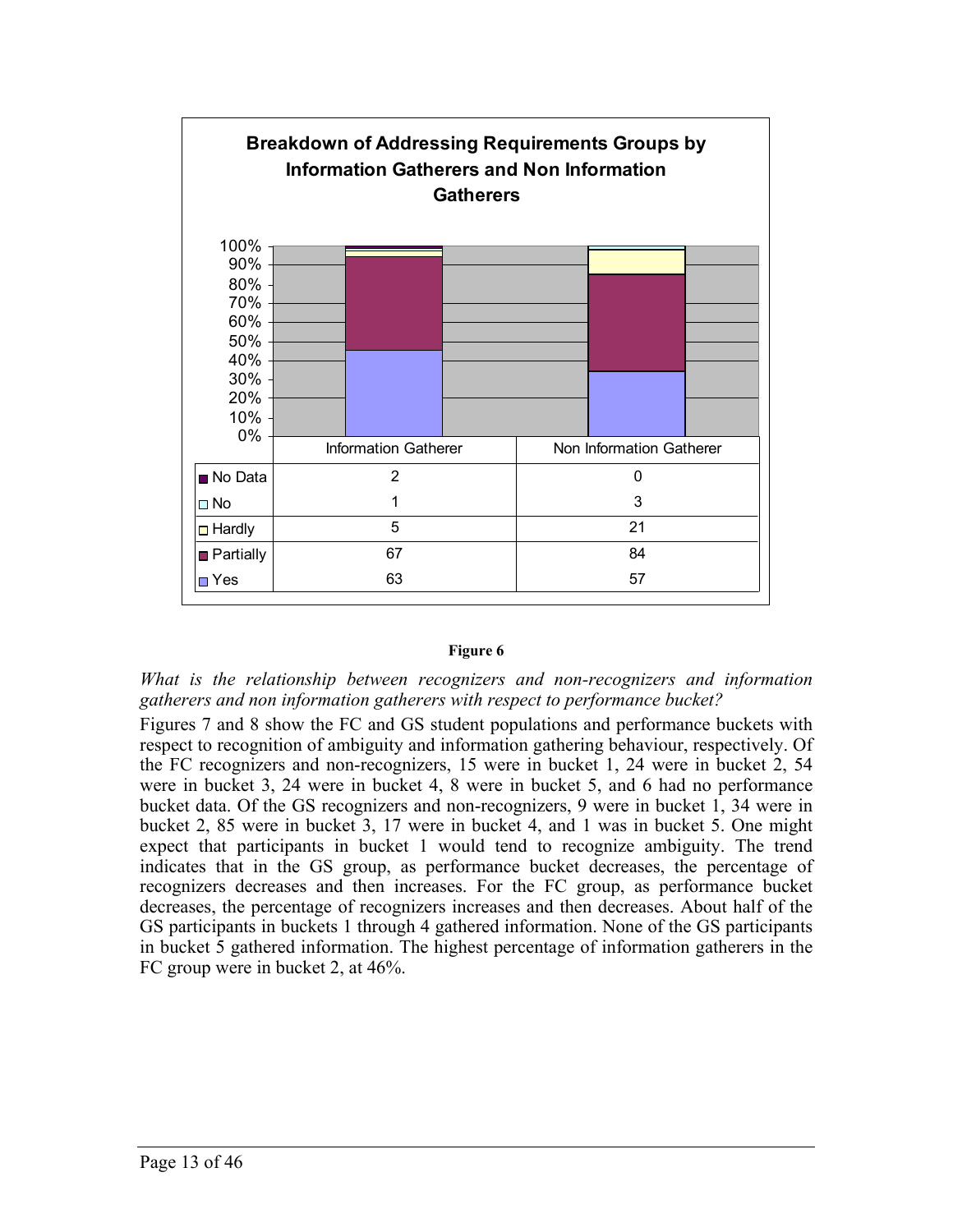







*How long did recognizers/non-recognizers and information gatherers/non information gatherers take for the decomposition task?*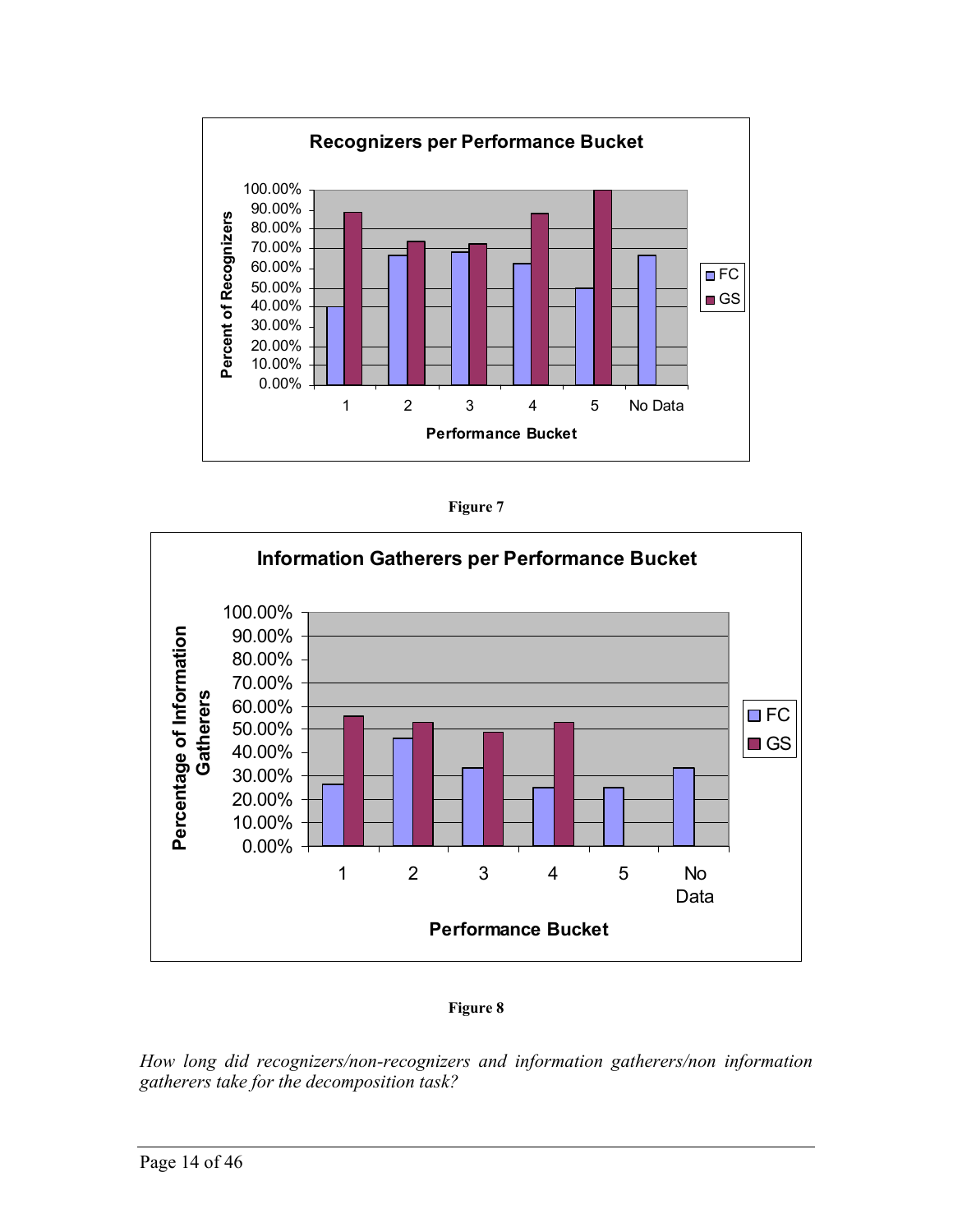The average amount of time taken for the recognizers is 41.2 minutes and 31.7 minutes for the non-recognizers. The trend for information gatherers is similar with information gatherers taking an average of 44.0 minutes and non information gatherers taking an average of 33.8 minutes. Figures 9A and 9B show the distributions of these groups according to distinct 10-minute time intervals.



**Figure 9A**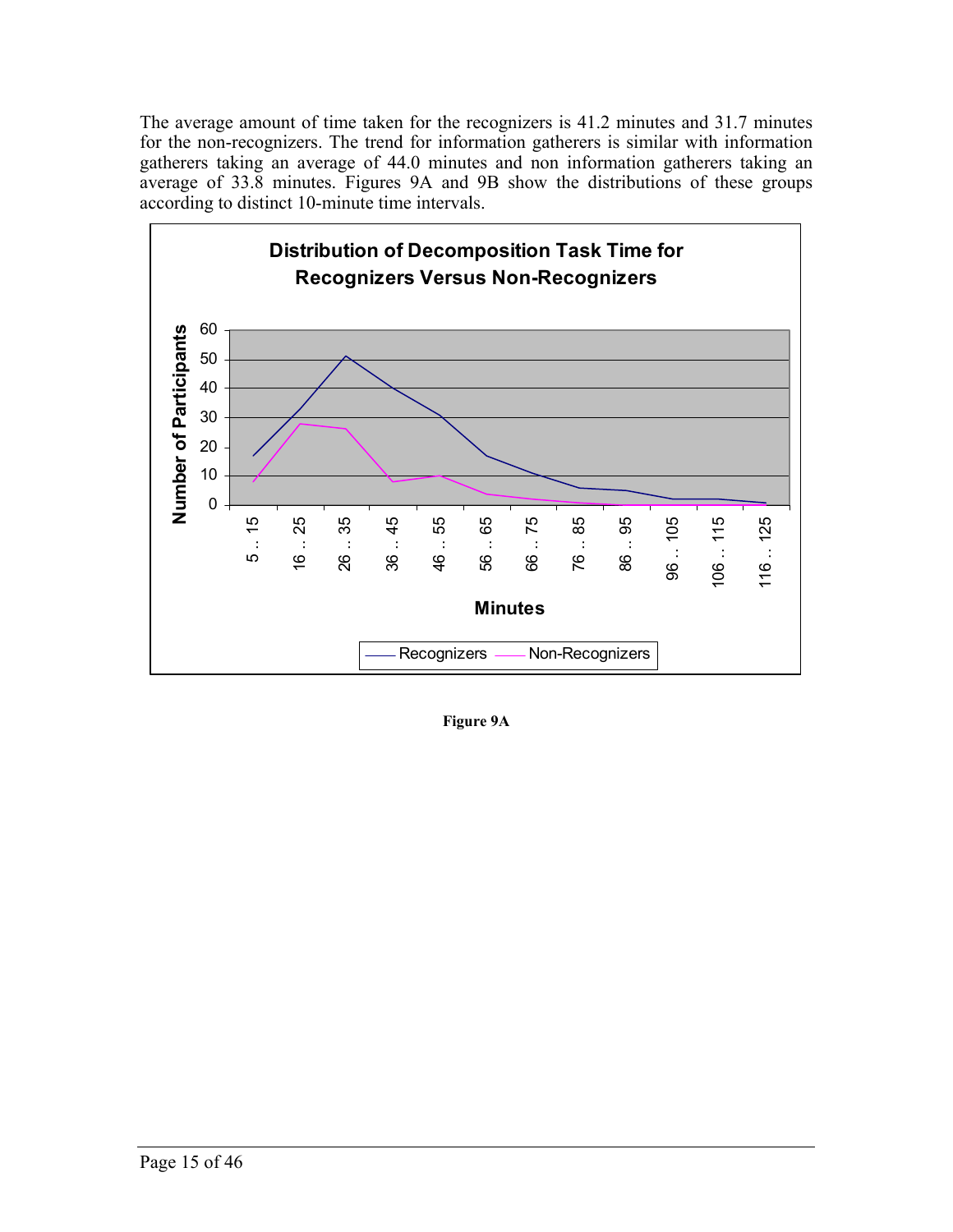

#### **Figure 9B**

#### *What are the percentages of recognizers and information gatherers per institution?*

Figure 10 shows percentages of recognizers and information gatherers per institution. L, S, T, and V had over 60% of study participants gathering information. C, I, N, V, and Y were institutions in which all participants recognized ambiguity.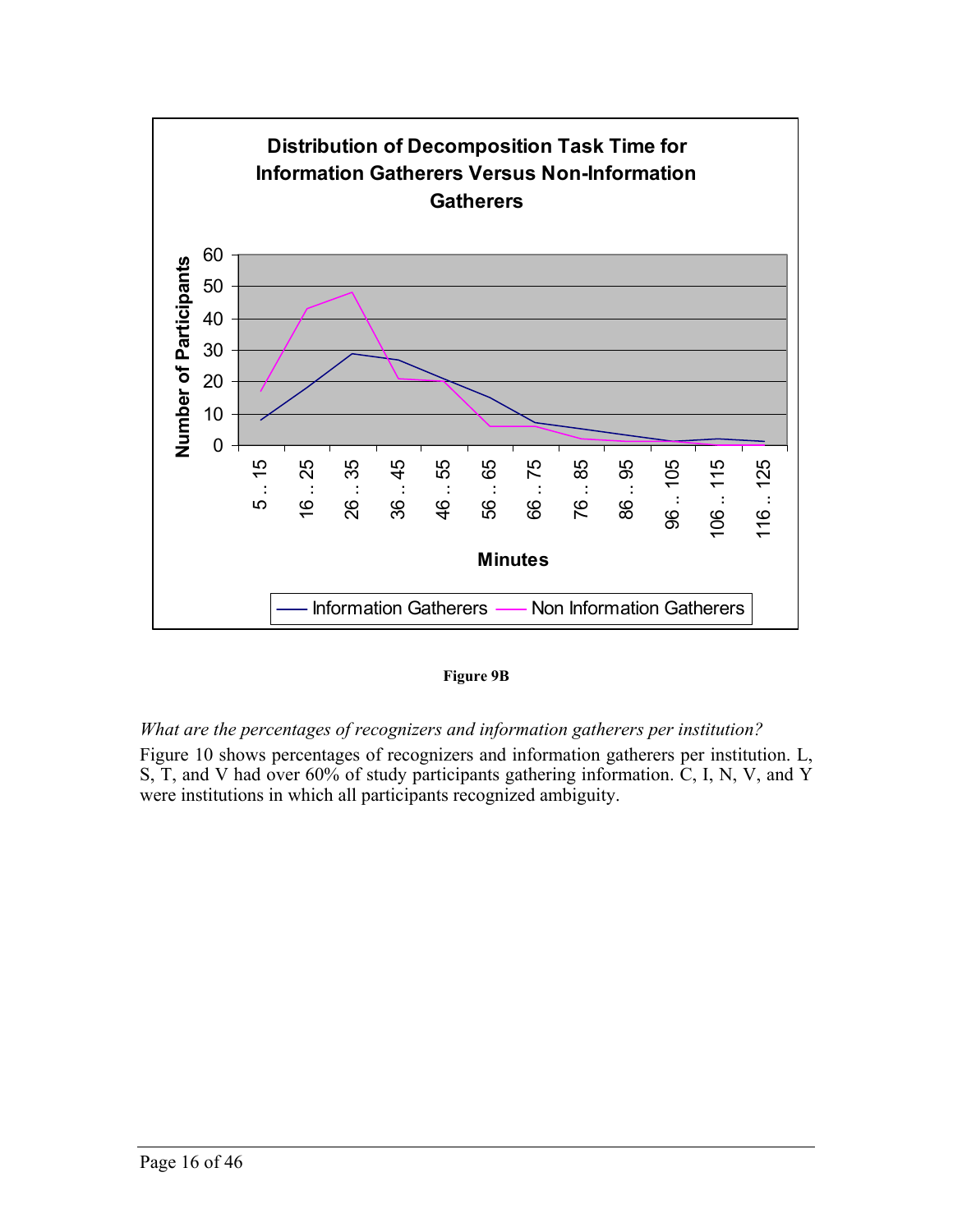

**Figure 10** 

*How do institutions compare with respect to the breakdown of participant groups into requirements groups?* 

Figures 11, 12, and 13 show the breakdowns by institution of the FC, GS, and all participants, respectively, according to the requirements groups for the complete set of 314 participants.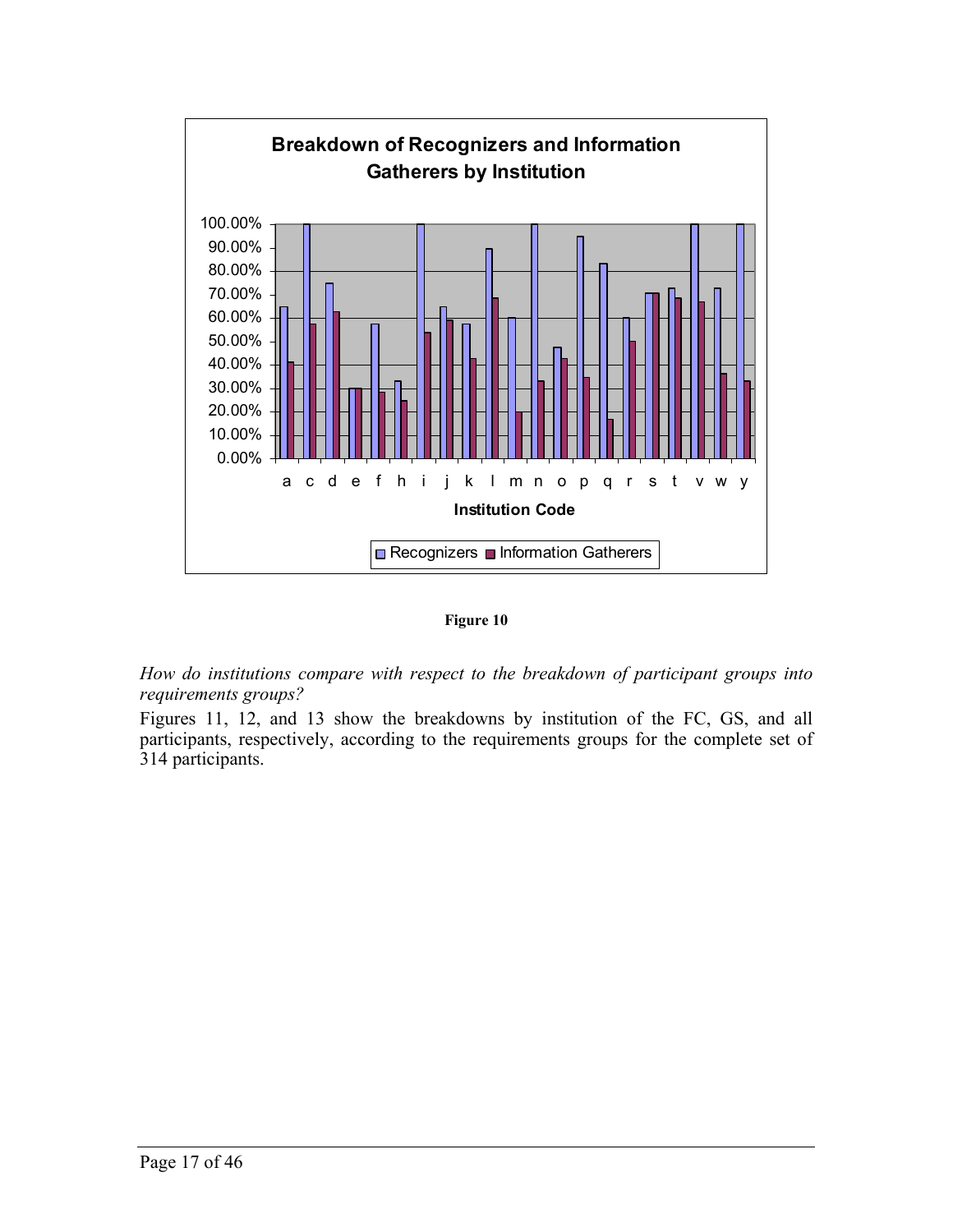

**Figure 11**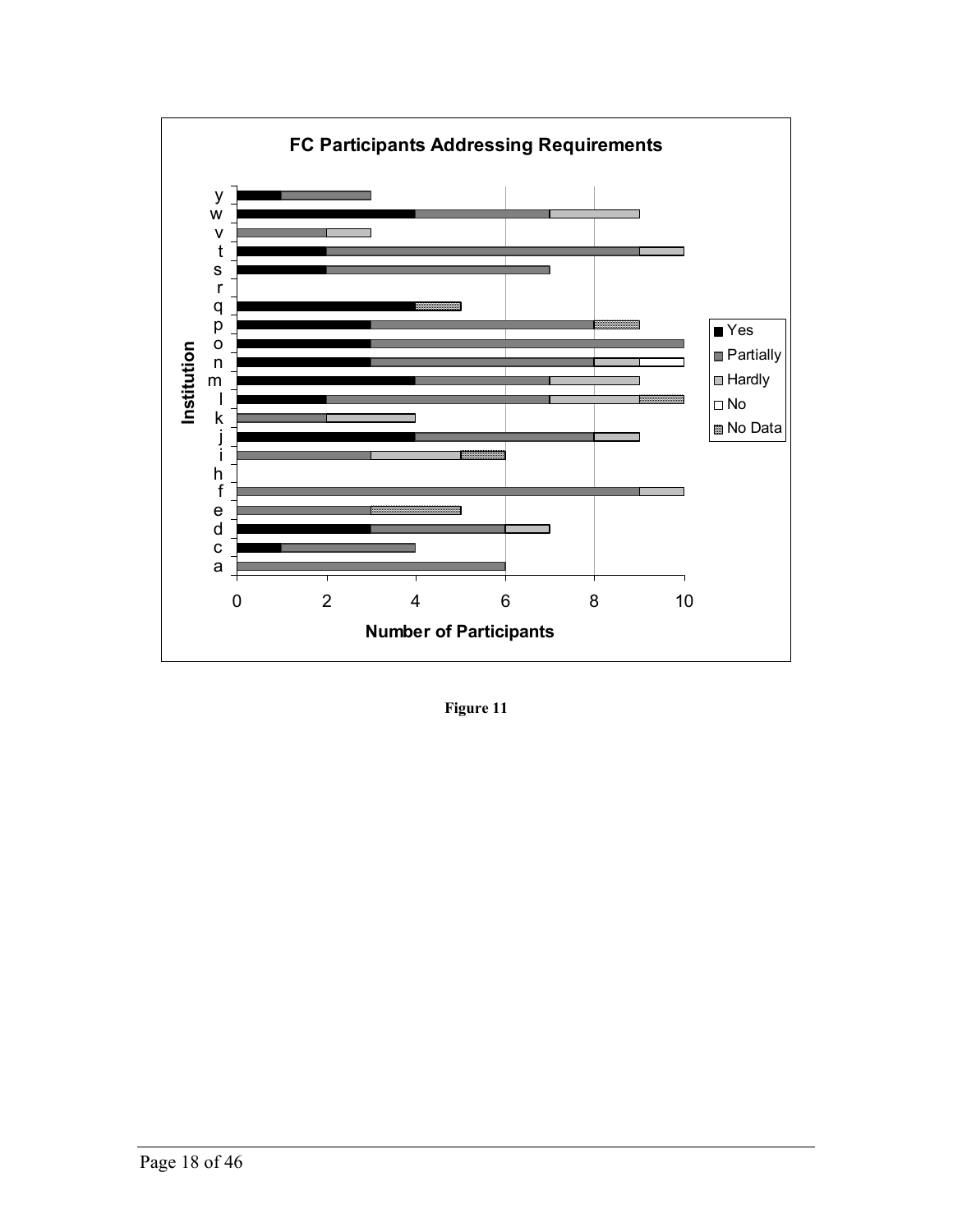

**Figure 12**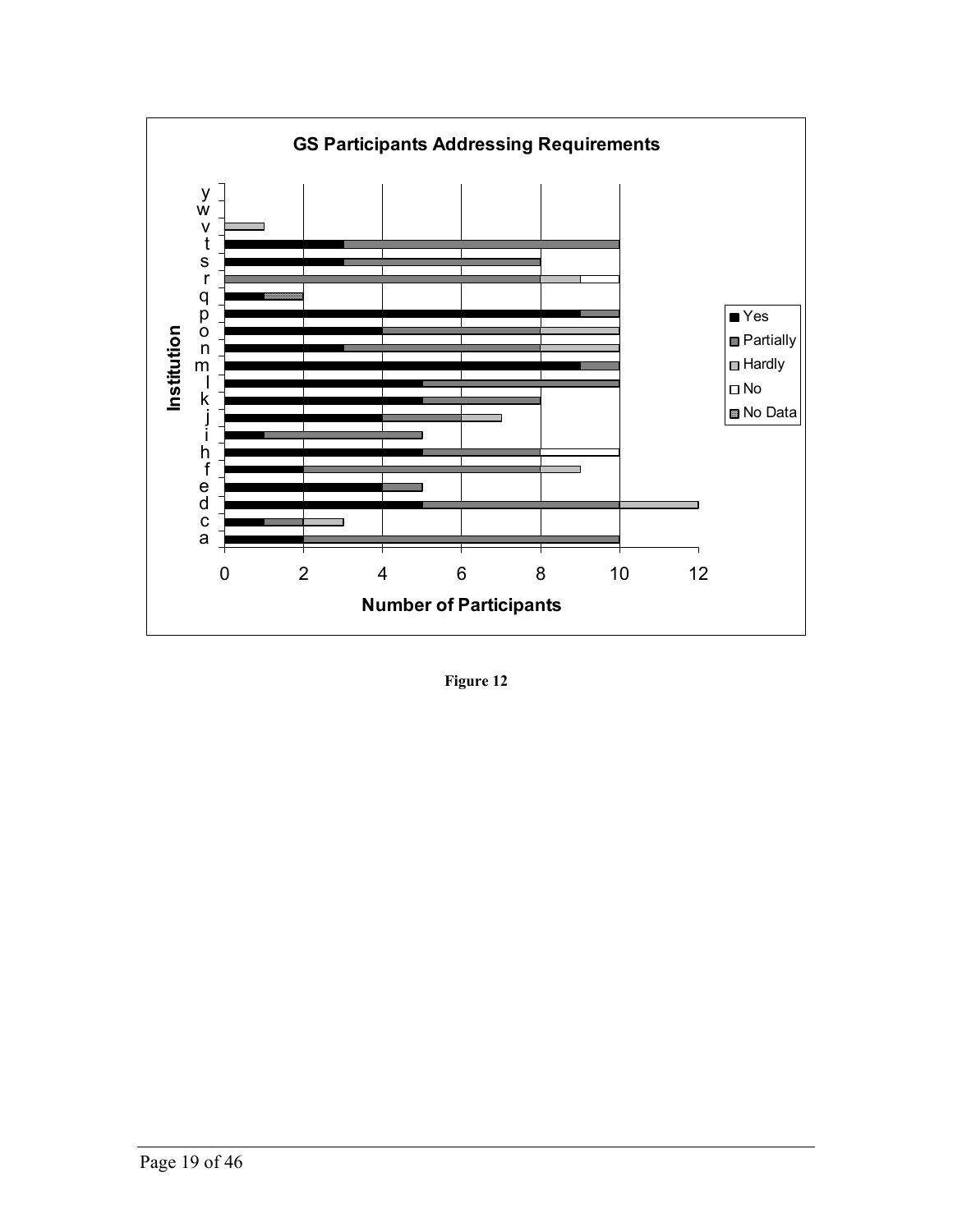

**Figure 13** 

#### *Are there any differences between recognizers and non-recognizers with respect to design criteria selected for the current task?*

No. The percentages weighted by the size of each subpopulation for each design criterion selected as most important for the design criteria prioritization task of current task varied from 46% to 57%. There is little difference between the design criteria selected as important by recognizers versus the design criteria selected as important by nonrecognizers. There is also no difference between the information gatherers and non information gatherers.

#### **4.1.5 Discussion**

The percentage of recognizers increases from first competency students to graduating seniors to educators. Likewise, the percentage of information gatherers increases with respect to the same order. Information gatherers are a subset of recognizers, so the trend is not surprising. Proportionally more seniors recognize ambiguity and seek information than first competency students. This result is consistent with Atman *et al*. in that more seniors request information than freshmen (Atman et al., 1999). Figure 2 indicates that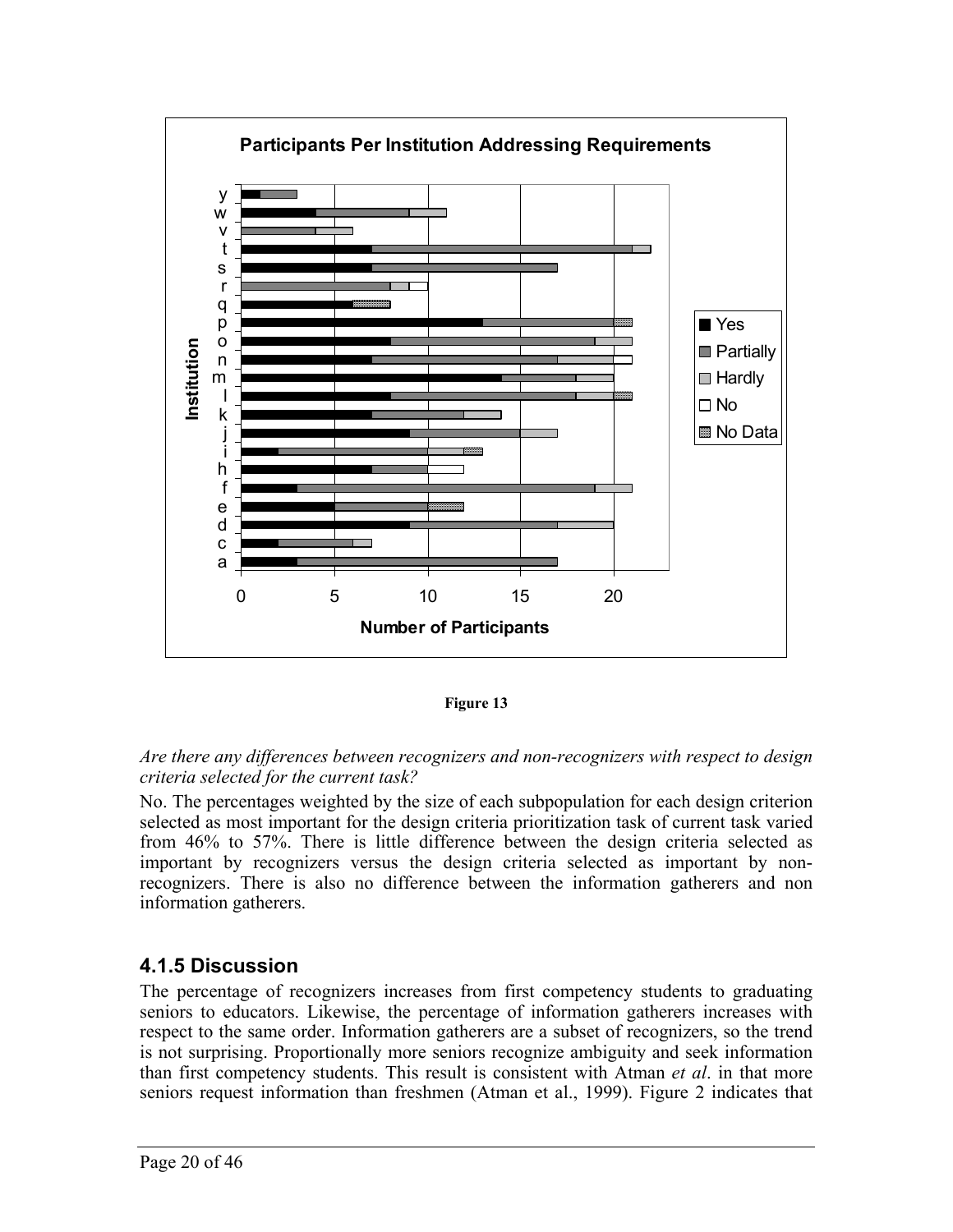almost half of the first competency group made assumptions without requesting additional information while this figure is only 8% for educators. Making assumptions without gathering information is a characteristic of less experienced designers.

With respect to addressing requirements, the percentage of recognizers decreases as the requirements groups move from Yes to No. This indicates that those who recognized ambiguity had a higher success rate in addressing all requirements than those who did not recognize ambiguity. Participants who gathered information also had a higher success rate in addressing all requirements than those who did not gather information. This trend indicates that there is an association between recognizing ambiguity and successfully fulfilling requirements.

Recognizers took more time, on average, than the non-recognizers for the decomposition task. Similarly, information gatherers took more time than non information gatherers for the decomposition task. This is not surprising since it takes time to ask questions during the task.

Recognizers and non-recognizers of ambiguity did not differ with respect to selecting the five most important design criteria for the current task.

## **4.1.6 Conclusions/Implications/Limitations**

The results from analyzing participants' information-gathering, assumption-making, and requirements-addressing indicate that as students go from first-competency to graduating seniors, they tend to recognize ambiguities in under-specified problems. Additionally, participants who recognized ambiguity (and the subset who gathered information) had a higher success rate in addressing all requirements. These results imply that with experience, students will become more aware of ambiguous specifications and by realizing that ambiguities exist, they can design software that meets requirements. This may imply that educators should be more explicit in teaching students how to recognize ambiguities in specifications.

#### **4.1.7. Future Work**

The data will be analyzed further to classify participants' detailed questions and assumptions. Questions 3 and 4 below will provide information as to how broadly computer science students define design problems. A classification scheme similar to that in (Bogush et al., 2000)could be used.

- 1. Did participants add features or enhancements beyond the requirements?
- 2. How many requirements (number of the total) do the students address in their design?
- 3. Did participants ask questions about the user population (students, sleep researchers, mothers)?
- 4. Did participants mention ethical or social impacts of the alarm clock system?

## *4.2 Design Characteristics in Software Design*

#### **4.2.1. Motivation**

Studies have compared expert and novice behaviour in many domains (e.g. chess (Chase & Simon, 1973), physics ((Maloney, 1994)) or programming ((Wiedenbeck, 1985)). The current study generated a large and rich population of case studies of software design that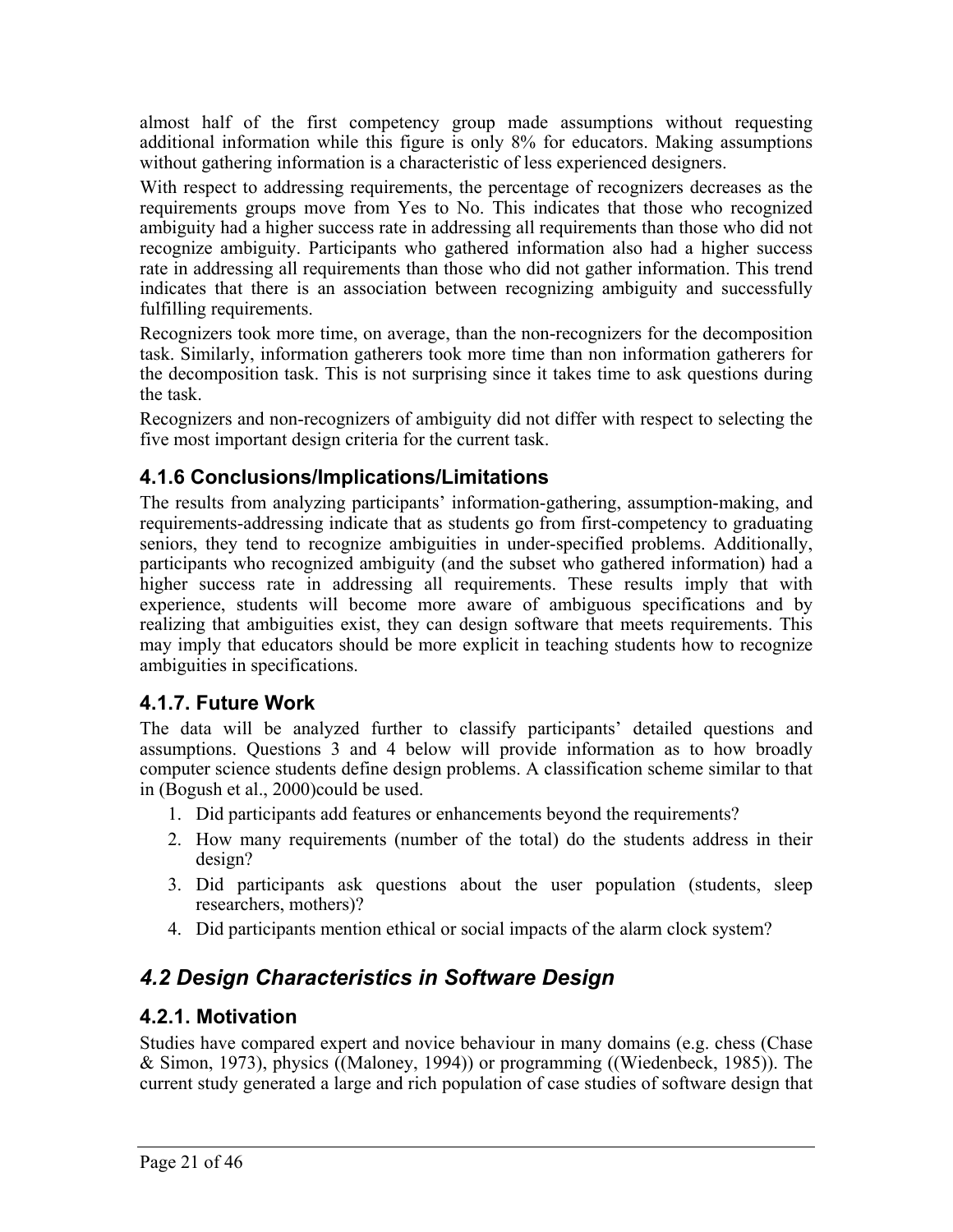is relevant to this literature. This section presents a preliminary analysis of our FC, GS and E designs, which correspond to various points within the novice  $-\frac{1}{2}$  expert continuum.

No attempt was made to assess the overall "quality" of the participant's software designs, but they can be compared on a number of more specific dimensions. These dimensions include obvious indicators such as the times taken to produce each design and the number of parts in each design. The use of formal notation, the amount of grouping and interaction, the communication between parts and the level of hierarchical organisation are all potential indicators of design richness. These latter factors were chosen based on a set of potential criteria elicited from a variety of international CS educators (see Appendix B).

## **4.2.2 Question**

This section of the study investigated a number of different areas that might highlight differences in the software design between the different participant groups. Where appropriate, the investigation considered differences between participating institutions. The particular questions addressed were to what extent did the participant groups vary in their:

- number of parts identified in their software design?
- utilisation of formalized software design representation techniques?
- time required to produce a software design?
- use of hierarchical, nested or grouping structures?
- indication of interaction between its parts?

#### **4.2.3 Data Analysis**

#### **Number of Parts**

The design task protocol was specified so as to capture the number of parts for each design, and the name of each part. One of the most basic ways to characterize the designs is to examine the number of parts. Table 5 shows a breakdown of this information (each row of the table represents the participants at a single institution by institution letter code). From Table 5 we can derive, for any specified subpopulation, information about the distribution of the number of parts. For one subject (F01 at institution Q) it was not possible to identify the number of parts in their software design: they were subsequently excluded from all calculations. Table 4 shows such an analysis for the participant subpopulations FC, GS and E, and for the participants from each institution. The columns of the table are N (the number of participants in the subpopulation) and the minimum, maximum, mean, median, mode and standard deviation of the number of parts. A one way analysis of variance shows that the variation in the mean number of parts for

FC (5.1), GS (4.6) and E (6.2) participant groups were highly significant ( $p = 0.001$ ), although there is no clear trend over the educational level of these subgroups (note that GS have the lowest mean). Variation in mean number of parts by institution was also significant ( $p < 0.01$ ), but variation by performance bucket (over FC and GS) was not.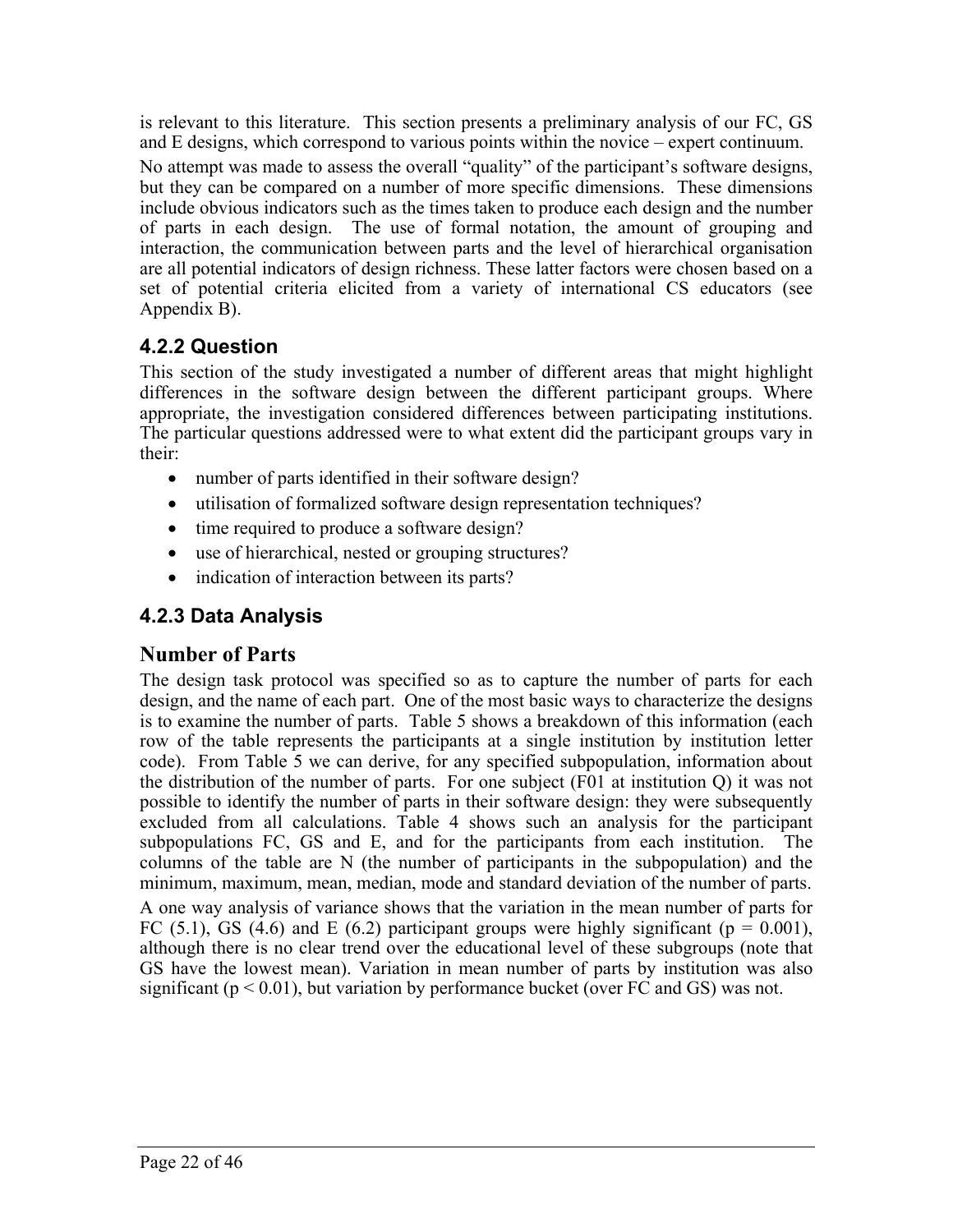| <b>SUBPOPULATION</b> | $\boldsymbol{N}$ | <b>MIN</b>     | <b>MAX</b>     | <b>MEAN</b> | <b>MEDN</b>    | <b>MODE</b>    | <b>SD</b> |
|----------------------|------------------|----------------|----------------|-------------|----------------|----------------|-----------|
| Educators            | 28               | $\overline{3}$ | 14             | 6.2         | 5.5            | $\overline{4}$ | 2.9       |
| First competency     | 135              | $\overline{2}$ | 11             | 5.1         | 5              | 3              | 2.2       |
| Graduating students  | 150              | $\overline{2}$ | 12             | 4.6         | $\overline{4}$ | $\overline{4}$ | 1.9       |
| <b>Institution A</b> | 17               | $\overline{2}$ | 9              | 4.529       | $\overline{4}$ | $\overline{2}$ | 2.09      |
| Institution C        | $\overline{7}$   | 3              | 12             | 6           | 5              | $\overline{3}$ | 3.251     |
| Institution D        | 20               | $\overline{2}$ | 10             | 4.8         | $\overline{4}$ | 3              | 2.227     |
| <b>Institution E</b> | 12               | $\overline{2}$ | $\overline{7}$ | 4.667       | $\overline{4}$ | $\overline{4}$ | 1.434     |
| <b>Institution F</b> | 21               | $\overline{2}$ | 10             | 4.238       | $\overline{4}$ | 3              | 1.875     |
| <b>Institution H</b> | 12               | $\overline{3}$ | 9              | 4.333       | $\overline{4}$ | $\overline{4}$ | 1.546     |
| <b>Institution I</b> | 13               | $\overline{2}$ | 14             | 5.615       | 5              | 5              | 2.975     |
| Institution J        | 17               | 3              | 9              | 4.765       | $\overline{4}$ | $\overline{3}$ | 1.699     |
| <b>Institution K</b> | 14               | $\overline{2}$ | 10             | 5.143       | 5              | 5              | 2.1       |
| Institution L        | 21               | $\overline{2}$ | 10             | 4.952       | 6              | 6              | 2.214     |
| <b>Institution M</b> | 20               | $\overline{2}$ | 10             | 5.65        | 5.5            | 7              | 2.056     |
| <b>Institution N</b> | 21               | 3              | 10             | 5.667       | 5              | $\overline{4}$ | 1.984     |
| Institution O        | 21               | 3              | 9              | 4.619       | $\overline{4}$ | $\overline{4}$ | 1.704     |
| <b>Institution P</b> | 21               | $\overline{2}$ | 9              | 4.333       | $\overline{4}$ | $\overline{4}$ | 1.643     |
| Institution Q        | $\overline{7}$   | $\overline{3}$ | 10             | 6.857       | 6              | 6,10           | 2.416     |
| <b>Institution R</b> | 10               | $\overline{2}$ | 6              | 3.6         | 3.5            | $\overline{4}$ | 1.2       |
| <b>Institution S</b> | 17               | $\overline{2}$ | 10             | 5.647       | 5              | 5              | 1.969     |
| <b>Institution T</b> | 22               | $\overline{2}$ | $\overline{7}$ | 4.364       | $\overline{4}$ | $\overline{3}$ | 1.639     |
| <b>Institution V</b> | 6                | $\overline{3}$ | 13             | 7.167       | 6.5            | 5              | 3.287     |
| <b>Institution W</b> | 11               | 3              | 11             | 4.545       | $\overline{4}$ | 3              | 2.463     |
| <b>Institution Y</b> | $\overline{3}$   | 7              | 9              | 7.667       | 7              | $\tau$         | 0.943     |

| Table 4: Distributions of numbers of parts, by Institution |  |
|------------------------------------------------------------|--|
|------------------------------------------------------------|--|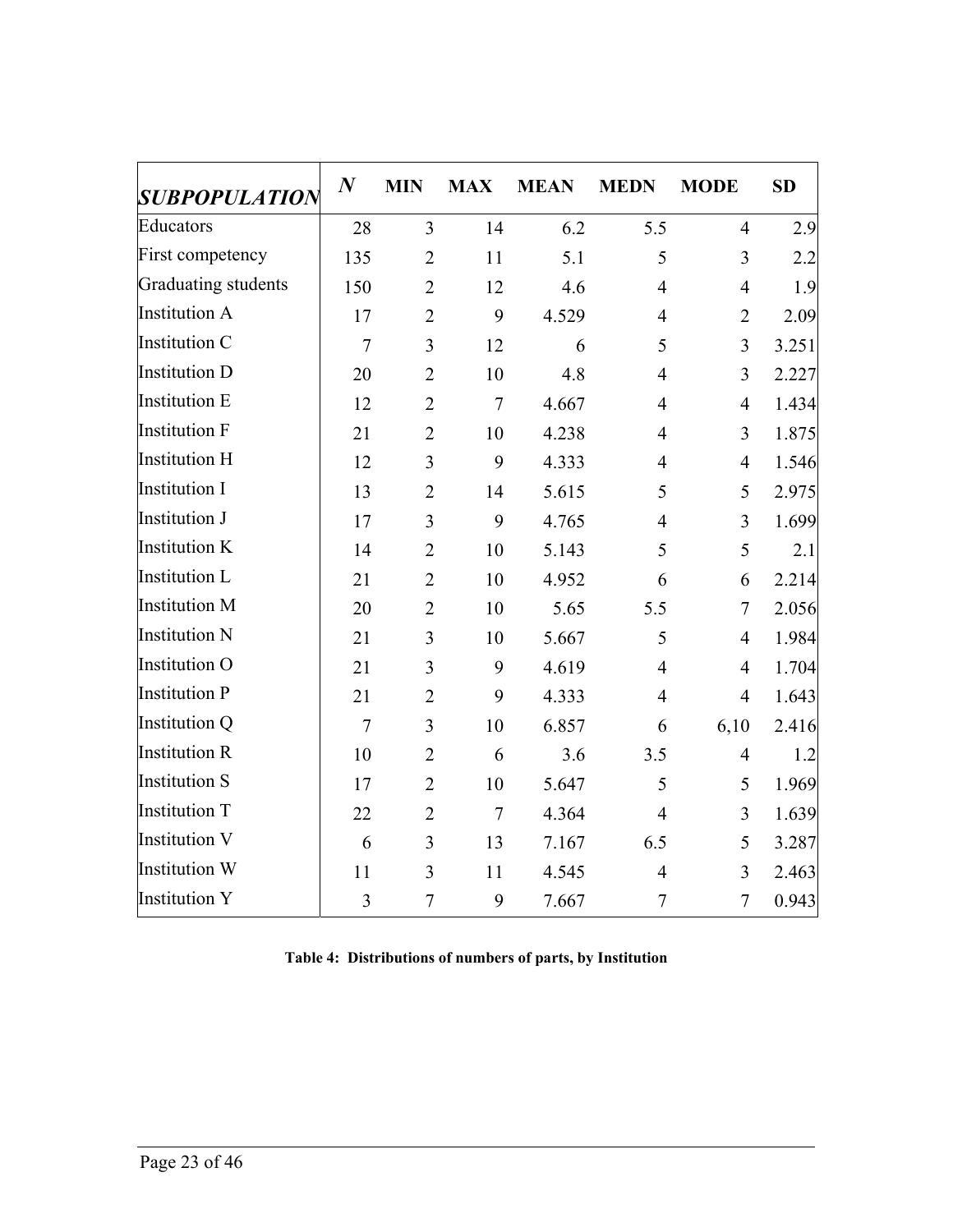|              |                |                 |                  |                 |                |                 |                |                 |                |                |                |                 |                 |                |                 |                |                |                |                |                | E01 E02 F01 F02 F03 F04 F05 F06 F07 F08 F09 F10 G01 G02 G03 G04 G05 G06 G07 G08 G09 G10 G11 G12 |                |                |   |
|--------------|----------------|-----------------|------------------|-----------------|----------------|-----------------|----------------|-----------------|----------------|----------------|----------------|-----------------|-----------------|----------------|-----------------|----------------|----------------|----------------|----------------|----------------|-------------------------------------------------------------------------------------------------|----------------|----------------|---|
| $\mathbf{A}$ | 6              |                 | $\overline{4}$   | 8               | $\overline{3}$ | 2               | 3              | 5               |                |                |                |                 | 5               | $\overline{4}$ | 6               | $\mathfrak{S}$ | $\overline{7}$ | 2              | 4              | 9              | $\overline{2}$                                                                                  | 2              |                |   |
| C            |                |                 | 9                | 5               | 7              | $\overline{3}$  |                |                 |                |                |                |                 | 3               | 3              | 12              |                |                |                |                |                |                                                                                                 |                |                |   |
| D            |                | 8               | 3                | 10              | 3              | $\tau$          |                |                 | $\overline{3}$ | $\overline{4}$ | $\overline{7}$ |                 | $\overline{3}$  | $\overline{7}$ | 6               | 2              | 3              | 4              | 7              | $\overline{3}$ | $\overline{2}$                                                                                  | $\overline{3}$ | 5 <sup>5</sup> | 6 |
| Е            | 3              | 7               | 4                | 6               | $\overline{2}$ | $\overline{4}$  | $\overline{4}$ |                 |                |                |                |                 | 6               | 6              | $\overline{4}$  | 6              | $\overline{4}$ |                |                |                |                                                                                                 |                |                |   |
| F            | 3              | $\overline{4}$  | 4                | $\overline{3}$  | 3              | 6               | 2              | $\overline{4}$  | 10             | 6              | 6              | $\overline{3}$  | 3               | $\overline{2}$ | $\overline{4}$  | 5 <sup>5</sup> | 6              | 3              | $\overline{2}$ | 6              | $\overline{4}$                                                                                  |                |                |   |
| H            | $\overline{4}$ | $\overline{4}$  |                  |                 |                |                 |                |                 |                |                |                |                 | 5               | 5              | $\overline{4}$  | $\overline{4}$ | $\overline{4}$ | $\overline{3}$ | 9              | $\overline{3}$ | 4                                                                                               | $\overline{3}$ |                |   |
|              | 8              | 14              | 5                | 6               | 8              | $\overline{4}$  | 5              | 6               |                |                |                |                 | 5               | $\overline{2}$ | 3               | 3              | $\overline{4}$ |                |                |                |                                                                                                 |                |                |   |
| J            | 7              |                 |                  | $\overline{4}$  | $\overline{3}$ | 6               | 9              | $\overline{3}$  | 3              | 4              | 5              | 6               | 5               | $\overline{3}$ | $\overline{5}$  | $\overline{3}$ | $\overline{4}$ | $\overline{4}$ | $\tau$         |                |                                                                                                 |                |                |   |
| K            | 4              | 3               | $\overline{2}$   | $\overline{7}$  | 8              | $7\overline{ }$ |                |                 |                |                |                |                 | 5               | $\overline{3}$ | 5               | 5 <sup>5</sup> | $\overline{4}$ | $\overline{4}$ | 10             | 5              |                                                                                                 |                |                |   |
| L            | $\overline{7}$ |                 | 6                | $\overline{4}$  | 6              | $\overline{3}$  | 2              | 8               | $\overline{3}$ | 6              | 6              | $\overline{4}$  | $\overline{4}$  | 6              | 2               | $\overline{2}$ | $\overline{3}$ | 2              | 6              | $\tau$         | 10                                                                                              | $\tau$         |                |   |
| M            | 3              |                 | 7                | $\overline{4}$  | 10             | 6               | $\overline{4}$ | $\tau$          | $\mathfrak{S}$ | 5              |                | 2               | 9               | $\overline{7}$ | $7\phantom{.0}$ | 6              | $\overline{3}$ | $\tau$         | 8              | 5              | $\overline{4}$                                                                                  | $\overline{4}$ |                |   |
| N            | 8              |                 | 9                | $\overline{4}$  | $\overline{4}$ | 3               | 5              | 6               | 10             | 10             | 5              | $\overline{4}$  | 6               | 5              | 5               | 5              | $\overline{4}$ | 6              | 4              | 5              | 4                                                                                               | $\tau$         |                |   |
| O            | 5              |                 | 4                | 5               | 4              | $\overline{4}$  | 9              | $5\overline{)}$ | 5              | 3              | $\overline{4}$ | $7\phantom{.0}$ | $\overline{3}$  | $\overline{4}$ | $\overline{4}$  | $\overline{3}$ | $\overline{4}$ | 5              | 3              | $\overline{4}$ | 9                                                                                               | 3              |                |   |
| P            | 9              | 4               | 6                | 6               | 3              | 5               | 3              |                 | 3              | 7              | 3              | 5               | 5               | 5              | 2               | $\overline{4}$ | 4              | 3              | 4              | $\overline{4}$ | 4                                                                                               | $\overline{2}$ |                |   |
| Q            | 5              |                 | $\boldsymbol{X}$ | 10              | $\overline{3}$ | 10              | 8              |                 |                |                |                |                 | 6               |                | 6               |                |                |                |                |                |                                                                                                 |                |                |   |
| R            |                |                 |                  |                 |                |                 |                |                 |                |                |                |                 | 5               | 6              | $\overline{2}$  | $\overline{4}$ | 3              | 2              | 3              | 4              | 4                                                                                               | 3              |                |   |
| S            | 10             | $7\phantom{.0}$ | $\overline{3}$   | 5               | $\overline{7}$ | 5               | 5              | $\overline{3}$  | 9              |                |                |                 | 5               | 5 <sup>5</sup> | $7\phantom{.0}$ | $\overline{2}$ | 6              | 5              | 6              | 6              |                                                                                                 |                |                |   |
| Т            | 5              | $\tau$          | 3                | $\overline{3}$  | 7              | $\overline{3}$  | $\tau$         | 5 <sup>5</sup>  | $\overline{3}$ | 5              | 3              | $\overline{4}$  | $7\phantom{.0}$ | $\overline{2}$ | $\overline{4}$  | $\overline{2}$ | 6              | $\overline{3}$ | 4              | 6              | 4                                                                                               | $\overline{3}$ |                |   |
| $\mathbf V$  | 8              | 13              | $\overline{3}$   | $5\overline{)}$ | 5              |                 |                |                 |                |                |                |                 | 9               |                |                 |                |                |                |                |                |                                                                                                 |                |                |   |
| W            | $\overline{3}$ | $\overline{4}$  | 3                | $\overline{4}$  | 8              | $\overline{3}$  | 11             | 3               | 3              | 4              | 4              |                 |                 |                |                 |                |                |                |                |                |                                                                                                 |                |                |   |
| Y            |                |                 | 7                | $\overline{7}$  | 9              |                 |                |                 |                |                |                |                 |                 |                |                 |                |                |                |                |                |                                                                                                 |                |                |   |

# **E01 E02 F01 F02F03F04F05F06F07F08F09F10G01G02 G03G04G05G06G07G08G09G10G11G12**

Note:  $X = not possible to identify$ 

**Table 5: Number of parts in software design for each participant**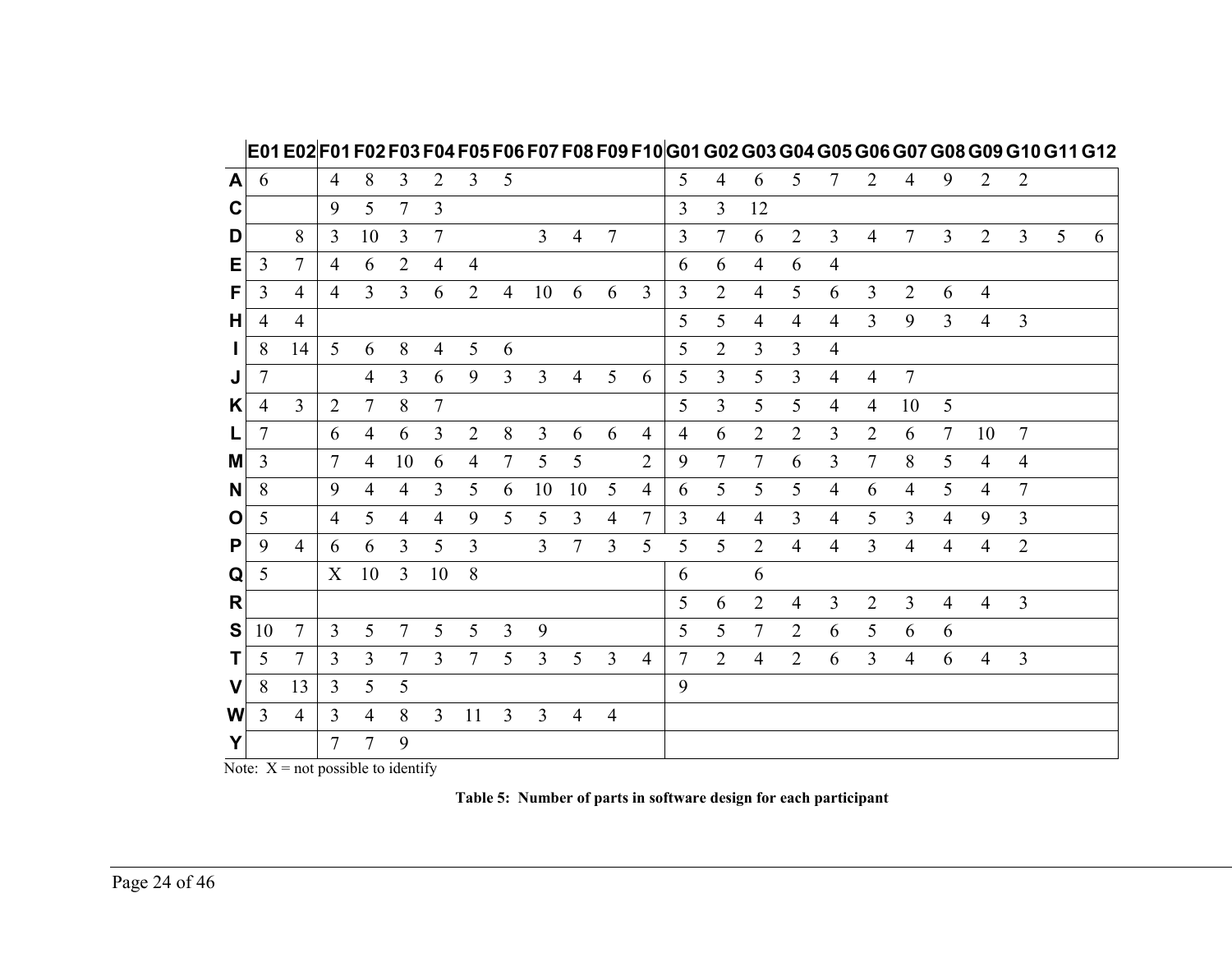## **Design Representations**

All designs were analysed irrespective of their size and ordering to determine the richness of the software designs. Each was categorised according to their visual predominance in one of the following five different groupings, namely:

- 1. Standard Graphical Representation (S): This was used to include recognised notations of software design. Ten different types were represented in the corpus: Architecture Diagram, Class Diagram, Class-Responsibility-Collaborator (CRC) Cards, Data Flow Diagram (DFD), Entity-Relationship Diagram (ER), Flow Chart, Graphical User Interface (GUI), Sequence Diagram, State Transition Diagram (STD) and Use Case Diagram.
- 2. Graphical (G): This category included diagrams of any form that were not recognised as standard notations of software design. Large sections of text were accepted in this category providing that they were considered refinements of items identified in the diagram. In some cases it was difficult to differentiate between *ad hoc* diagrams and standardized graphical representations. In order to characterise the latter category, detailed syntax was ignored and benchmarks defined. For example in order to be recognized as a Class Diagram, it was agreed that a representation should consist of a box conceptualising both data and functions.
- 3. Code or pseudo-code (C): This was used for any software design that included code segments such as assignments, iteration and selection.
- 4. Predominantly textual (T): This category was used for free text descriptions but allowed an occasional diagram if used for illustration: for example, graphical interface or report layout.
- 5. Mixed (M): This was used when there was no clear dominance between different styles. For example a participant might start with a textual description then proceed with a Class Diagram. If there was no connection between the descriptions and the identified classes then the category was Mixed (Text and Class Diagrams).

To ensure consistency the designs were all categorised by three of the authors and required consensus.

#### **4.2.4 Results**

Figure 14 and Table 6 show the results of this analysis; table 7 displays the data by institution. (Figure 14 and Table 6 include data from all 314 participants. However, although we were able to make a determination that the representation participant 01 from institution Q used was textual, that participant did not complete the design. Consequently, we were unable to answer any of the other questions under consideration: number of parts, hierarchy between parts, and interaction among parts. All tables relating to that data include only 313 participants).

In general, there is a progression in the formalisation of techniques that are applied by the participant groupings. First competency students tend to rely much more on textual representations (47%) compared with more formalised techniques (15%). At the other end of the scale, diagrammatic representation (50%) was the most frequent technique employed by educators. Graduating students were more evenly distributed among textual, graphical and standard representations. Only 11% of all participants chose to represent their software designs using code. The categorisations of software designs produced by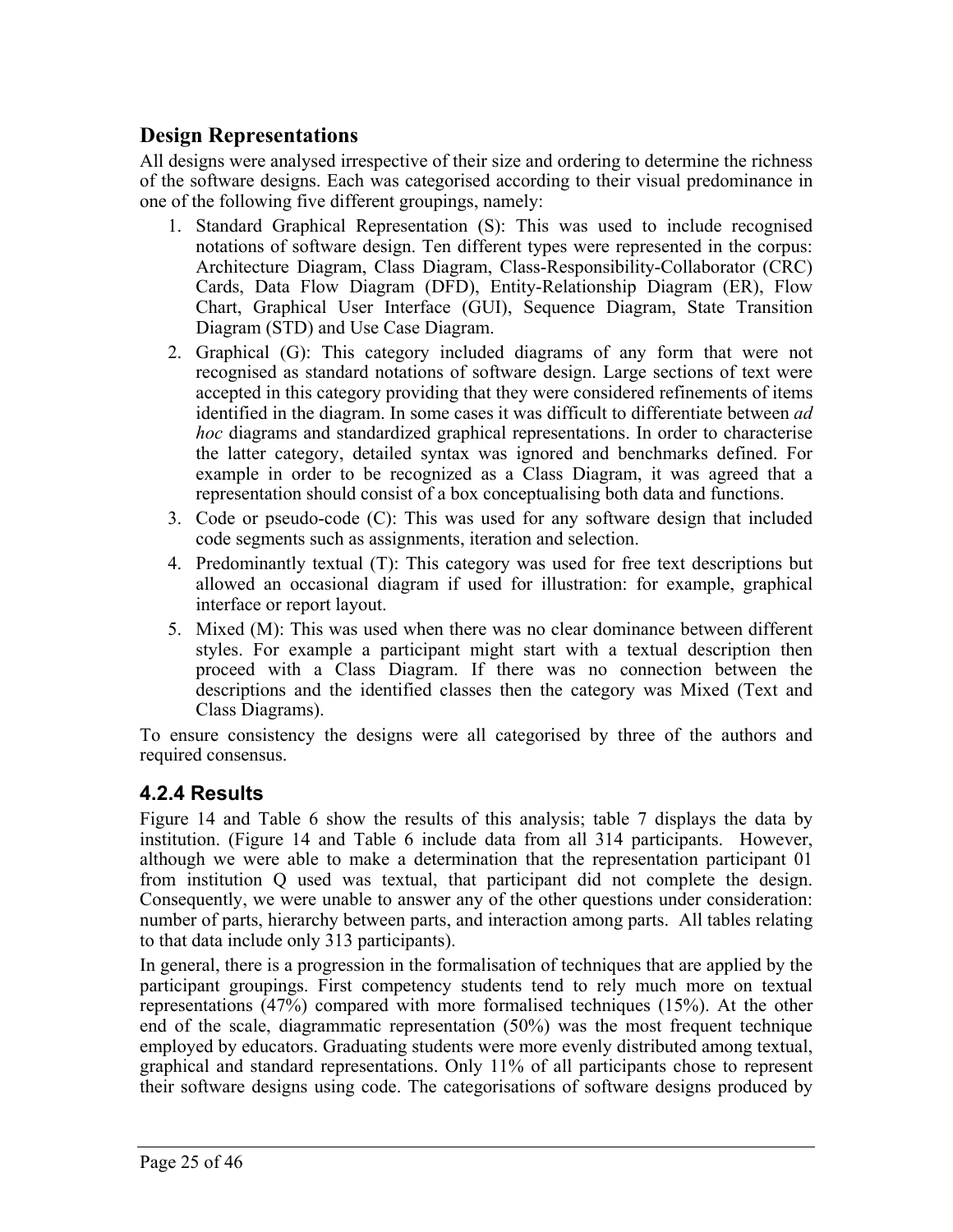subject groups shows considerable variability across institutions. However small sample sizes at some of the institutions precludes meaningful statistical analysis.

Using the characterization data, two null hypotheses concerning the three participant groups FC, GS, and E were tested. Firstly, that there is no association between the three participant groups and their design representation. Using the chi-square test, the data supported the rejection of this null hypothesis at the alpha = .001 significance level.

A single combination student group (S) consisting of all student subjects (i.e., the union of FC and GS) was also considered. The second null hypothesis was that there was no association between groups S and E in their design representation. Using the chi-square test, the data supported the rejection of this null hypothesis at the alpha = .025 significance level.



|                   |     | Design Categorisation                                                 |  |           |  |                                               |  |         |              |       |  |
|-------------------|-----|-----------------------------------------------------------------------|--|-----------|--|-----------------------------------------------|--|---------|--------------|-------|--|
| Participant Group |     | Standard                                                              |  | Graphical |  | Code                                          |  | Textual |              | Mixed |  |
|                   |     | Count Percent Count Percent Count Percent Count Percent Count Percent |  |           |  |                                               |  |         |              |       |  |
| <b>FC</b>         | 20  | 14.71% 26 19.12% 19 13.97% 64 47.06% 7                                |  |           |  |                                               |  |         |              | 5.15% |  |
| <b>GS</b>         | 43. |                                                                       |  |           |  | 28.67% 34 22.67% 11 7.33% 42 28.00% 20 13.33% |  |         |              |       |  |
| E                 | 14  |                                                                       |  |           |  | 50.00% 3 10.71% 4 14.29% 6 21.43%             |  |         | $\mathbf{1}$ | 3.57% |  |
| Total             | 77. | 24.52%                                                                |  |           |  | 63 20.06% 34 10.83% 112 35.67%                |  |         | - 28         | 8.92% |  |

**Table 6: Design Representations**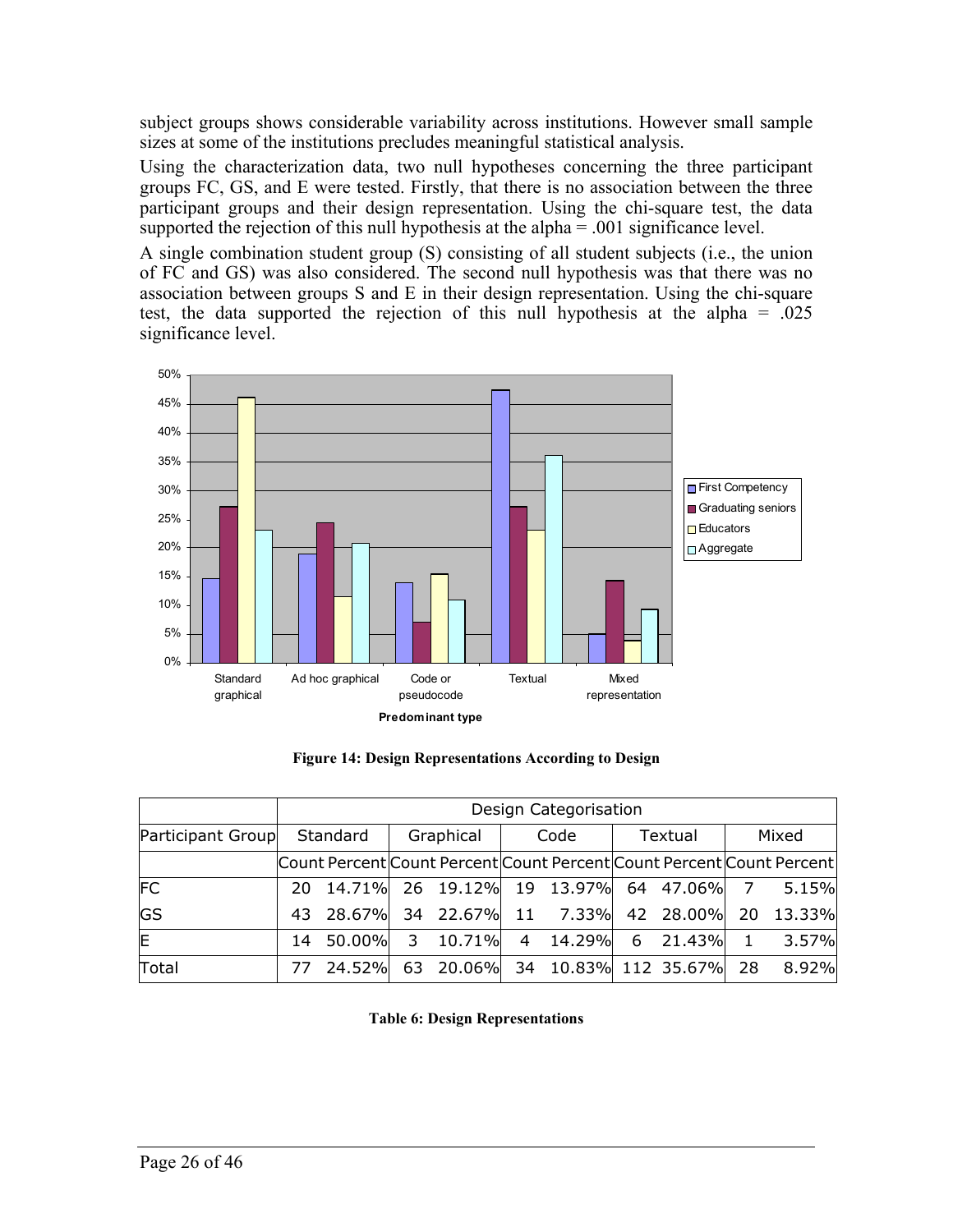|             |                |          |                          |           |                  | Design Categorisation |                |         |                |         |
|-------------|----------------|----------|--------------------------|-----------|------------------|-----------------------|----------------|---------|----------------|---------|
| Institution |                | Standard |                          | Graphical |                  | Code                  |                | Textual |                | Mixed   |
|             | Count          | Percent  | Count                    | Percent   | Count            | Percent               | Count          | Percent | Count          | Percent |
| A           | $\mathbf{1}$   | 5.88%    | $\overline{2}$           | 11.76%    | 5                | 29.41%                | 5              | 29.41%  | $\overline{4}$ | 23.53%  |
| Ċ           | $\mathbf{1}$   | 14.29%   | $\mathbf{1}$             | 14.29%    | $\boldsymbol{0}$ | 0.00%                 | 5              | 71.43%  | $\mathbf 0$    | 0.00%   |
| D           | 10             | 50.00%   | $\overline{2}$           | 10.00%    | $\overline{2}$   | 10.00%                | $\overline{4}$ | 20.00%  | $\overline{2}$ | 10.00%  |
| E           | $\overline{2}$ | 16.67%   | 5                        | 41.67%    | $\overline{2}$   | 16.67%                | $\overline{2}$ | 16.67%  | $\mathbf{1}$   | 8.33%   |
| IF          | $\mathbf{1}$   | 4.76%    | $\overline{\mathcal{A}}$ | 19.05%    | 5                | 23.81%                | 11             | 52.38%  | $\mathbf 0$    | 0.00%   |
| H           | $\overline{7}$ | 58.33%   | 0                        | 0.00%     | $\mathbf{1}$     | 8.33%                 | $\overline{4}$ | 33.33%  | $\mathbf 0$    | 0.00%   |
|             | 3              | 23.08%   | 4                        | 30.77%    | $\overline{2}$   | 15.38%                | $\overline{4}$ | 30.77%  | $\pmb{0}$      | 0.00%   |
|             | $\overline{4}$ | 23.53%   | $\overline{\mathbf{4}}$  | 23.53%    | 3                | 17.65%                | 5              | 29.41%  | $\mathbf{1}$   | 5.88%   |
| Κ           | $\overline{7}$ | 50.00%   | $\overline{2}$           | 14.29%    | $\mathbf 1$      | 7.14%                 | $\overline{4}$ | 28.57%  | $\pmb{0}$      | 0.00%   |
|             | 9              | 42.86%   | 5                        | 23.81%    | $\mathbf{1}$     | 4.76%                 | 3              | 14.29%  | 3              | 14.29%  |
| M           | $\mathbf 0$    | 0.00%    | 3                        | 15.00%    | 3                | 15.00%                | 11             | 55.00%  | 3              | 15.00%  |
| ΙN          | 6              | 28.57%   | 8                        | 38.10%    | $\mathbf{1}$     | 4.76%                 | 5              | 23.81%  | $\mathbf{1}$   | 4.76%   |
| Ю           | $\overline{4}$ | 19.05%   | $\overline{4}$           | 19.05%    | $\pmb{0}$        | 0.00%                 | 9              | 42.86%  | 4              | 19.05%  |
| P           | 6              | 28.57%   | $\overline{4}$           | 19.05%    | $\mathbf{1}$     | 4.76%                 | 6              | 28.57%  | 4              | 19.05%  |
| Q           | $\mathbf 0$    | 0.00%    | $\mathbf{1}$             | 12.50%    | $\boldsymbol{0}$ | 0.00%                 | 5              | 62.50%  | $\overline{2}$ | 25.00%  |
| $\mathsf R$ | $\overline{2}$ | 20.00%   | 3                        | 30.00%    | $\pmb{0}$        | 0.00%                 | 5              | 50.00%  | $\pmb{0}$      | 0.00%   |
| S           | 9              | 52.94%   | $\mathbf{1}$             | 5.88%     | $\boldsymbol{0}$ | 0.00%                 | 5              | 29.41%  | $\overline{2}$ | 11.76%  |
| π           | $\overline{4}$ | 18.18%   | 6                        | 27.27%    | 5                | 22.73%                | $\overline{7}$ | 31.82%  | $\mathbf 0$    | 0.00%   |
| v           | $\mathbf{1}$   | 16.67%   | $\mathbf{1}$             | 16.67%    | $\mathbf 0$      | 0.00%                 | 4              | 66.67%  | $\mathbf 0$    | 0.00%   |
| W           | $\overline{0}$ | 0.00%    | $\overline{2}$           | 18.18%    | $\overline{2}$   | 18.18%                | $\overline{7}$ | 63.64%  | $\mathbf 0$    | 0.00%   |
| Y           | $\mathbf 0$    | 0.00%    | $\mathbf{1}$             | 33.33%    | $\mathbf 0$      | 0.00%                 | $\mathbf{1}$   | 33.33%  | $\mathbf{1}$   | 33.33%  |
| Total       | 77             | 24.52%   | 63                       | 20.06%    | 34               | 10.83%                | 112            | 35.67%  | 28             | 8.92%   |

#### **Table 7: Design Representation by Institution**

The use of hierarchical, nested, or grouping structures among parts, or even components in the design that were not labeled specifically as parts, was examined. Each researcher analysed the designs from their own institution in terms of grouping by answering the question "Did the design include any hierarchical, nested, or grouping structure of any kind: Yes (Y), No (N), Don't Know (D)?" For example, a diagram with boxes labeled "Pocket PC," "Alarm Handler," and "User Interface," all of which are labeled collectively as "User/Front End" would count as grouping. Table 8 shows that in the E group 46% of the participants included grouping in their designs, while 24% of the FC group and 27% of the GS group included grouping in their designs.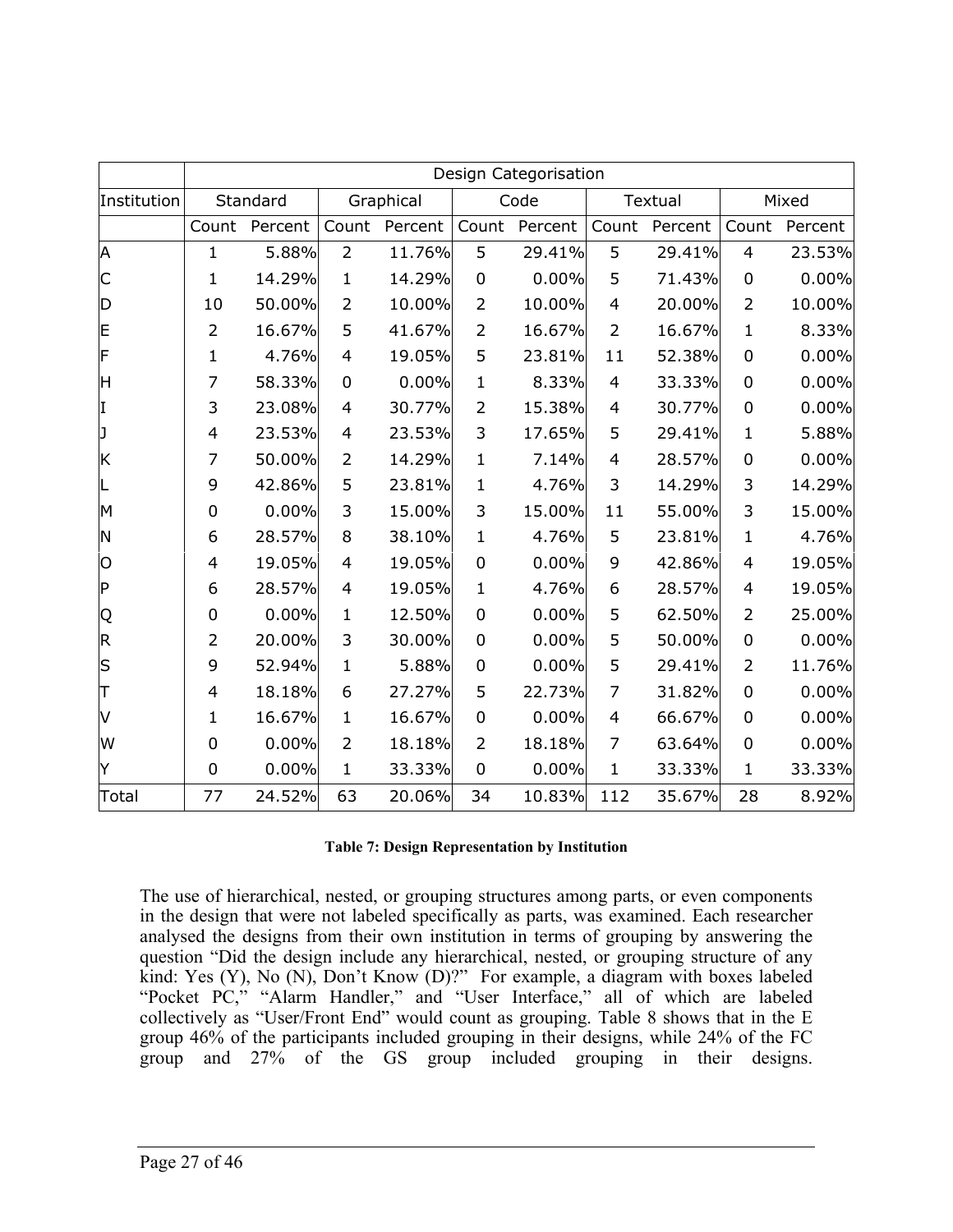|                   |       | Hierarchical Representation? |       |         |            |         |  |  |  |  |  |
|-------------------|-------|------------------------------|-------|---------|------------|---------|--|--|--|--|--|
| Participant Group |       | Yes                          |       | No      | Don't Know |         |  |  |  |  |  |
|                   | Count | Percent                      | Count | Percent | Count      | Percent |  |  |  |  |  |
| <b>FC</b>         | 32    | 23.70%                       | 100   | 74.07%  | 3          | 2.22%   |  |  |  |  |  |
| GS                | 41    | 27.33%                       | 108   | 72.00%  |            | 0.67%   |  |  |  |  |  |
| E                 | 13    | 46.43%                       | 15    | 53.57%  | 0          | 0.00%   |  |  |  |  |  |
| Total             | 86    | 27.48%                       | 223   | 71.25%  | 4          | 1.28%   |  |  |  |  |  |

**Table 8: Inclusion of Hierarchy in the Design by Participant Groups** 

As shown in Table 9, there is a considerable difference among institutions; it ranges from a low of 5% of the participants of institution F who included grouping in their designs, to  $86\%$  of the participants of institution Q who did so.

|                         |                | Hierarchical Representation? |                |         |              |            |  |  |  |  |  |  |
|-------------------------|----------------|------------------------------|----------------|---------|--------------|------------|--|--|--|--|--|--|
| Institution             |                | Yes                          |                | No      |              | Don't Know |  |  |  |  |  |  |
|                         | Count          | Percent                      | Count          | Percent | Count        | Percent    |  |  |  |  |  |  |
| A                       | $\overline{2}$ | 11.76%                       | 15             | 88.24%  | 0            | 0.00%      |  |  |  |  |  |  |
| $\mathsf{C}$            | $\mathbf{1}$   | 14.29%                       | 5              | 71.43%  | $\mathbf{1}$ | 14.29%     |  |  |  |  |  |  |
| D                       | 7              | 35.00%                       | 13             | 65.00%  | 0            | 0.00%      |  |  |  |  |  |  |
| E                       | 5              | 41.67%                       | 7              | 58.33%  | 0            | 0.00%      |  |  |  |  |  |  |
| F                       | $\mathbf{1}$   | 4.76%                        | 20             | 95.24%  | 0            | 0.00%      |  |  |  |  |  |  |
| Η                       | 1              | 8.33%                        | 11             | 91.67%  | 0            | 0.00%      |  |  |  |  |  |  |
| Ι                       | 5              | 38.46%                       | 7              | 53.85%  | $\mathbf{1}$ | 7.69%      |  |  |  |  |  |  |
| J                       | 9              | 52.94%                       | 8              | 47.06%  | 0            | 0.00%      |  |  |  |  |  |  |
| K                       | $\overline{4}$ | 28.57%<br>10<br>71.43%       |                |         | 0            | 0.00%      |  |  |  |  |  |  |
|                         | 5              | 23.81%                       | 15             | 71.43%  | $\mathbf{1}$ | 4.76%      |  |  |  |  |  |  |
| M                       | 5              | 25.00%                       | 15             | 75.00%  | 0            | 0.00%      |  |  |  |  |  |  |
| N                       | $\overline{4}$ | 19.05%                       | 17             | 80.95%  | 0            | 0.00%      |  |  |  |  |  |  |
| O                       | 7              | 33.33%                       | 14             | 66.67%  | 0            | 0.00%      |  |  |  |  |  |  |
| $\mathsf P$             | $\overline{4}$ | 19.05%                       | 17             | 80.95%  | 0            | 0.00%      |  |  |  |  |  |  |
| Q                       | 6              | 85.71%                       | $\mathbf 0$    | 0.00%   | $\mathbf{1}$ | 14.29%     |  |  |  |  |  |  |
| $\mathsf R$             | $\mathbf{1}$   | 10.00%                       | 9              | 90.00%  | 0            | 0.00%      |  |  |  |  |  |  |
| $\overline{\mathsf{S}}$ | 8              | 47.06%                       | 9              | 52.94%  | 0            | 0.00%      |  |  |  |  |  |  |
| Τ                       | 7              | 31.82%                       | 15             | 68.18%  | 0            | 0.00%      |  |  |  |  |  |  |
| V                       | $\overline{2}$ | 33.33%                       | 4              | 66.67%  | 0            | 0.00%      |  |  |  |  |  |  |
| W                       | $\mathbf{1}$   | 9.09%                        | 10             | 90.91%  | 0            | 0.00%      |  |  |  |  |  |  |
| Y                       | $\mathbf{1}$   | 33.33%                       | $\overline{2}$ | 66.67%  | 0            | 0.00%      |  |  |  |  |  |  |

**Table 9: Inclusion of Hierarchy in the Design by Institution**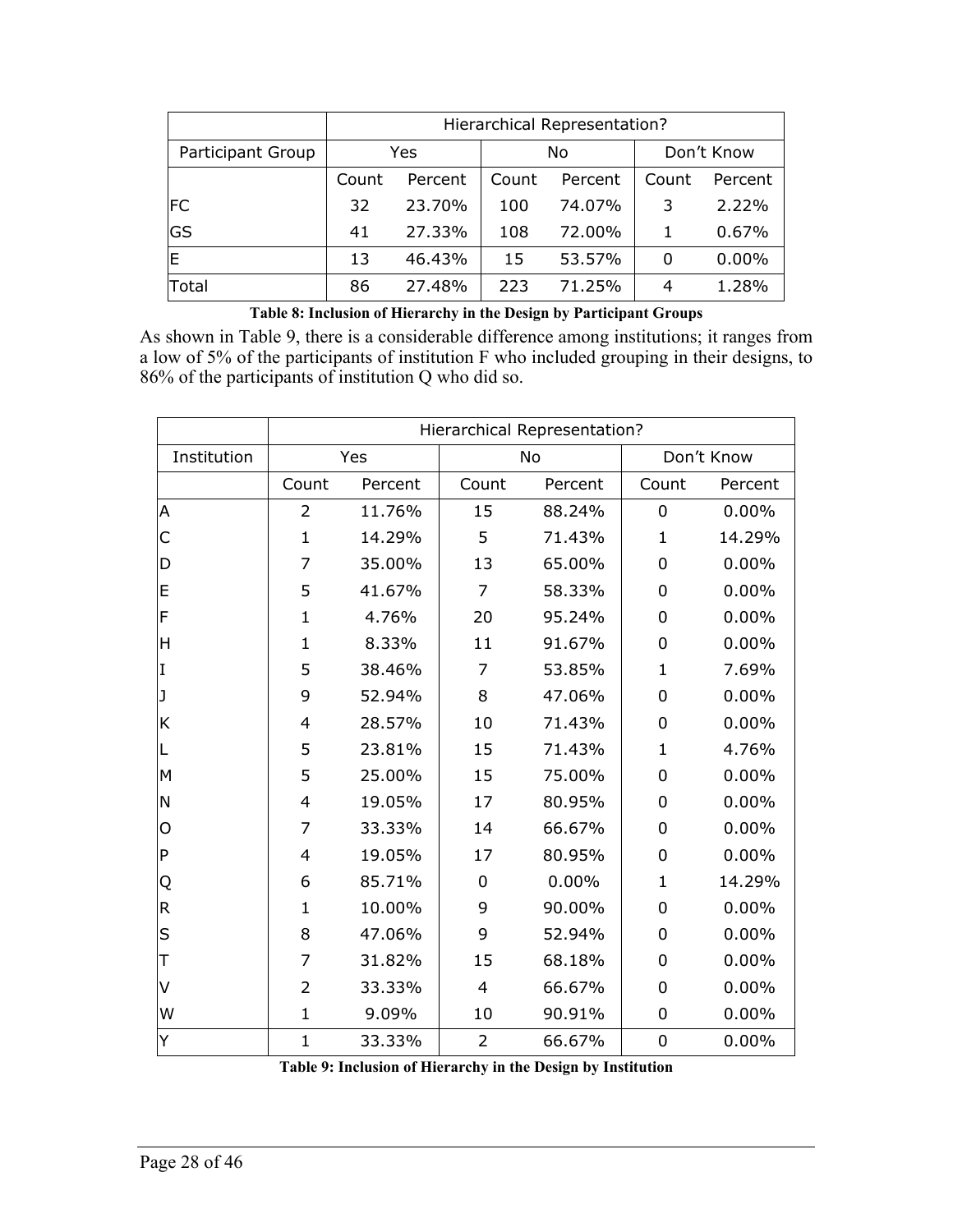Two null hypothesis were considered. First that there is no association between the three participant groups and the use of grouping in their designs. Using the chi-square test, there is no significant difference among the participant groups and their use of grouping in their designs. Second, considering a single combination student group (S), there is no association between groups  $S$  and  $E$  in their use of grouping in their designs. Using the chi-square test, the data supported the rejection of this null hypothesis at the alpha  $= .025$ significance level.

Also examined was whether the design contained an indication of interaction among the parts. In a similar way mentioned above, indication of interaction was analysed by each researcher by answering the question, "Are interaction between ay of the parts indicated, participants indicated interaction among the parts in their designs, while only 66% of the FC group and 81% of the GS group did so. Again, there is a noticeable difference among institutions, as shown in Table 11; it ranges from a low of  $40\%$  of the participants of institution M who indicated interaction in their designs, to 100% of the participants of institutions C, V, and Y who did so. Yes(Y), No (N), Don't Know (D)?" For example, a diagram with two boxes, an arrow linking the two boxes, and an explanation that one box is providing information to the other box would count as interaction. Table 10 shows that in the E group 93% of the

The null hypothesis for this analysis was that there is no association between the three participant groups and an indication of interaction in their designs. There is a statistically significant difference among all three participant groups. Using the chi-square test, the data supported the rejection of the null hypothesis at the alpha  $= .001$  significance level. Furthermore considering the combined student group (S), the data supported the rejection, at the alpha - .025 significance level, of the null hypothesis that there is no association between groups S and E and an indication of interaction in their designs.

|                   |               | Interaction Indicated? |               |         |               |         |  |  |  |  |  |  |
|-------------------|---------------|------------------------|---------------|---------|---------------|---------|--|--|--|--|--|--|
| Participant Group |               | Yes                    |               | No      | Don't Know    |         |  |  |  |  |  |  |
|                   | Count         | Percent                | Count         | Percent | Count         | Percent |  |  |  |  |  |  |
| <b>FC</b>         | 89            | 65.93%                 | 44            | 32.59%  | $\mathcal{P}$ | 1.48%   |  |  |  |  |  |  |
| <b>GS</b>         | 81.33%<br>122 |                        | 23            | 15.33%  | 5             | 3.33%   |  |  |  |  |  |  |
| E                 | 26            | 92.86%                 | $\mathcal{P}$ | 7.14%   | 0             | 0.00%   |  |  |  |  |  |  |
| Total             | 237           | 75.72%                 | 69            | 22.04%  |               | 2.24%   |  |  |  |  |  |  |

#### Table 10: Inclusion of Interaction in the Design by Participant Groups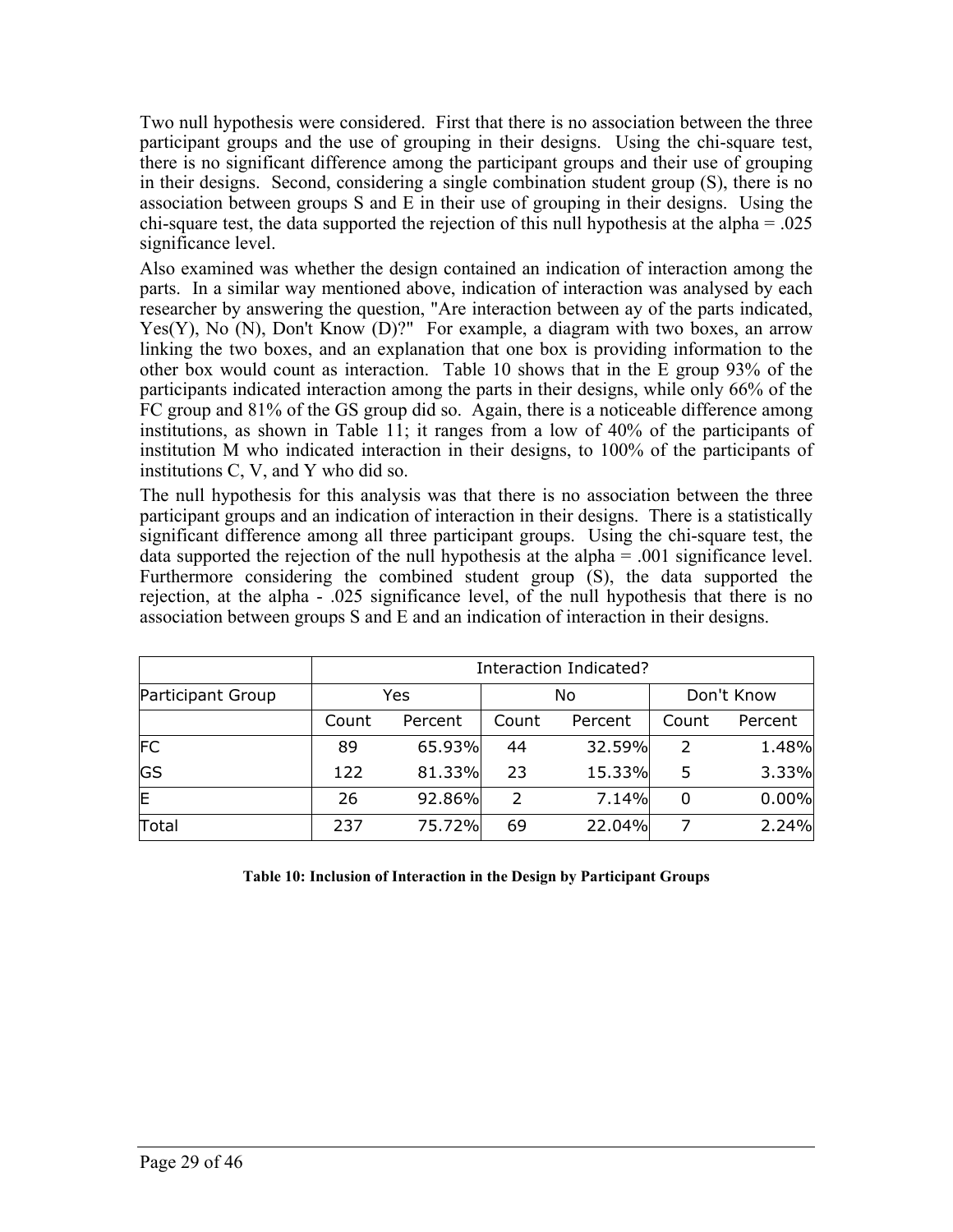|                         | Interaction Indicated? |         |                |         |                |         |
|-------------------------|------------------------|---------|----------------|---------|----------------|---------|
| Institution             | Yes                    |         | No             |         | Don't Know     |         |
|                         | Count                  | Percent | Count          | Percent | Count          | Percent |
| A                       | 16                     | 94.12%  | 1              | 5.88%   | 0              | 0.00%   |
| $\mathsf{C}$            | $\overline{7}$         | 100.00% | 0              | 0.00%   | $\Omega$       | 0.00%   |
| D                       | 17                     | 85.00%  | 3              | 15.00%  | 0              | 0.00%   |
| E                       | 11                     | 91.67%  | $\mathbf{1}$   | 8.33%   | 0              | 0.00%   |
| F                       | 14                     | 66.67%  | 7              | 33.33%  | 0              | 0.00%   |
| ΙH                      | 10                     | 83.33%  | 1              | 8.33%   | $\mathbf{1}$   | 8.33%   |
| I                       | 9                      | 69.23%  | 4              | 30.77%  | 0              | 0.00%   |
| J                       | 14                     | 82.35%  | $\mathbf{1}$   | 5.88%   | $\overline{2}$ | 11.76%  |
| Κ                       | 12                     | 85.71%  | $\overline{2}$ | 14.29%  | 0              | 0.00%   |
| L                       | 20                     | 95.24%  | 0              | 0.00%   | 1              | 4.76%   |
| M                       | 8                      | 40.00%  | 10             | 50.00%  | 2              | 10.00%  |
| N                       | 14                     | 66.67%  | 7              | 33.33%  | 0              | 0.00%   |
| O                       | 12                     | 57.14%  | 9              | 42.86%  | 0              | 0.00%   |
| $\mathsf P$             | 10                     | 47.62%  | 11             | 52.38%  | 0              | 0.00%   |
| Q                       | 6                      | 85.71%  | 0              | 0.00%   | $\mathbf{1}$   | 14.29%  |
| R                       | 7                      | 70.00%  | 3              | 30.00%  | 0              | 0.00%   |
| $\overline{\mathsf{S}}$ | 13                     | 76.47%  | 4              | 23.53%  | 0              | 0.00%   |
| Τ                       | 20                     | 90.91%  | $\overline{2}$ | 9.09%   | 0              | 0.00%   |
| V                       | 6                      | 100.00% | 0              | 0.00%   | 0              | 0.00%   |
| W                       | 8                      | 72.73%  | 3              | 27.27%  | 0              | 0.00%   |
| Υ                       | 3                      | 100.00% | 0              | 0.00%   | $\mathbf 0$    | 0.00%   |
| Total                   | 237                    | 75.72%  | 69             | 22.04%  | $\overline{7}$ | 2.24%   |

#### **Table 11: Inclusion of Interaction in the Design by Institution**

The result from the study indicates that the ability to use grouping and interaction in software design increases with programming experience and exposure to these concepts in the curriculum. The data also indicates the degree to which these abilities are manifested in student software design.

The final aspect of systematic differences considered the time participants took to produce software designs. The results showed that graduating students on average take longer (38 minutes) to complete their software designs than do first competence students (37 minutes). Whilst the difference between those groups was not significant, educators took on average 48 minutes.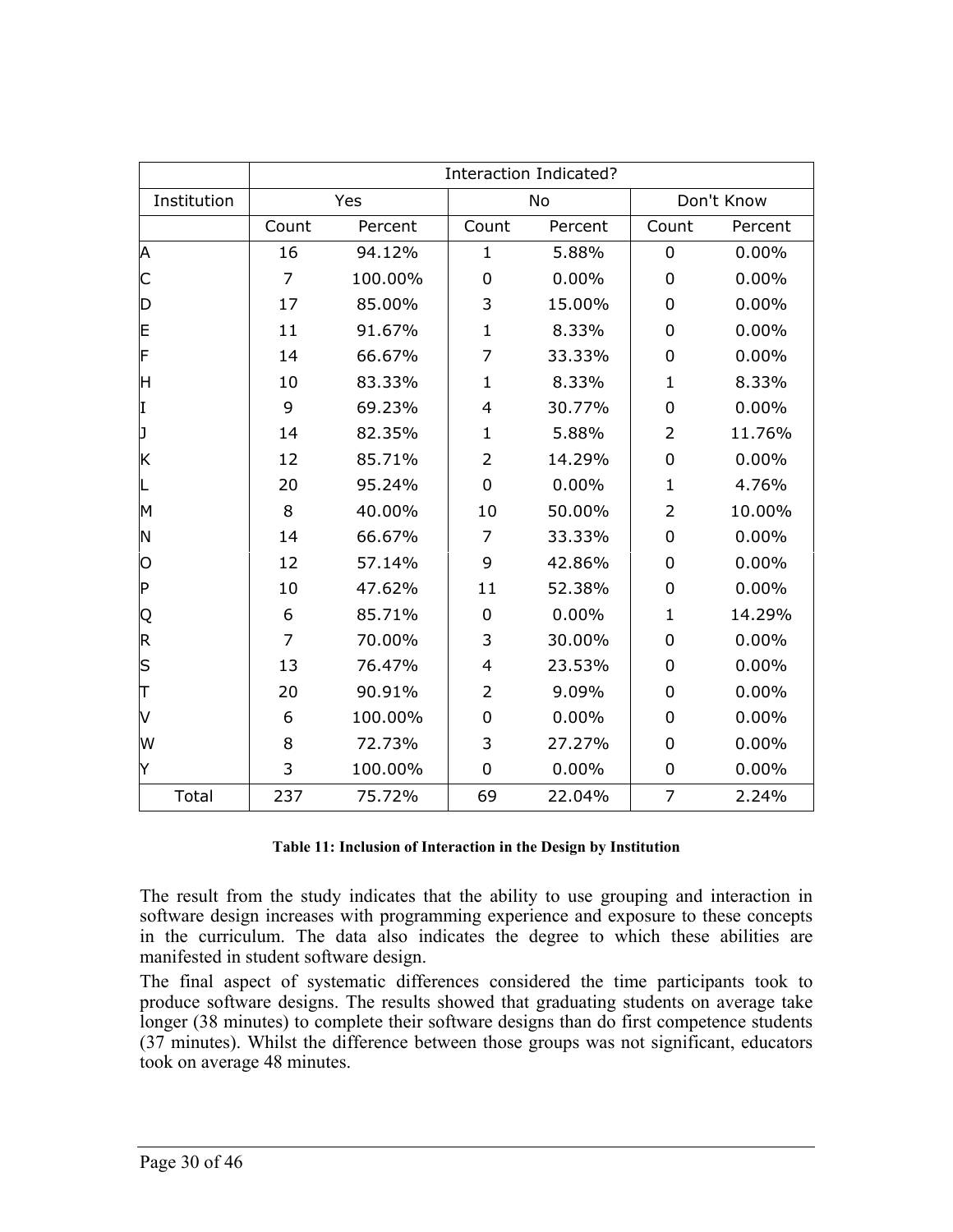## *4.3 Design criteria prioritisation*

One of this study's focal questions is whether students recognize different criteria within the design process. This was motivated by discussion with educators and papers such as (CMM Correspondence Group, 1997), that suggest that there are particular criteria that should be considered when doing software design. The particular focus here is on the relative importance of different criteria—whether these rankings (prioritizations) are the same for various student groups, whether they are the same as educators, and whether they vary over different tasks and contexts.

By examining these prioritizations across participant groups, it could be possible to see how (or whether) these are learned through the curriculum—do the rankings of first competency students differ from those of graduating seniors, and are the rankings of graduating seniors different from those of educators. These rankings were collected immediately after, and are set in the context of, the decomposition task in Appendix A.

#### **4.3.1. Questions**

. Specifically, the following questions were addressed in the data collection and analysis:

- What are the differences, if any, among the prioritisations done by different participant groups?
- How closely do the selection patterns correlate with various distinguishing characteristics within each participant group?
- To what degree do members of each participant group (FC, GS, and E) agree among themselves on how they rank the criteria in each scenario?
- How do each group's criteria rankings vary across scenarios?

#### **4.3.2. Data collection and measurement scales**

Data were collected by presenting the subject with a set of 16 cards, each with a short phrase describing a design criterion (Appendix C). They were asked to partition the set of cards into three groups: the five most important, the five least important, and the others. They partitioned the cards in this way four times, one for each of four scenarios:

- 1. creating the design individually (*current task*),
- 2. performing the task as part of a team (*task in team*),
- 3. performing the task by themselves in 24 hours (*time pressure*), and
- 4. designi ng software with a long expected lifetime (*longevity*).

These were done in sequence, without knowing what the successive scenarios were going to be.

by default). To understand what sort of analyses might be applicable, it is necessary to observation is simply a partition of the criteria into three sets: 5 *most*, 5 *least*, and 6 *other*. Each partition is considered as one observation. For example, one observation might be most important = $\{1,3,6,7,9\}$ , least important = $\{2,4,5,10,16\}$ , (other= $\{8,11,12,13,14,15\}$ ) understand the measurement scales involved. The criteria (card numbers 1-16, or category names) are *nominal* scaled data: the card numbers are only identifiers, and have no other significance. The importance chosen for an individual criterion (most, least, other) is *ordinal* scaled data: *most* is greater than *other*, which is greater than *least*. An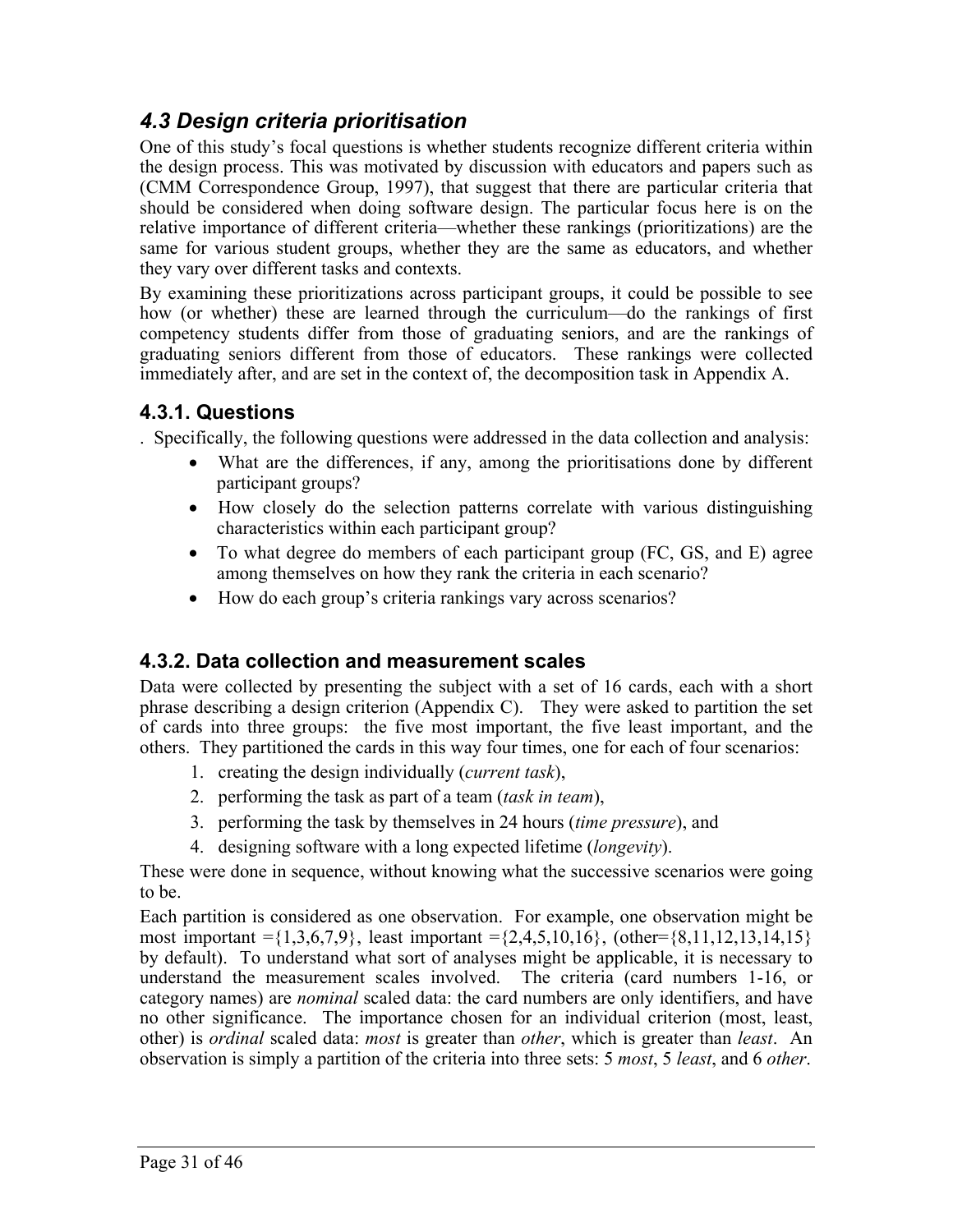Participants<sup>†</sup> questions and comments during the prioritisation task were also collected. These qualitative data were used in interpreting the results of the statistical analysis of numerical data.

#### **4.3.3. Data analysis**

D, and show each group's rankings for the different scenarios. These suggest that each The data collected for each prioritisation were collected into frequency counts for each participant group and scenario. These data are shown as a set of bar charts in Appendix group prefers certain criteria over others within a given scenario, and that these preferences are not identical across participant groups, and not identical across scenarios. To examine whether these suggested differences are significant, we ran a series of comparisons, with associated significance tests where appropriate.

#### **Between-group agreement**

Two series of tests were done to evaluate whether there were differences between the and one that looked at the criteria one at a time. groups on how criteria were ranked: one series that examined all of the criteria at once,

The first series of tests are Chi-square tests for differences in probabilities (Conover, 1971), where the data (for either most or least important) are arranged into a *g by* 16 contingency table, where  $g$  is the number of participant groups being tested, 16 is the number of criteria, and the value in each cell is the number of times that criterion was picked by that group. The layout of such a table for most important, with marginal annotations, is given in Table 12. The test is based on cell probabilities: the probability of cell i,j is the probability that a randomly chosen observation from group i includes criterion j in the most important group. The null hypothesis is that all probabilities in the same column are equal: that is, each group has the same preference for each criterion.

|           | Criterion $_1$ | Criterion <sub>2</sub> | $\cdot$ $\cdot$ $\cdot$ | Criterion <sub>16</sub> | Totals   |
|-----------|----------------|------------------------|-------------------------|-------------------------|----------|
| FC        | $O_{FC, I}$    | $\mathcal{O}_{FC,2}$   | $\cdots$                | $O_{FC,16}$             | $n_{FC}$ |
| <b>GS</b> | $U_{GS,I}$     | $J_{GS,2}$             | $\cdots$                | $O_{GS,16}$             | $n_{GS}$ |
| E         | $U_{E,I}$      | $U_{E,2}$              | $\cdots$                | $O_{E,16}$              | $n_E$    |
| Totals    |                |                        | $\cdots$                | 16                      |          |

#### Table 12 Arrangement of data in 3x16 contingency table.  $O_{i,j}$  is the number of observations from group  $i$  that have Criterion<sub>j</sub> rated most important,  $C_i$  is the sum of cells in column j,  $n_i$  is the sum of **the cells in row i. Under the null hypothesis, the expected value in celli,j is n<sup>i</sup> cj /N.**

These tests were run on five sets of data (each scenario, plus pooled scenarios) for both *Clarity*. Considering the least important criteria, pooled scenarios, we found significant differences for *Coupling* (chosen less by GS, more by FC), and eight of the criteria for E: most and least important criteria, with a alpha  $= 0.05$ . We found significant differences among the groups for both the most and least important criteria, for the pooled scenarios and the longevity scenarios (no difference when looking at current, team, and time pressure scenarios individually). As further post hoc analysis, we looked at the residual cell differences. Considering the most important criteria, pooled scenarios, we found significant differences (residual > 2.0) for *Coupling* (chosen less by FC, more by GS and E), *Engineering* (chosen more by GS, less by E), and *Clarity* (chosen less by E). Under the longevity scenario, we saw similar significant residual differences for *Coupling* and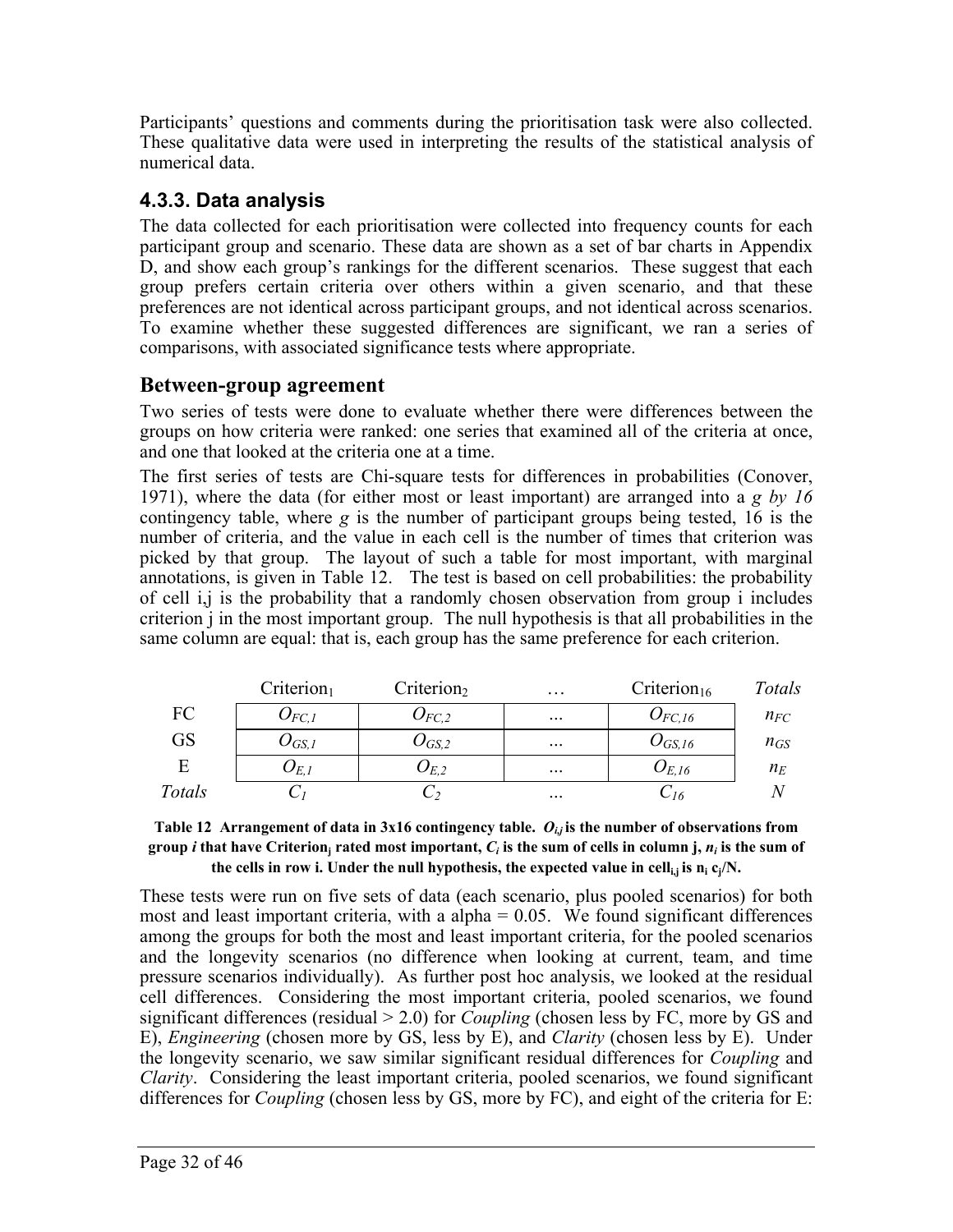*Intelligibility, Explainability, Recognition of structure, Input re-use,* and *Clear functionality* were chosen less often, and *Re-usability, Maintainability*, and *Engineering*  were chosen more often. Under the longevity scenario, the only significant residuals were for *Maintainability* and *Engineering* (chosen more often by E).

As most of the significant differences were for group  $E$ , and our primary interests are differences between groups FC and GS, we ran the same set of tests on FC and GS data only. These results were consistent with the others: we found significant differences for most important under pooled scenarios, least important under pooled scenarios, and most important under longevity; in each of these, the only significant residual difference was found for *Coupling:* GS rated it relatively more important than FC in these three cases.

participant groups under each scenario. For these tests, we used a 3x3 contingency table, with columns corresponding to the classification (most, other, least), and rows corresponding to groups as before. These comparisons were run with an alpha of 0.05 for We also performed an alternative set of tests for each individual criterion, comparing the each test.

*ngevity*), *Input re-use* (for *current task, Coupling* (for *task in team, time pressure*, and *lo* The results of these tests showed significant differences in 16 of the 64 comparisons: *task in team*, and *time pressure*), *Re-usability* (for *task in team* and *time pressure*), *Recognition of structure* (for *task in team* and *longevity*), *Clarity* (for *current task* and *longevity*), and *Cohesion, Intelligibility, Maintainability,* and *Engineering* (for *longevity*). To try to isolate the differences between the two student groups, we ran these tests on those data alone, and found significant differences for *Coupling* and *Recognition of structure* (for the *task in team* and *longevity* scenarios).

Summarizing the between group test results:

- of tests) and *Recognition of structure* (using individual criterion tests, *task in team* and *longevity* scenarios). • Between FC and GS, the only differences were found for *Coupling* (both sets
- Across all groups, E was significantly different from the others for many of the individual criteria under at least one scenario.

#### **Agreement under distinguishing characteristic**

One of the hypotheses was that students in different "performance buckets" would have different criteria preferences. We tested this for the GS participant group (where the performance bucket classification should be most reliable). Due to the low numbers of s ubjects in the top and bottom performance bucket, we divided the pool into buckets 1 and 2 (GPA = 3.7-4.0), bucket 3 (GPA = 2.7-3.7), and buckets 4 and 5 (GPA = 0-2.7), then ran comparisons using a 3x16 contingency table as above (replacing groups by performance class), for pooled scenarios plus individual scenarios. We found no significant differences between these groups.

#### **Within-group agreement**

There are a number of possible ways to measure within-group agreement—proportion of the observations that are the same as the most popular answer, proportion of observations that agree on the classification of the most popular (or key) criteria, etc. Table 13 shows the percent of all observed classifications that are in the top five chosen by a group: the number of choices (for most or least important) that were in the top five answers divided by the total number of choices. This number can range from 30.25% (all criteria chosen in equal proportion) to 100% (all observations agree completely).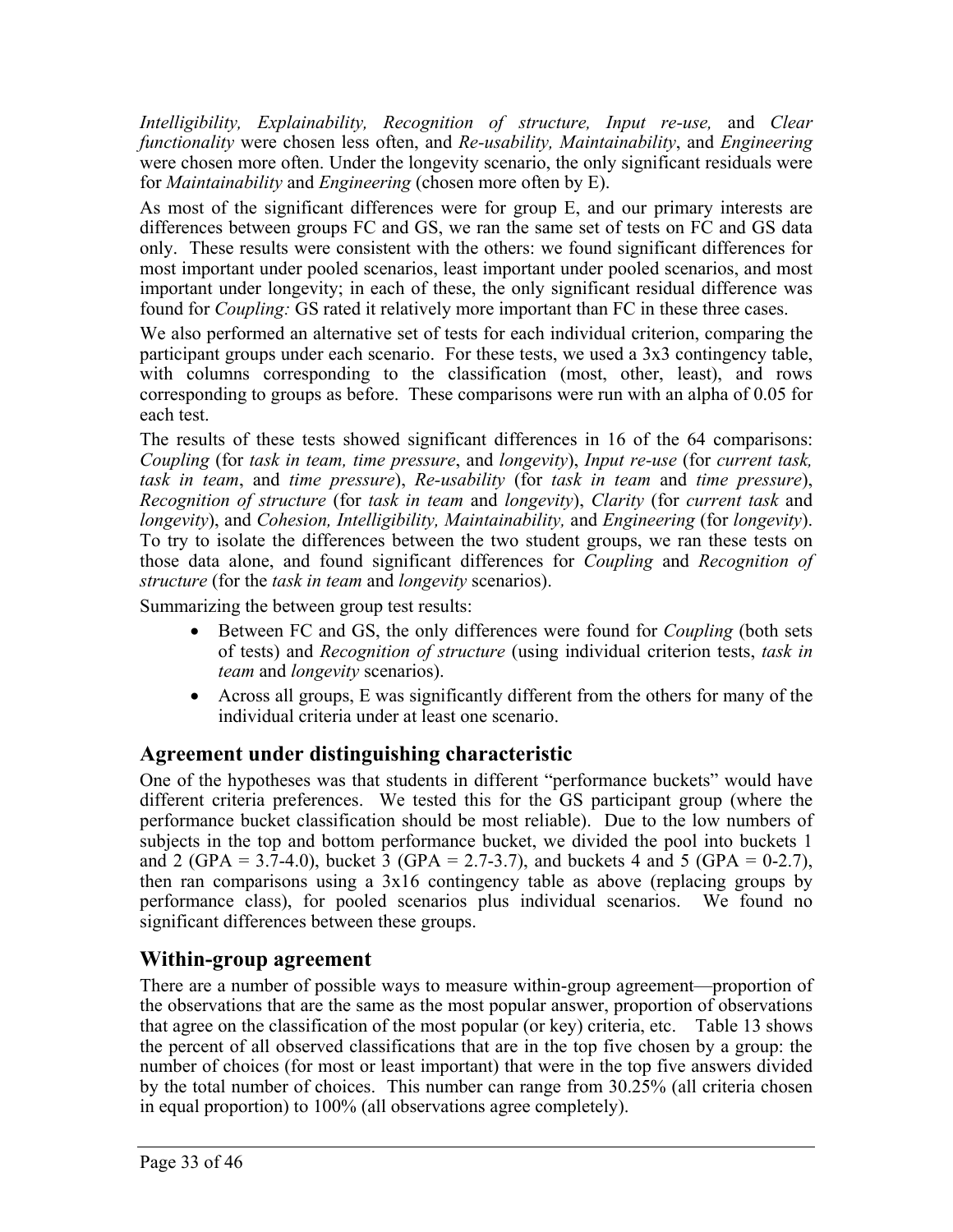|    | Pooled |    | Current task   Task in team | Time pressure   Longevity |  |
|----|--------|----|-----------------------------|---------------------------|--|
|    |        | 10 |                             | bU                        |  |
| JĐ | 20     | 48 |                             | 00                        |  |
|    |        |    |                             |                           |  |

**Table 13 Percent of all observed classifications that are in the top five chosen, by group and scenario.** 

These data suggest that while there is a good deal of agreement, it is not complete (although the choices are clearly not random, as the percentages are all well over the examination of the residuals confirms what the above table suggests: the proportion of minimum possible). If we run a Chi-square test for difference of probabilities on the underlying count data, we reject (at alpha  $= 0.05$ ) the hypothesis that there are no differences across groups and scenarios, that is, the probability of a chosen criterion being one of the top five chosen is not independent of scenario and participant group. A closer choices in the top five are significantly greater than expected under the time pressure scenario, and the proportion of choices in the top five are significantly less than expected in the current scenario for the FC and GS groups.

#### **Individual variation across scenarios (by group)**

(Adams, Turns,  $\&$  Atman, 2003) that expert designers adapt the way they approach groups would also exhibit this behavior. The data consist of prioritizations across four different scenarios, grouped by individual, so individual responses can be examined. The measure used for these responses was calculated as follows: One of the things we wanted to assess is the degree to which individuals adjust the rankings of their design criteria when faced by different situations. It has been observed problems to match task constraints; we decided to test whether our observations across

- was in *least*, 1 if it was in *most*, and 0 otherwise. This value assignment respects the order of *least* < *other* < *most* (important). 1. Each observation was expressed as a 16-element vector (positions corresponding to criteria); each element was given the value  $-1$  if the criterion
- 2. The mean of the four scenario vectors is calculated.
- 3. We calculate the squared Euclidian distances between the mean vector and each observation.
- 4. We calculate the response as the sum of these 4 distances.

This is equivalent (within a multiplicative constant) to calculating the covariance matrix of the four vectors and summing the diagonal terms, or summing the variances of each criterion values.

These responses were compared among the groups by running a one-way analysis of variance. The result was that they were significantly different across groups at an alpha of 0.05 (calculated significance p<.0005). Examining closer, the average responses for the three groups are  $FC = 23.3$ ,  $GS = 23.5$ , and  $E = 17.9$ : the significance of the difference here is due to the lower value for E (this result was verified by running t-tests on FC vs. GS (not significant) and E vs. FC and GS (significant)).

significantly greater than that observed with group E (the educators). **The result:** there is no difference in the amount that groups FC and GS (the students) changed their prioritisations over these four scenarios, and the amount of change is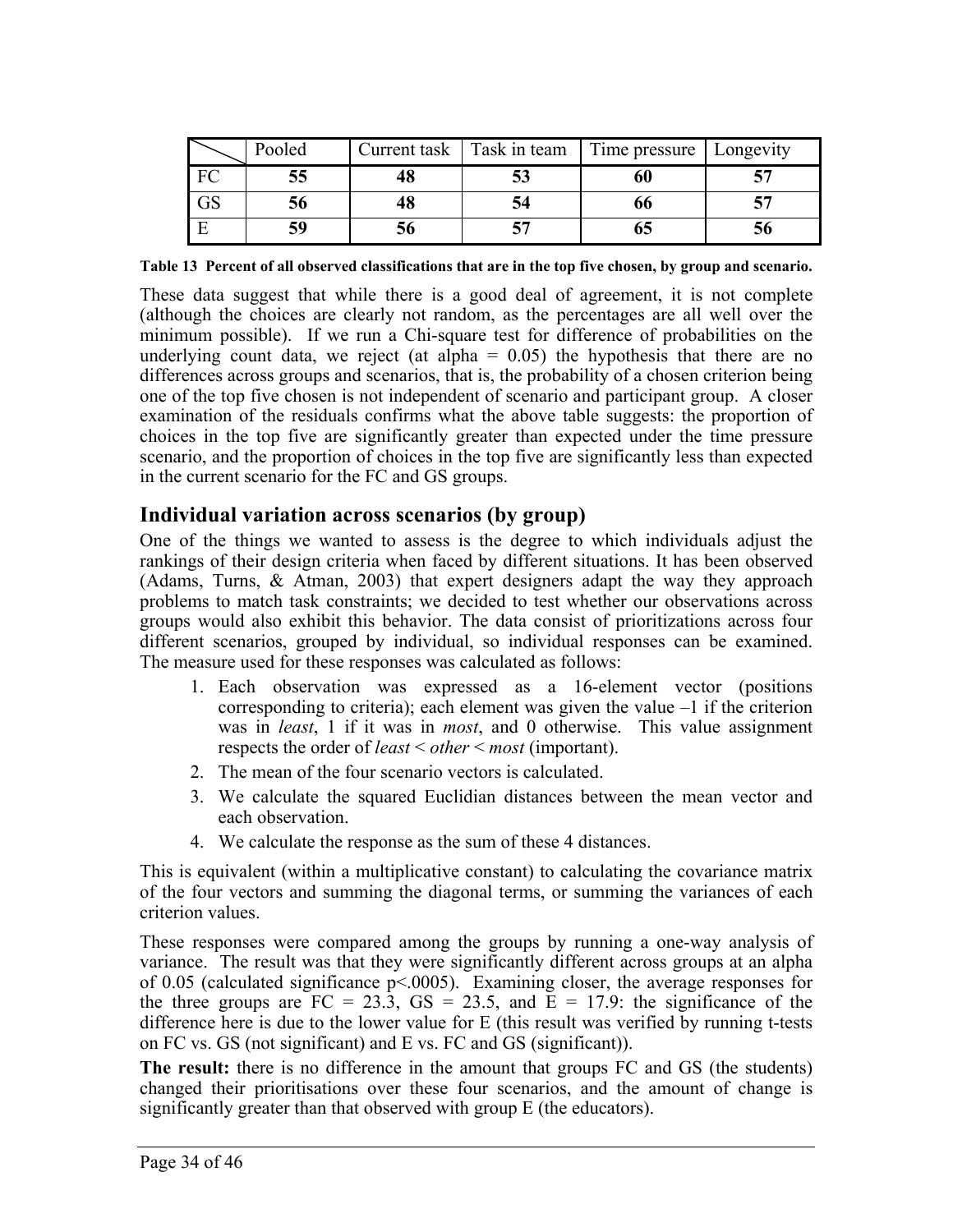#### **Applicability of the statistical tests**

The statistical tests used assume that certain things are true about the data; some of these assumptions are not strictly met. For the Chi-square tests based on counts, it is assumed that the measurement scale is at least nominal, each observation is counted in one cell, and that the observations are independent. In all of the tests where we use total counts across criteria (where we are counting the number of times a criterion is named as most or least important), we violate the independence assumption: each observation is treated like 5 observations, and since any criterion can only be counted once in that group of 5, they are not independent. If the number of observations is large relative to 5, this should not have much of an effect.

The tests done on individual criteria (counting as *most, least,* or *other*) do not violate the independence assumption. There is a problem, however, in running a series of individual tests for the criteria: while the alpha value (probability of rejecting the null hypothesis if it is true) holds for each criterion, the likelihood of rejecting some null hypothesis that is true goes up with the number of criteria tested.

three possible values, so the ranks end up with a lot of ties: 5 tied for *most*, 5 tied for *least*, and 6 tied for *other*; ranked tests generally require that ties be quite rare for the tests There are a number of statistical tests available that use ranks of ordinal data. The problem with the data collected here is that the criteria within an observation have only to apply.

#### **4.3.5. Conclusions**

students were more flexible, and adapted their criteria rankings to the context of the task to a gr eater degree than did educators. Analyses were done of students' and educators' selection patterns in the criteria prioritisation. Each group changed its prioritizations in response to changing design contexts. The size of that response, as measured by the individual variation across contexts, showed a significant difference between students and educators. Surprisingly,

Few statistically significant differences were found between FC and GS students—the only diffe rences detected were relative to *Coupling* and *Recognition of structure*. No statistically significant difference was found between high- and low-performing GS students.

We note a potential source of bias. The design criteria were each meant to represent a software engineering concept or principle. The way each was phrased may have lent subtle shades of meaning that differ with other phrasing.

#### **4.3.6. Future work**

GS, and E groups. Specifically, it will be examined whether other factors make a Future work involves the study of the prioritisation data for some subgroups of the FG, significant difference with respect to the results, factors including gender, age, number of computer science classes taken, time to perform the decomposition task, number of programming languages known, and institution.

# **Summary**

Research on student software design was undertaken over 21 institutions in the academic year 2003/4. The study generated large sets of both qualitative and quantitative data. The corpus was analysed to investigate three interests: did students perceive and respond to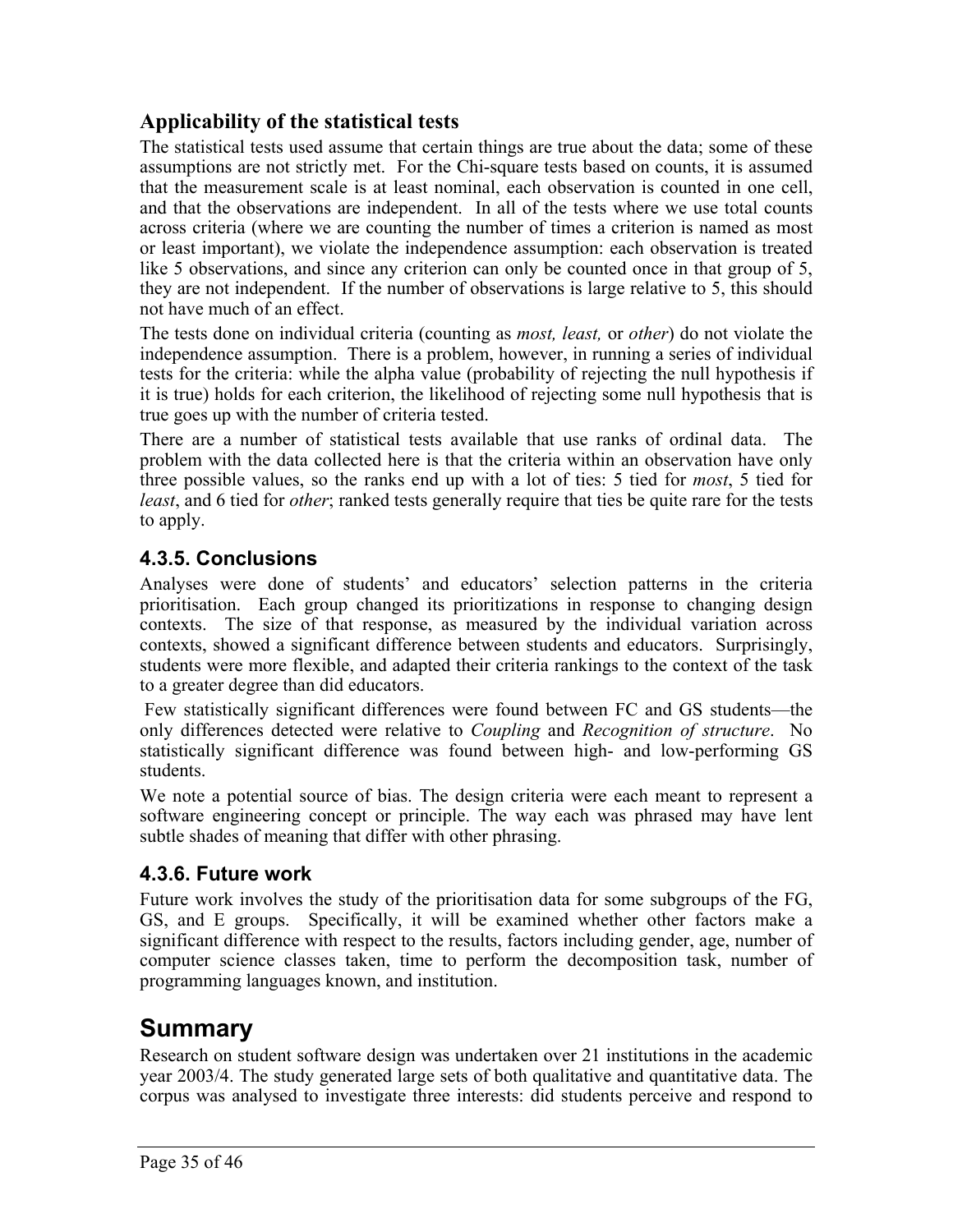ambiguity in the requirements, were there differences in their description and representation of their solutions and were there differences in the relative priority they gave different design criteria. In all cases, the questions included comparison between sub-populations of "first competency" students, graduating students and educators.

# **Acknowledgements**

of the National Science Foundation. This material is based upon work supported by the National Science Foundation under Grant No. DUE-0243242. Any opinions, findings, and conclusions or recommendations expressed in this material are those of the authors and do not necessarily reflect the views

The design brief was developed from a classroom exercise of B.J. Fogg.

work on the *Bootstrapping* project (Petre et al., 2003) The Design Criteria Prioritisation Task was informed by Newstetter and McCracken's study on 'novice conceptions of design' (Newstetter  $&$  McCracken, 2001) and previous

The Department of Mathematics and Computer Science, Berry College, USA provided participant support.

transcription, to Gary Marston for assistance with image scanning and to Jennifer Burley for student GPA data-gathering. Thanks to Leigh Waguespack for assistance with statistical analysis, to Janet Rountree for assistance with data gathering and transcription, to Karen Furuya for assistance with

# **References**

- Adams, R. S., Turns, J., & Atman, C. J. (2003). *What Could Design Learning Look LIke?* Paper presented at the Expertise in Design: Design Thinking Research Symposium 6, Sydney, Australia.
- Atman, C. J., Chimka, J. R., Bursic, K. M., & Nachtmann, H. L. (1999). A comparison of freshman and senior engineering design processes. *Design Studies, 20*, 131- 152.
- Boehm, B. W. (1981). *Software Engineering Economics*: Prentice Hall.
- , L. L., Turns, J., & Atman, C. J. (2000). *Engineering design factors: how*  Bogush *broadly do students define problems?* Paper presented at the ASEE/IEEE Frontiers in Education, Kansas City.
- Chase, W. G., & Simon, H. A. (1973). Perception in Chess. Cognitive Psychology, 4, 55-81.
- Christiaans, H. H. C., & Dorst, K. H. (1992). Cognitive models in industrial design engineering. *Design Theory and Methodology, 42*(131-140).
- CMM Correspondence Group. (1997). *Software Product Engineering (draft)*: Carnegie Mellon University.
- Conover, W. J. (1971). *Practical Nonparametric Statistics*. New York: Wiley.
- Curtis, B. (1990). *Empirical Studies of the Software Design Process.* Paper presented at the Human-Computer Interaction - INTERACT '90.
- Détienne, F. (2001). Software Design Cognitive Aspects (F. Bott, Trans.): Springer Verlag.
- Gause, D., & Weinberg, G. (1982). *Are Your Lights On?* Cambridge, MA: Winthrop Publishers.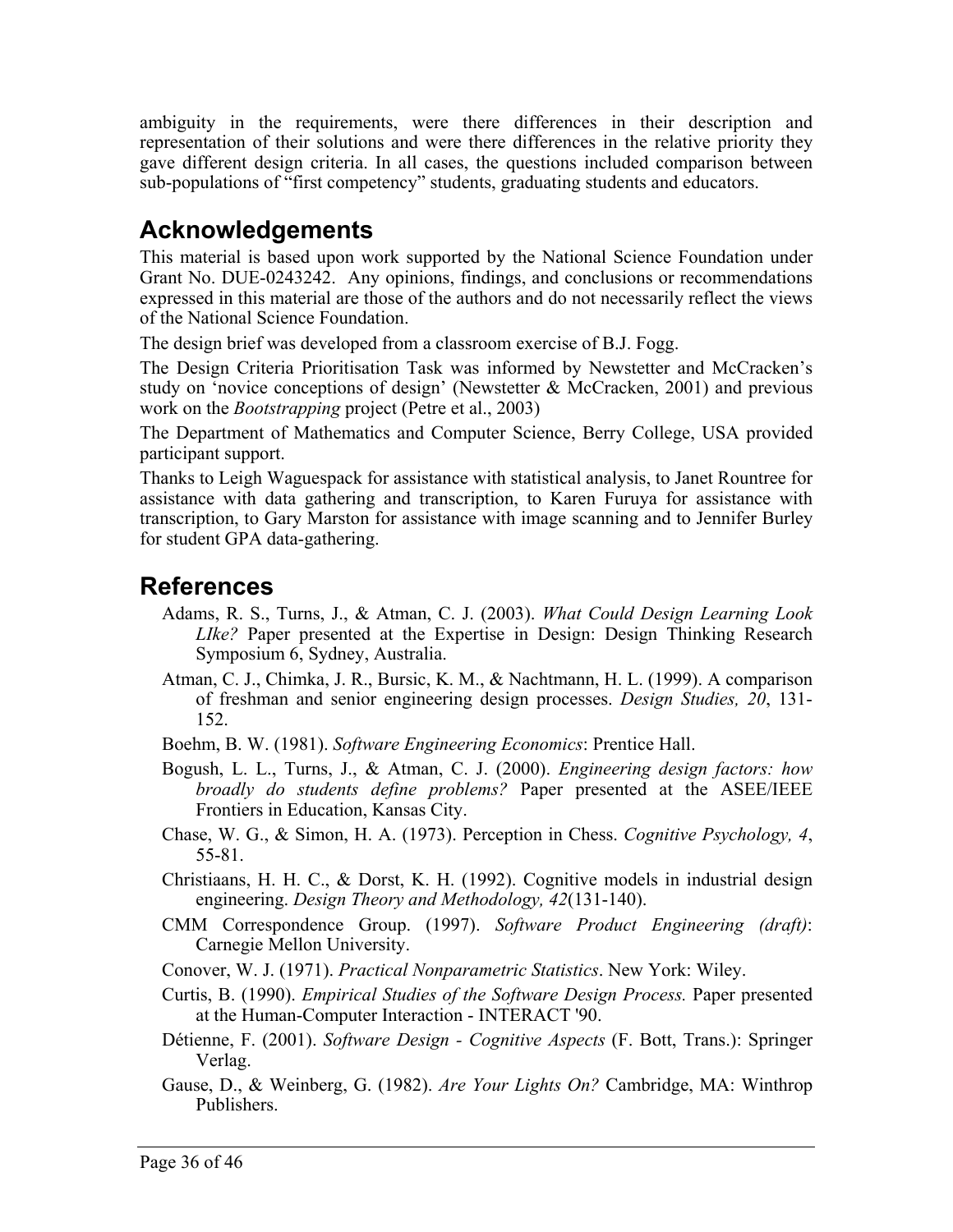- Goel, V., & Pirolli, P. (1992). The Structure of Design Problem Spaces. *Cognitive Science, 16*, 395-492.
- Guindon, R., Krasner, H., & Curtis, B. (1987). *Breakdowns and processes during the early activities of software design by professionals.* Paper presented at the Empirical Studies of Programmers: Second Workshop.
- Jeffries, R., Turner, A. A., Polson, P. G., & Atwood, M. E. (1981). The processes involved in designing software. In J. Anderson (Ed.), *Cognitive Skills and their Acquisition*: Lawrence Erlbaum Associates.
- *Expertise: a Cross-Disciplinary Review. Ann Arbor: University of Michigan.* Kaplan, S., Gruppen, L., Levanthal, L. M., & Board, F. (1986). *The Components of*
- Maloney, D. P. (1994). Research in Problem Solving: Physics. In Gabel (Ed.), *Handbook of Research on Software and Teaching* (pp. 327-354). New York: Macmillan.
- Mayer, B. (1997). *Object oriented software construction* (2 ed.): Prentice Hall.
- M. Petre (Eds.), *Computer Science Education Research* (pp. 155-174). Lisse: McCracken, W. M. (2004). Research on Learning to Design Software. In S. Fincher  $\&$ Routledge Falmer.
- programming skills of first-year CS students. *SIGCSE Bulletin*, 33(4), 125-180. McCracken, W. M., Almstrum, V., Diaz, D., Guzdial, M., Hagan, D., Kolikant, Y. B.- D., et al. (2001). A multi-national, multi-institutional study of assessment of
- Newstetter, W. C., & McCracken, W. M. (2001). Novice conceptions of design: Implications for the design of learning environments. In C. M. Eastman, W. M. McCracken & W. C. Newstetter (Eds.), *Design Knowing and Learning: Cognition in Design Education*. Amsterdam: Elsevier.
- Petre, M., Fincher, S., Tenenberg, J., Anderson, R., Anderson, R., Bouvier, D., et al. (2003). *"My criterion is: Is it a Boolean?": A card-sort elicitation of students' knowledge of programming constructs* (Computing Laboratory Technical Report No. 6-03). Canterbury: University of Kent.
- Riel, A. J. (1996). *Object-Oriented Design Heuristics* (1 ed.): Addison Wesley.
- Rowland, G. (1992). What do instructional designers actually do? *Performance Improvement Quarterly, 5*(2), 65-86.
- Rumbaugh, J., Jacobson, I., & Booch, G. (1998). *The Unified Modeling Language Reference Manual*: Addison Wesley.
- Soloway, E., & Ehrlich, K. (1984). Empirical studies of programming knowledge. *IEEE Transactions on Software Engineering, 10*(5), 595-609.
- Wiedenbeck, S. (1985). Novice/expert differences in programming skills. *International Journal of Man-Machine Studies, 23*, 383-390.

Yourdon, E., & Constantine, L. (1978). *Structured Design*: Prentice Hall/Yourdon Press.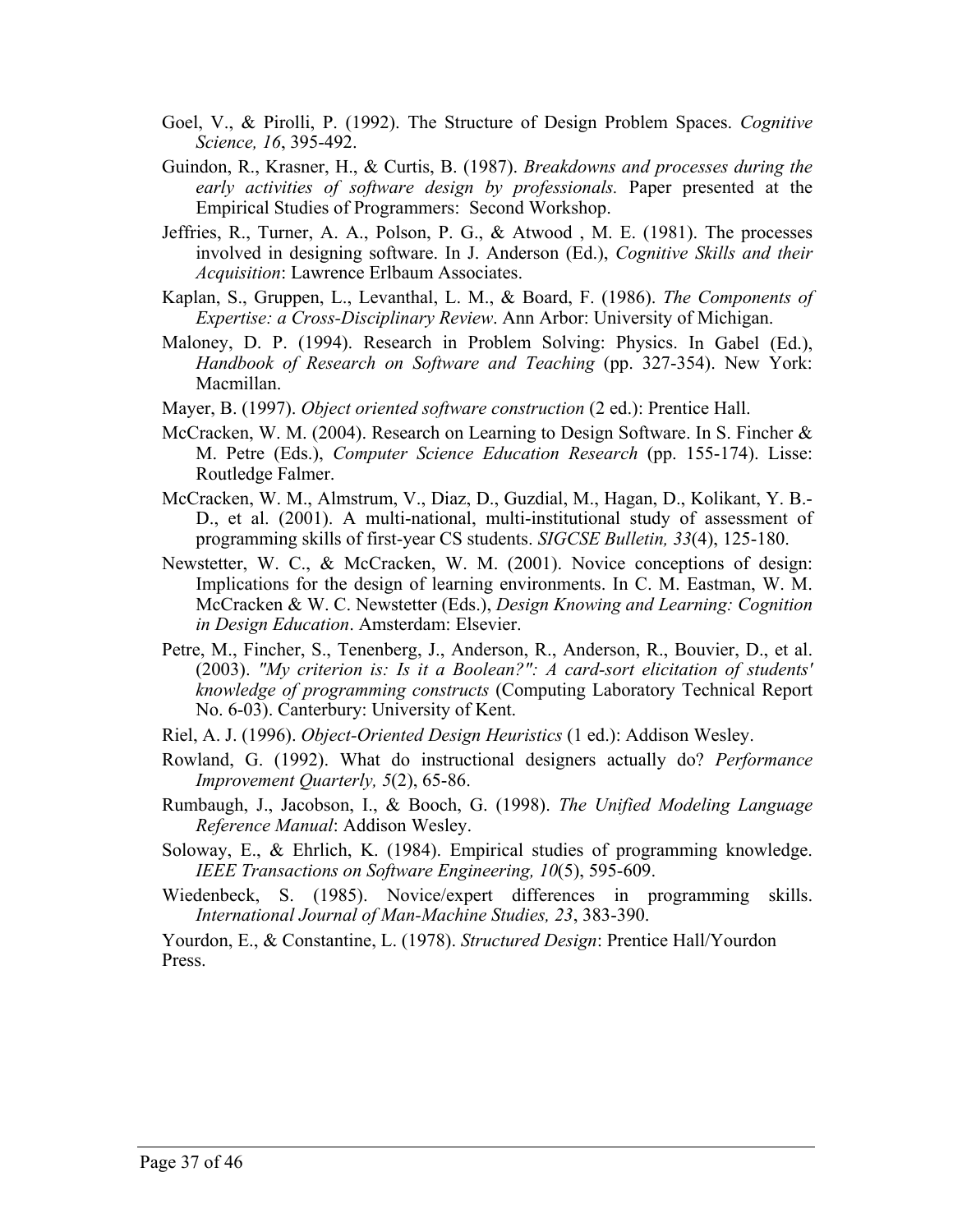# **A ppendix A: Design Brief**

In some circles sleep deprivation has become a status symbol. Statements like "I pulled another all-nighter" and "I've slept only three hours in the last two days" are shared with pride, as listeners nod in admiration. Although celebrating self-deprivation has historical roots and is not likely to go away soon, it's troubling when an educated culture rewards people for hurting themselves, and that includes missing sleep.

As Stanford sleep experts have stated, sleep deprivation is one of the leading health pro blems in the modern world. People with high levels of sleep debt get sick more often, have more difficulties in personal relationships, and are less productive and creative. Th e negative effects of sleep debt go on and on. In short, when you have too much sleep d ebt, you simply canít enjoy life fully.

Your brief is **to design a "super alarm clock" for University students** to help them to manage their own sleep patterns, and also to provide data to support a research project int o the extent of the problem in this community. You may assume that, for the prototype, ea ch student will have a Pocket PC (or similar device) which is permanently connected to a ne twork.

Yo ur system will need to:

- Allow a student to set an alarm to wake themselves up.
- Allow a student to set an alarm to remind themselves to go to sleep.
- Record when a student tells the system that they are about to go to sleep.
- Record when a student tells the system that they have woken up, and whether it is due to an alarm or not (within 2 minutes of an alarm going off).
- Make recommendations as to when a student needs to go to sleep. This should include "yellow alerts" when the student will need sleep soon, and "red alerts" when they need to sleep now.
- Store the collected data in a server or database for later analysis by researchers. The server/database system (which will also trigger the yellow/red alerts) will be designed and implemented by another team. You should, however, indicate in your design the behaviour you expect from the back-end system.
- Report students who are becoming dangerously sleep-deprived to someone who cares about them (their mother?). This is indicated by a student being given three "red alerts" in a row.
- them to see how often they have ignored alarms, and to identify clusters of • Provide reports to a student showing their sleep patterns over time, allowing dangerous, or beneficial, sleep behaviour.

In doing this you should (1) produce an initial solution that someone (not necessarily you) could work from (2) divide your solution into not less than two and not more than ten parts, giving each a name and adding a short description of what it is and what it does – in short, why it is a part. If important to your design, you may indicate an order to the parts, or add some additional detail as to how the parts fit together.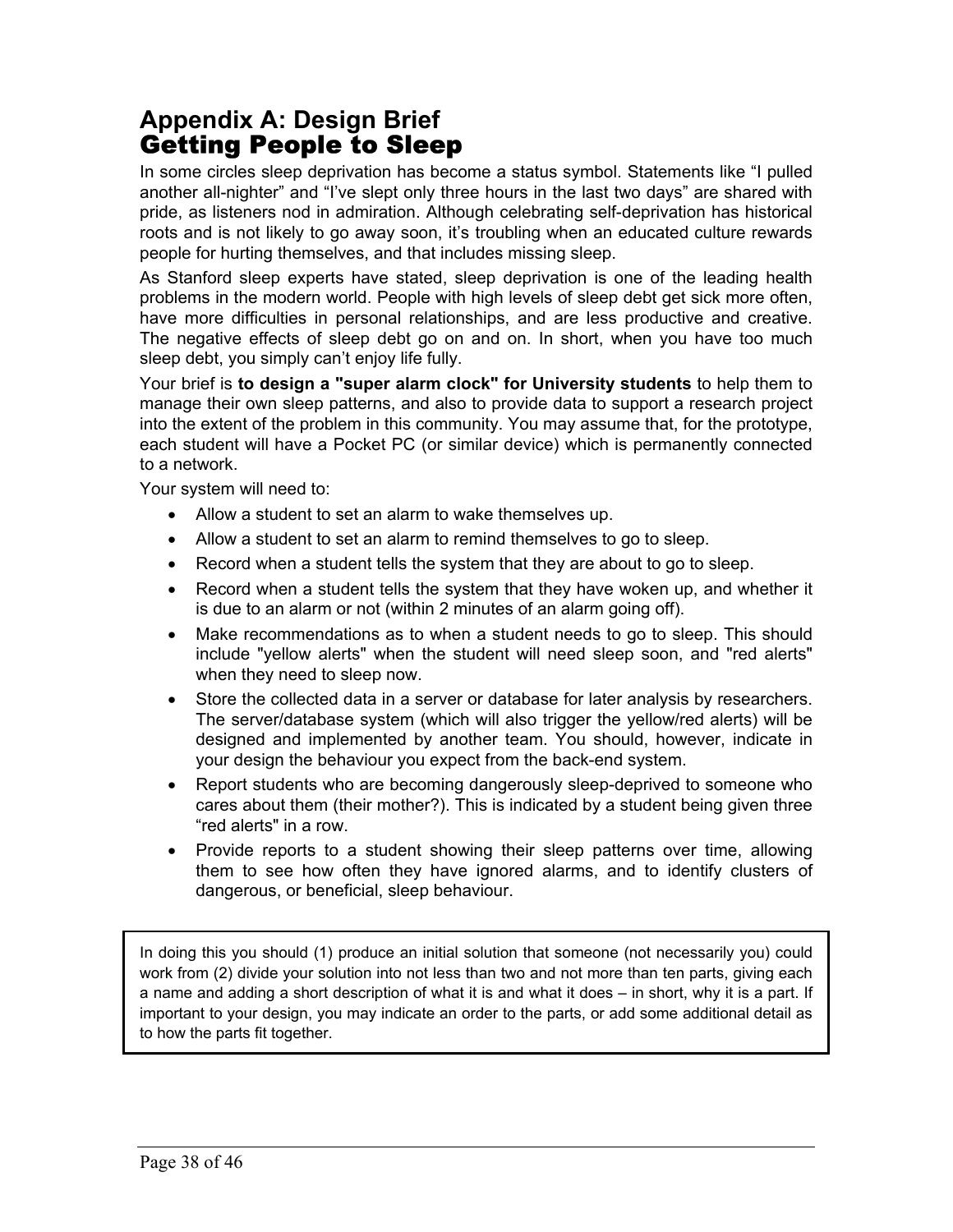# **Appendix B: Design Criteria**

At SIGCSE 2003, Sally Fincher and Marian Petre interviewed a number of eminent CS educators, asking them what they would like to know about:

- what their students know, understand, or experience about software design
- what criteria they would apply to determine these things
- what criteria they would like their students to apply in assessing alternative software designs;
- on what dimensions they would vary alternatives if they were presenting alternative software designs for comparison and critique.

From these the researchers identified a collection of software design criteria identified by professional terms, and so the researchers expressed each of the criteria as a descriptive phrase. They checked the descriptors with three CS educators, presenting them with both the descriptors and the original terms and asking them to match the two—which they were able to do accurately. They also presented one educator with just the phrases and asked him to express them as single or double word terms. He was able to do this, and his terms matched theirs. Here, the "short-form" phrases appear in square brackets, following each descriptive phrase. educators as being of interest or importance and extracted the 16 most prominent. Most were expressed by the educators using single-word, often technical terms, such as *coupling*, *encapsulation*, and *intelligibility*. Fincher and Petre's experience with a previous study (Petre et al, 2003) was that students were often unable to 'unpack' such

1. Hiding the internal workings of each part of the solution from the user, presenting them with a simple interface to its functionality. [Encapsulation]

2. Knowing how each part of the solution could be implemented. [Implementability]

3. Making sure related things appear together. [Cohesion]

4. Mak ing sure that un-related things are linked via a narrow (internal) interface. [Coupl ing]

5. Making sure the design is made up of appropriately-sized "chunks". [Chunking]

6. Being able to explain what each part of the solution is, and what it does, to yourself. [Intelligibility]

7. Being able to explain what each part of the solution is, and what it does, to others. [Explainability]

8. Constructing a solution using the simplest thing that gets the job done. [Parsimony]

. Working to achieve a solution of maximum generality. [Re-usability] 9

10. Ensuring that the parts which make up the solution map onto the structure of the problem. [Recognition of structure]

11. Designing so that someone else can implement the solution with little (or no) additional information or domain expertise. [Clarity]

12. "Sanity-checking" the solution, by checking back to the specification. [Design-phase testing]

13. Designing a system that can be easily maintained. [Maintainability]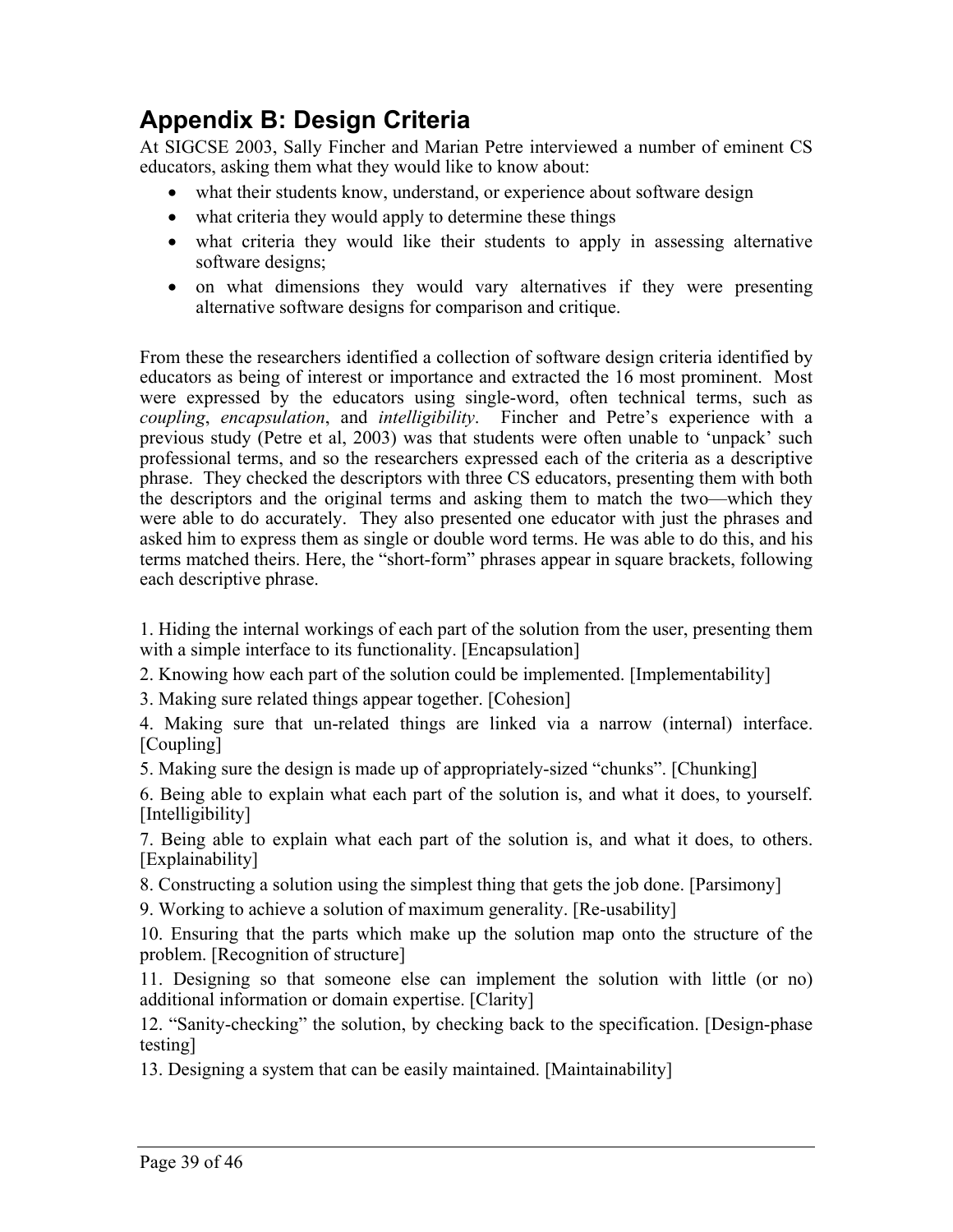14. Considering the technological implementation (target platform or device) and designing for efficient use of that resource. [Engineering]

- 15. Using ideas that I know work. [Input re-use]
- 16. Expressing the functionality clearly. [Clear functionality]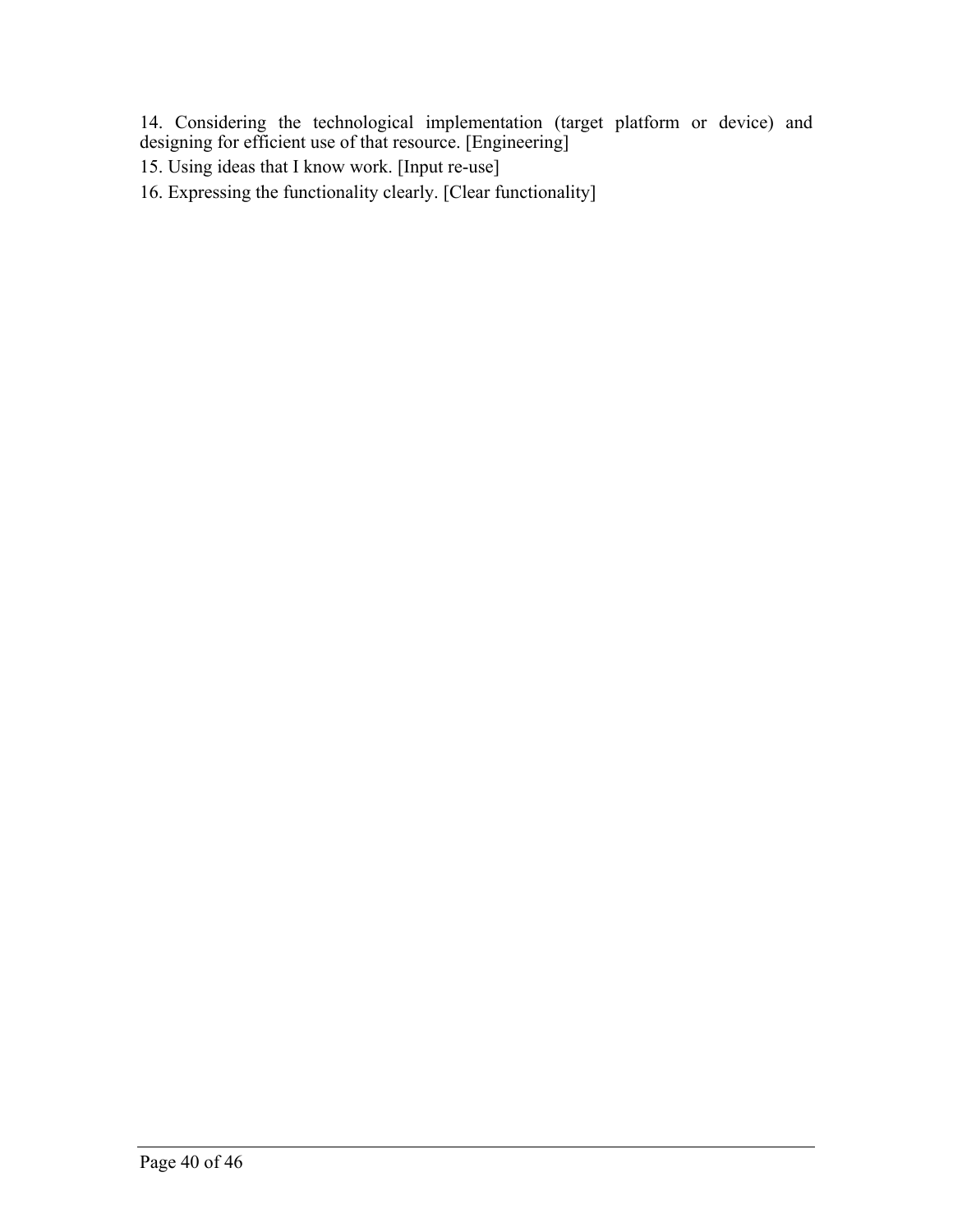## **Appendix C: requirements generated to identify expression of ambiguity**

1. Allow a student to set an alarm to wake them up.

2. Allow a student to set an alarm to remind them to go to sleep.

3. Record when a student tells the system that they are about to go to sleep.

4. Record when a student tells the system that they have woken up, and whether it is due to an alarm or not (within 2 minutes of an alarm going off)

5. Make recommendations as to when a student needs to go to sleep. This should include "yellow alerts" when the student will need to sleep soon, and "red alerts" when they need to sleep now.

6. Store the collected data in a server or database for later analysis by researchers. The server/database system (which will also trigger the yellow/red alerts) will be designed and implemented by another team. You should, however, indicate in your design the behaviour you expect from the back-end system.

7. Report students who are becoming dangerously sleep-deprived to someone who cares about them (their mother?). This is indicated by a student being given three "red alerts" in a row.

8. Provide reports to a student showing their sleep patterns over time, allowing them to see how often they have ignored alarms, and to identify clusters of dangerous, or beneficial, sleep behaviour.

9. Wake the student up.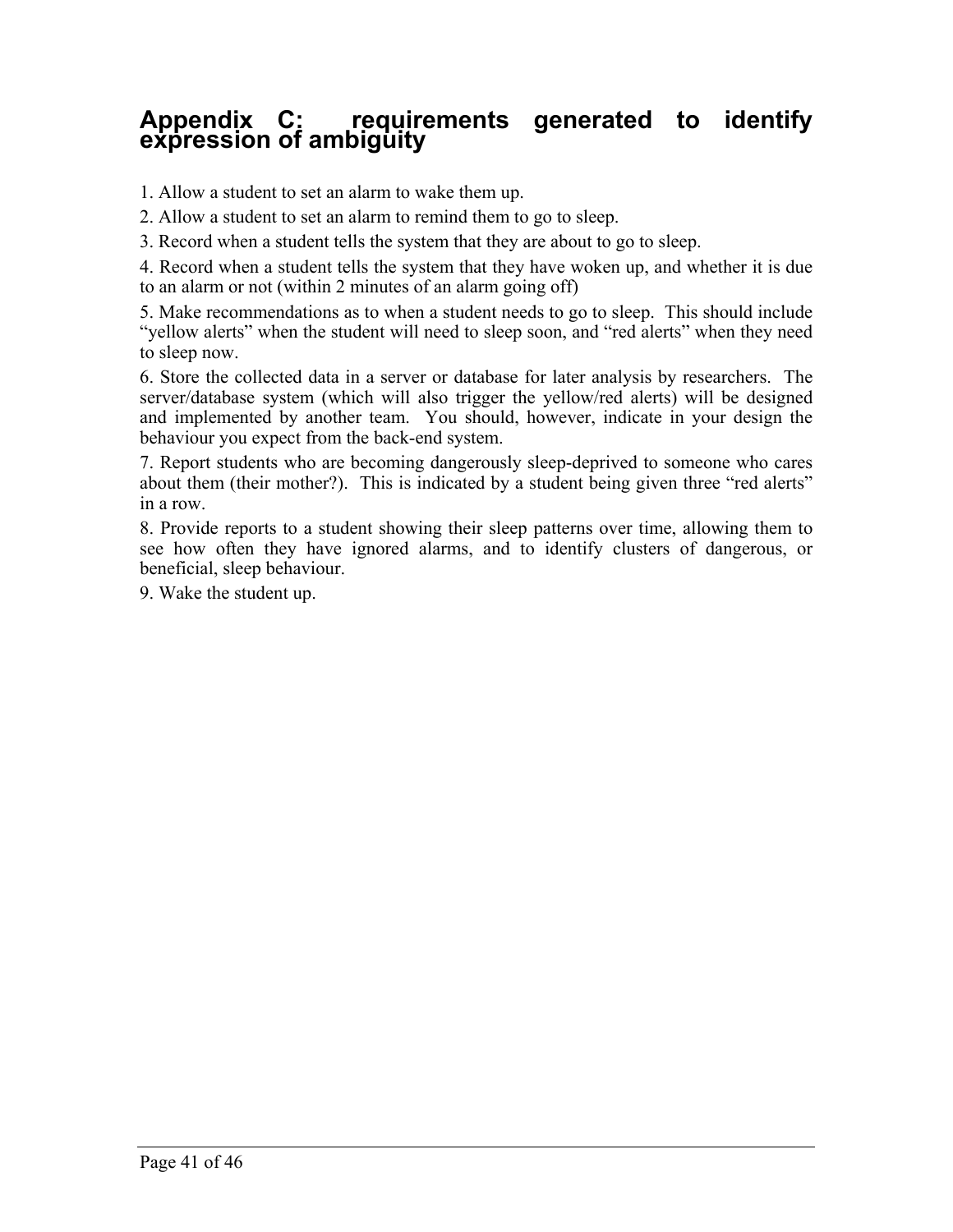## **Appendix D: Design criteria selection within participant groups**

For every figure in this appendix, the Y axis is % of sub-population i.e. FC, Grad and Educator. The X axis is the critieria number as given in appendix  $B$ . So, for figure 15 the left-most bar represents that 50% of the graduating students put criterion one in the "most important" category for the first task.



**Figure 15. The most important design criteria selected by each group for the original task** 



**Figure 16. The least important design criteria selected by each group for the original task**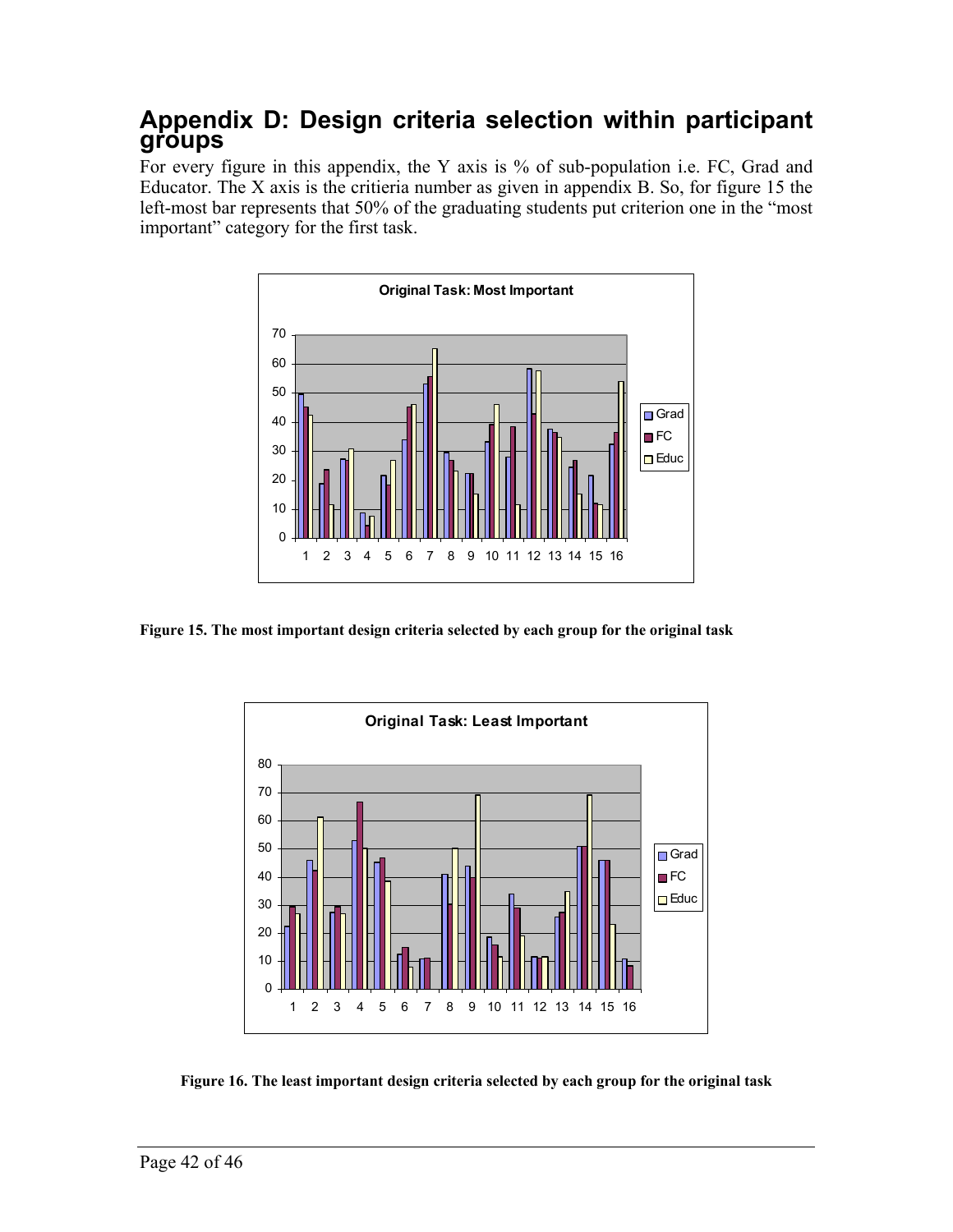

**Figure 17. The most important design criteria selected by each group for the team scenario** 



**Figure 18 The least important design criteria selected by each group for the team scenario**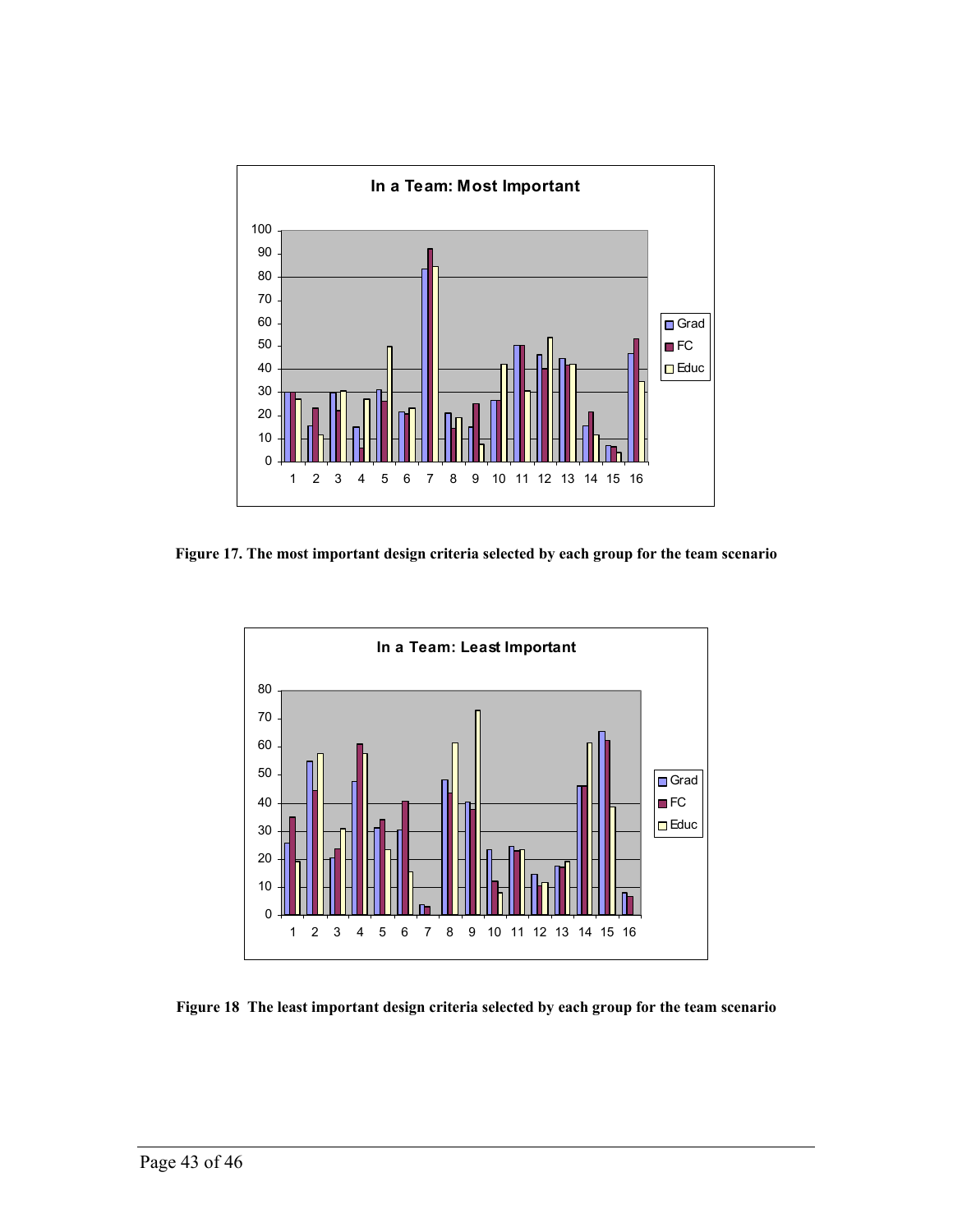

**Figure 19. The most important design criteria selected by each group for the time pressure scenario** 



**Figure 20 The least important design criteria selected by each group for the time pressure scenario**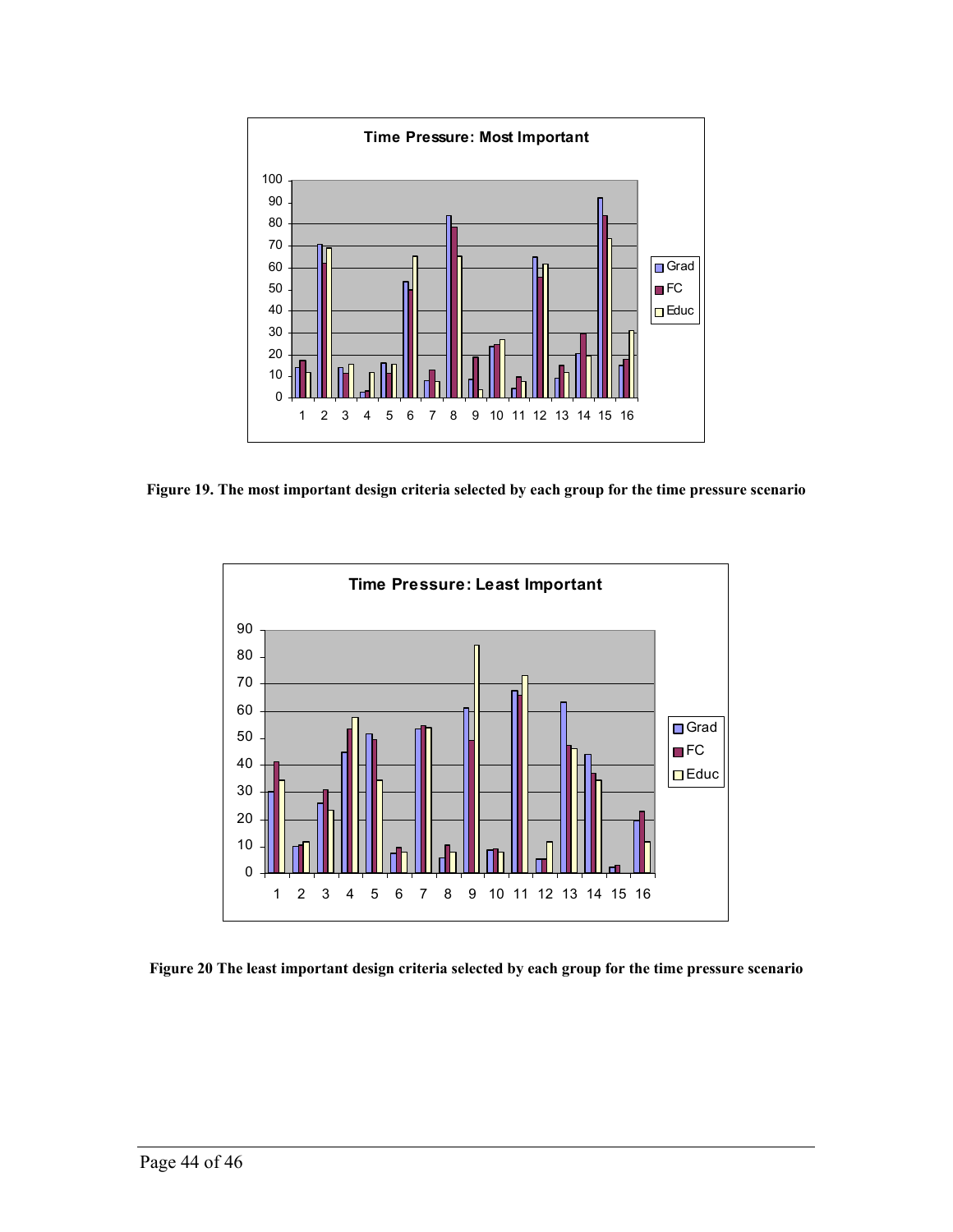

**Figure 21. The most important design criteria selected by each group for the longevity scenario** 



**Figure 22. The least important design criteria selected by each group for the longevity scenario**